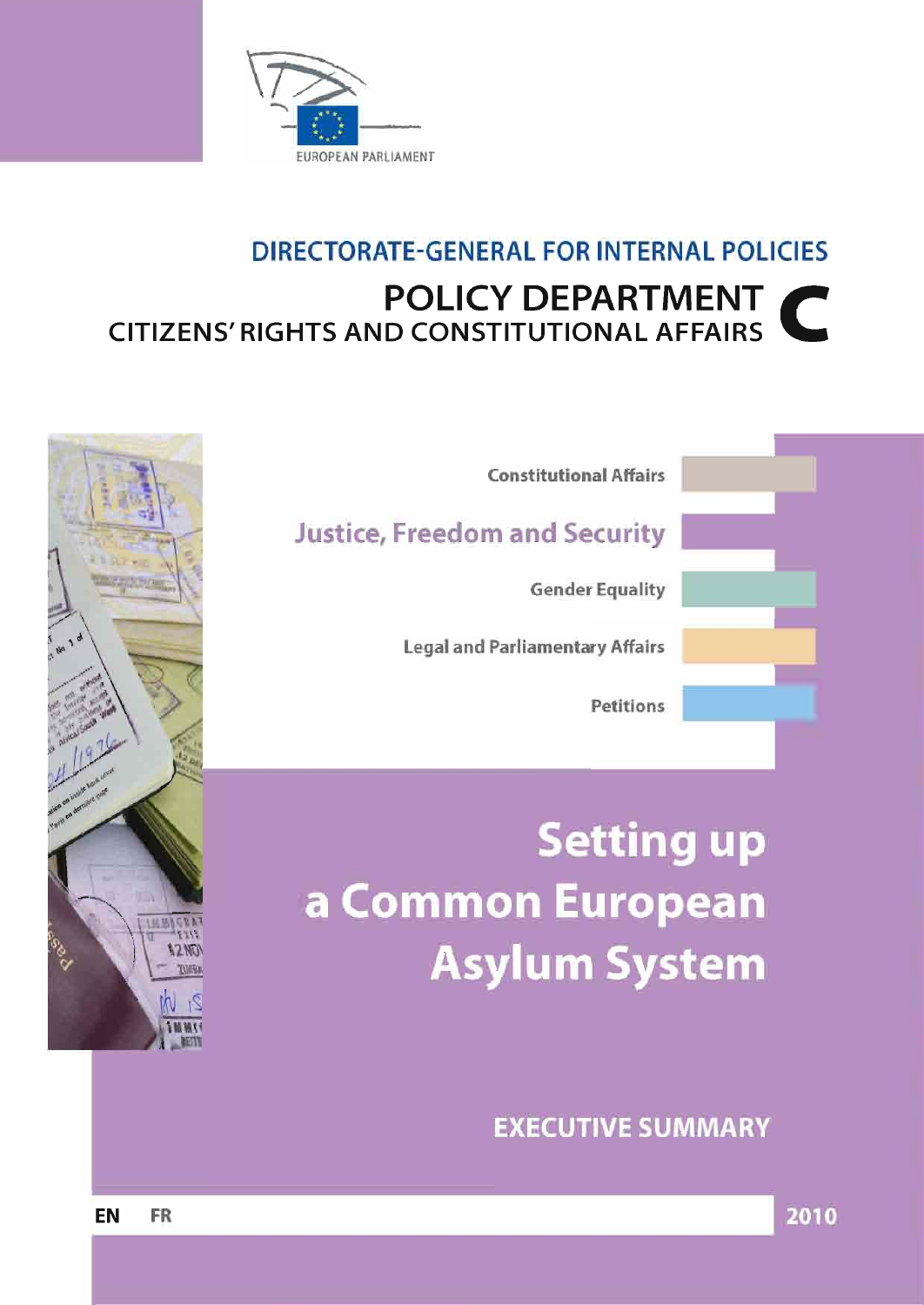

### **DIRECTORATE GENERAL FOR INTERNAL POLICIES**

### **POLICY DEPARTMENT C: CITIZENS' RIGHTS AND CONSTITUTIONAL AFFAIRS**

**CIVIL LIBERTIES, JUSTICE AND HOME AFFAIRS** 

# **Setting up a Common European Asylum System - Report on the application of existing instruments and proposals for the new system**

**EXECUTIVE SUMMARY** 

#### **Abstract**

The study assesses firstly the evaluation process of the first generation of asylum instruments while underlining the possibilities to improve it. It analyses secondly the asylum "acquis" regarding distribution of refugees between Member States, the eligibility for protection, the status of protected persons regarding detention and vulnerability, asylum procedures and the external dimension by formulating short-term recommendations of each area. Its last part is devoted to the long term evolution of the Common European Asylum System regarding the legal context including the accession of the EU to the Geneva Convention, the institutional perspectives including the new European Support Office, the jurisdictional perspective, the substantive perspective, the distributive perspective and the external perspective.

**PE 425.622 EN**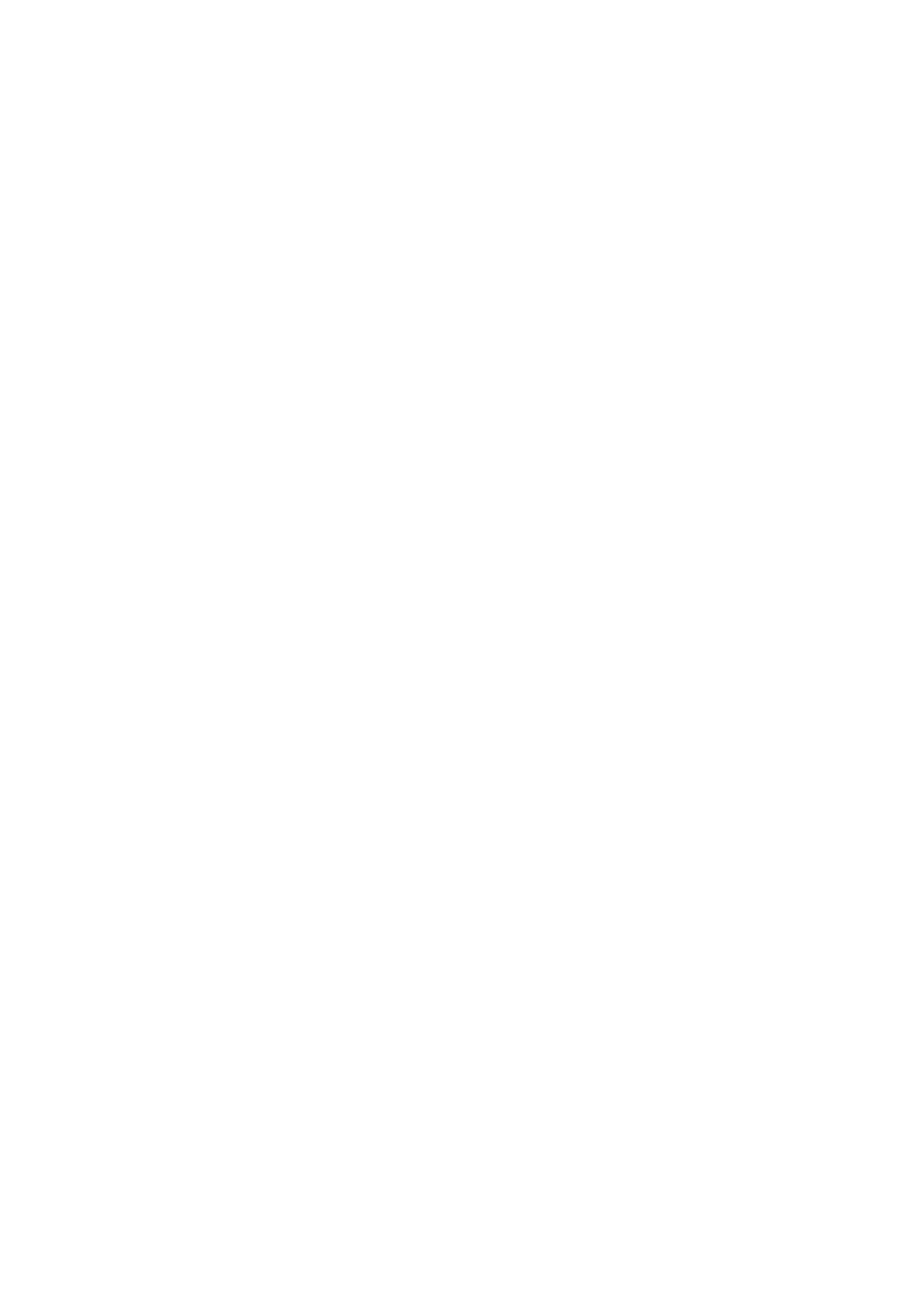This document was requested by the European Parliament's Committee on Civil Liberties, Justice and Home Affairs.

#### **AUTHORS**

Ms Marion Jaillard & Mr Philippe de Bruycker for Part 1 Mr Francesco Maiani in collaboration with Ms Vigdis Vevstad for Chapter 1 of Part 2 Ms Lyra Jakuleviciene & Mr Laurynas Bieksa for Chapter 2 of Part 2 Ms Laurence de Bauche for Chapter 3 of Part 2 Mr Jacques Jaumotte & Ms Sylvie Sarolea in collaboration with Mr Kay Hailbronner for Chapter 4 of Part 2 Ms Violeta Moreno Lax under the supervision of Mr Jean-Yves Carlier for Chapter 5 of Part 2 Mr Henri Labayle for Sections 1 and 3 of Part 3 Mr Philippe de Bruycker for Section 2 and 4 of Part 3 Mr Francesco Maiani for Section 5 of Part 3 Ms Violeta Moreno Lax under the supervision of Mr Jean-Yves Carlier for Section 5 of Part 3

#### **RESPONSIBLE ADMINISTRATOR**

Jean-Louis ANTOINE-GREGOIRE Policy Department C - Citizens' Rights and Constitutional Affairs European Parliament B-1047 Brussels E-mail: jean-louis.antoine-gregoire@europa.europarl.eu

#### **LINGUISTIC VERSIONS**

Original: EN or FR depending on the parts Translation: EN or FR depending on the parts

#### **ABOUT THE EDITOR**

To contact the Policy Department or to subscribe to its newsletter please write to: [poldep-citizens@europarl.europa.eu](mailto:poldep-citizens@europarl.europa.eu)

Manuscript completed in August 2010. © European Parliament, Brussels, 2010

This document is available on the Internet at: <http://www.europarl.europa.eu/studies>

#### **DISCLAIMER**

The opinions expressed in this document are the sole responsibility of the author and do not necessarily represent the official position of the European Parliament.

Reproduction and translation for non-commercial purposes are authorized, provided the source is acknowledged and the publisher is given prior notice and sent a copy.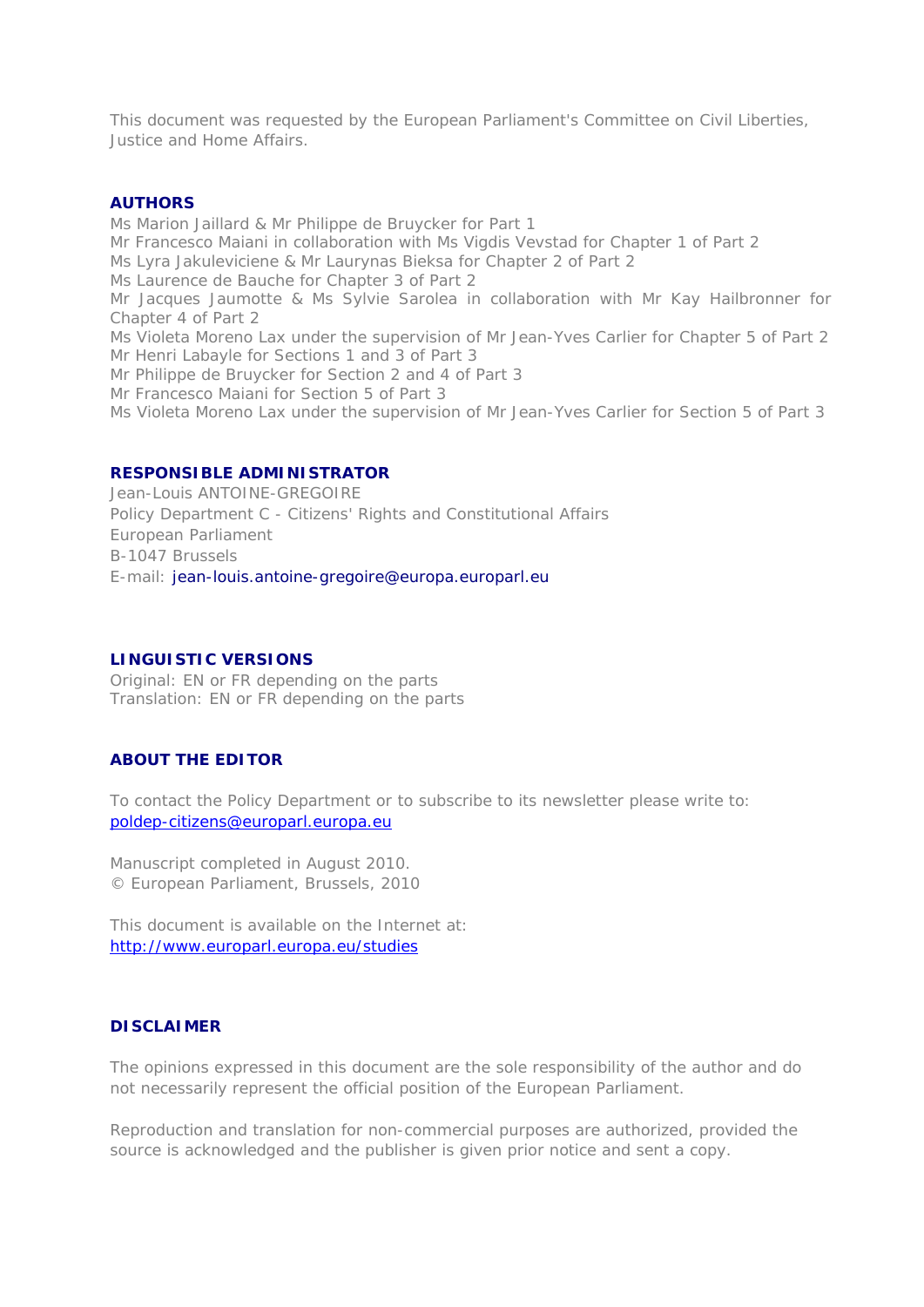### **LIST OF ABBREVIATIONS**

| AJIL:          | American Journal of International Law                            |
|----------------|------------------------------------------------------------------|
| APD:           | Asylum Procedures Directive                                      |
| <b>AQSEM:</b>  | Asylum Systems Quality Assurance and Evaluation Mechanism        |
| <b>AsylGH:</b> | Asylgerichtshof (Austrian asylum tribunal)                       |
| ATV:           | Airport Transit Visa                                             |
| <b>BVerfG:</b> | Bundesverfassungsgericht (German Constitutional Court)           |
| <b>BVG:</b>    | Bundesverwaltungsgericht (Swiss Federal Administrative Tribunal) |
| CCC:           | Common Core Curriculum                                           |
| CCI:           | <b>Common Consular Instructions</b>                              |
| CCV:           | Community Code on Visas                                          |
| CAT:           | <b>Convention Against Torture</b>                                |
| CE Be:         | Conseil d'Etat (Belgian Council of State)                        |
| CE Fr:         | Conseil d'Etat (French Council of State)                         |
| <b>CEAS:</b>   | Common European Asylum System                                    |
| CFR:           | Charter of fundamental rights of the EU                          |
| CISA:          | Convention Implementing the Schengen Agreement                   |
| <b>CMLRev:</b> | Common Market Law Review                                         |
| CRD:           | UN Convention on the Rights of the Child                         |
| CS:            | Consiglio di Stato (Italian Council of State)                    |
| DG:            | Directorate General                                              |
| EAC:           | European Asylum Curriculum;                                      |
| EASO:          | European Asylum Support Office                                   |
| EC:            | European Community or European Community Treaty                  |
| ECHR:          | European Convention on Human Rights                              |
| ECJ:           | European Court of Justice                                        |
| EComHR:        | European Commission of Human Rights                              |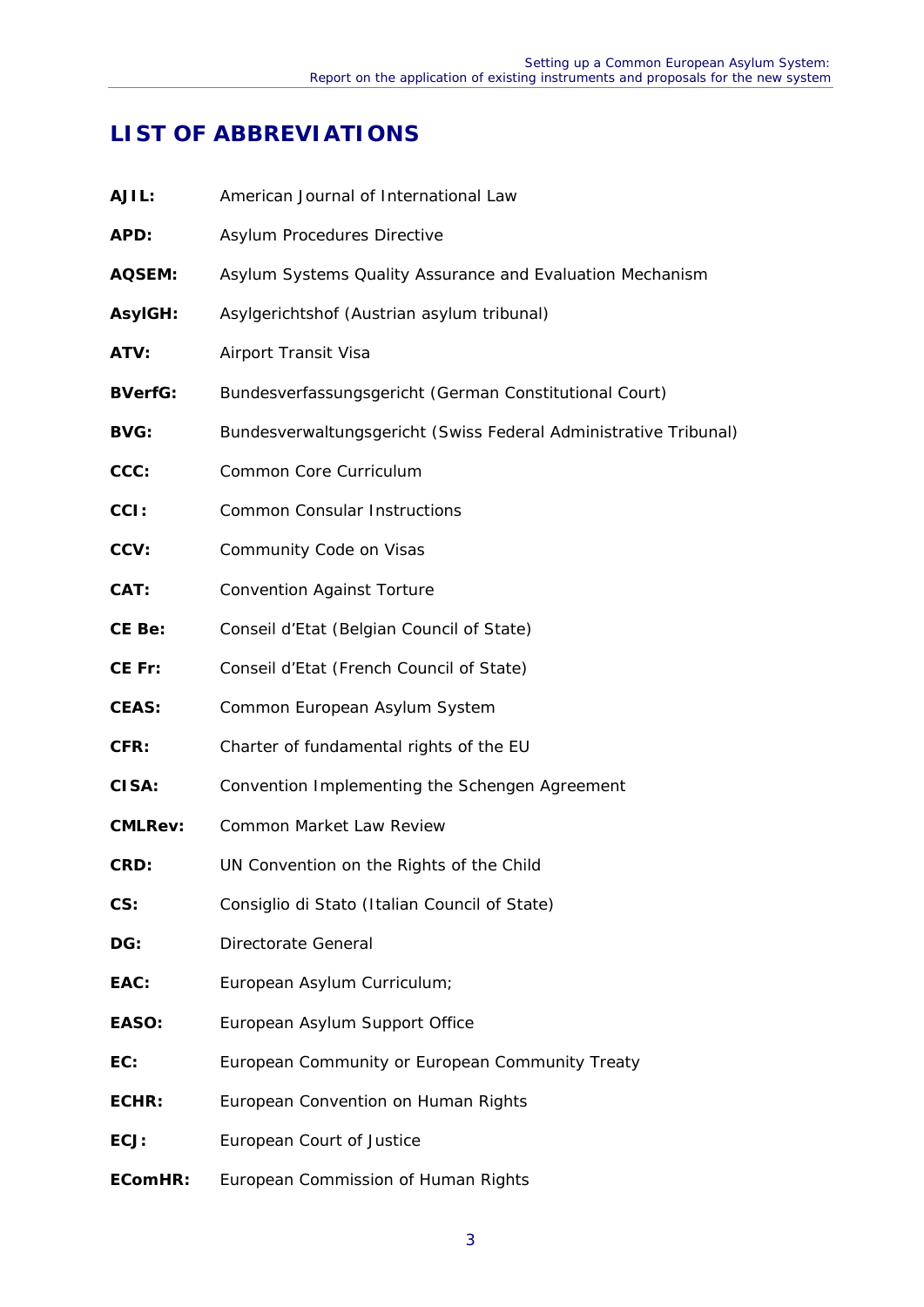**\_\_\_\_\_\_\_\_\_\_\_\_\_\_\_\_\_\_\_\_\_\_\_\_\_\_\_\_\_\_\_\_\_\_\_\_\_\_\_\_\_\_\_\_\_\_\_\_\_\_\_\_\_\_\_\_\_\_\_\_\_\_\_\_\_\_\_\_\_\_\_\_\_\_\_\_\_\_\_\_\_\_\_\_\_\_\_\_\_\_\_\_**

| ECR:          | European Court Reports                               |
|---------------|------------------------------------------------------|
| ECRE:         | European Council on Refugees and Exiles              |
| ECtHR:        | European Court of Human Rights                       |
| EDPS:         | European Data Protection Supervisor                  |
| EEA:          | European Economic Area                               |
| <b>EHRLR:</b> | European Human Rights Law Review                     |
| EJML:         | European Journal of Migration and Law                |
| ERF:          | European Refugee Fund                                |
| $(E)$ STC:    | European Safe Third Country                          |
| ETS:          | <b>European Treaty Series</b>                        |
| <b>EUCFR:</b> | European Union Charter of Fundamental Rights         |
| <b>EWCA:</b>  | England and Wales Court of Appeal                    |
| <b>EXCOM:</b> | <b>Executive Committee</b>                           |
| FCA:          | First Country of Asylum                              |
| <b>FCAFC:</b> | Federal Court of Australia Full Court                |
| FSJ:          | Freedom, Security and Justice                        |
| GC:           | Geneva Convention                                    |
| HRC:          | Human Rights Committee                               |
| IA:           | Impact assessment                                    |
| <b>ICCPR:</b> | International Covenant on Civil and Political Rights |
| ICJ:          | <b>International Court of Justice</b>                |
| <b>ICLQ</b>   | <b>International and Comparative Law Quarterly</b>   |
| <b>IJRL:</b>  | International Journal of Refugee Law                 |
| ILC:          | <b>International Law Commission</b>                  |
| <b>ILO:</b>   | Immigration Liaison Officer                          |
| IMO:          | International Maritime Organisation                  |
| Inter-Am.     |                                                      |
| C.H.R.:       | Inter-American Commission of Human Rights            |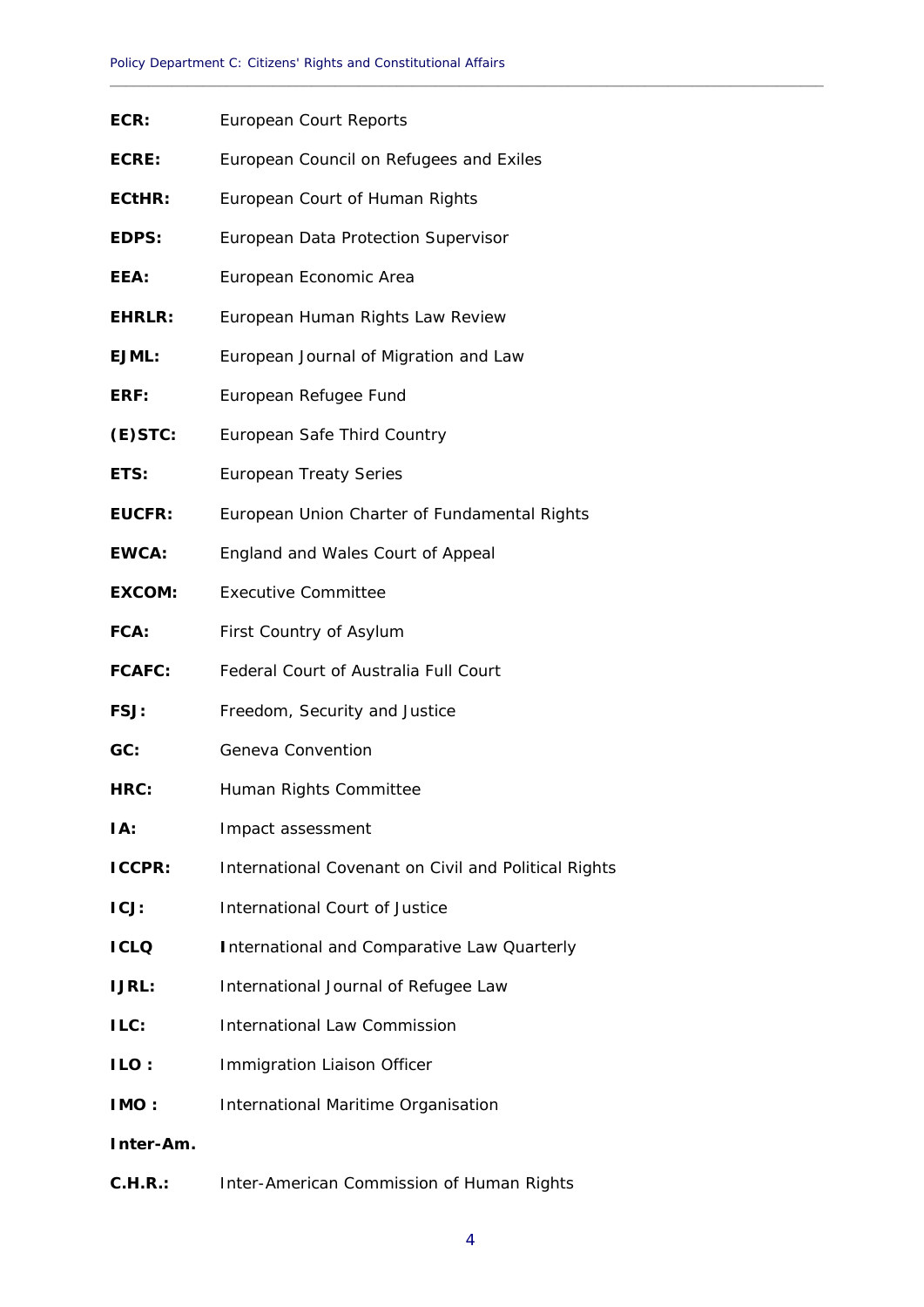- **IOM:** International Organisation for Migration **JHA:** Justice and Home Affairs **JLS:** Justice, Liberty and Security LTV: Limited Territorial Validity **MSC:** Maritime Security Committee **NEFR:** The EU network of independent Experts on Fundamental Rights **NGOs:** Non-Governmental Organisations **NIS:** Newly Independent States **Nyr:** Not yet reported **OJ:** Official Journal **PEP:** Protected-Entry Procedure QB: **Queen's Bench QI: Quality initiatives RABIT:** Rapid Border Intervention Team **RPP:** Regional Protection Programme **RSQ:** Refugee Survey Quarterly **SAR:** Search and Rescue or Search and Rescue Convention SBC: Schengen Borders Code **SCIFA:** Strategic Committee on Immigration, Frontiers and Asylum **SCO:** Safe Country of Origin **SIS:** Schengen Information System **SOLAS:** Safety of Life at Sea Convention **TAR:** Tribunale amministrativo regionale (Italian Administrative Tribunal) **TEU:** Treaty on European Union **TFEU:** Treaty on the Functioning of the European Union **UDHR:** Universal Declaration of Human Rights **UK CA:** UK Court of Appeal
- **UK HL:** UK House of Lords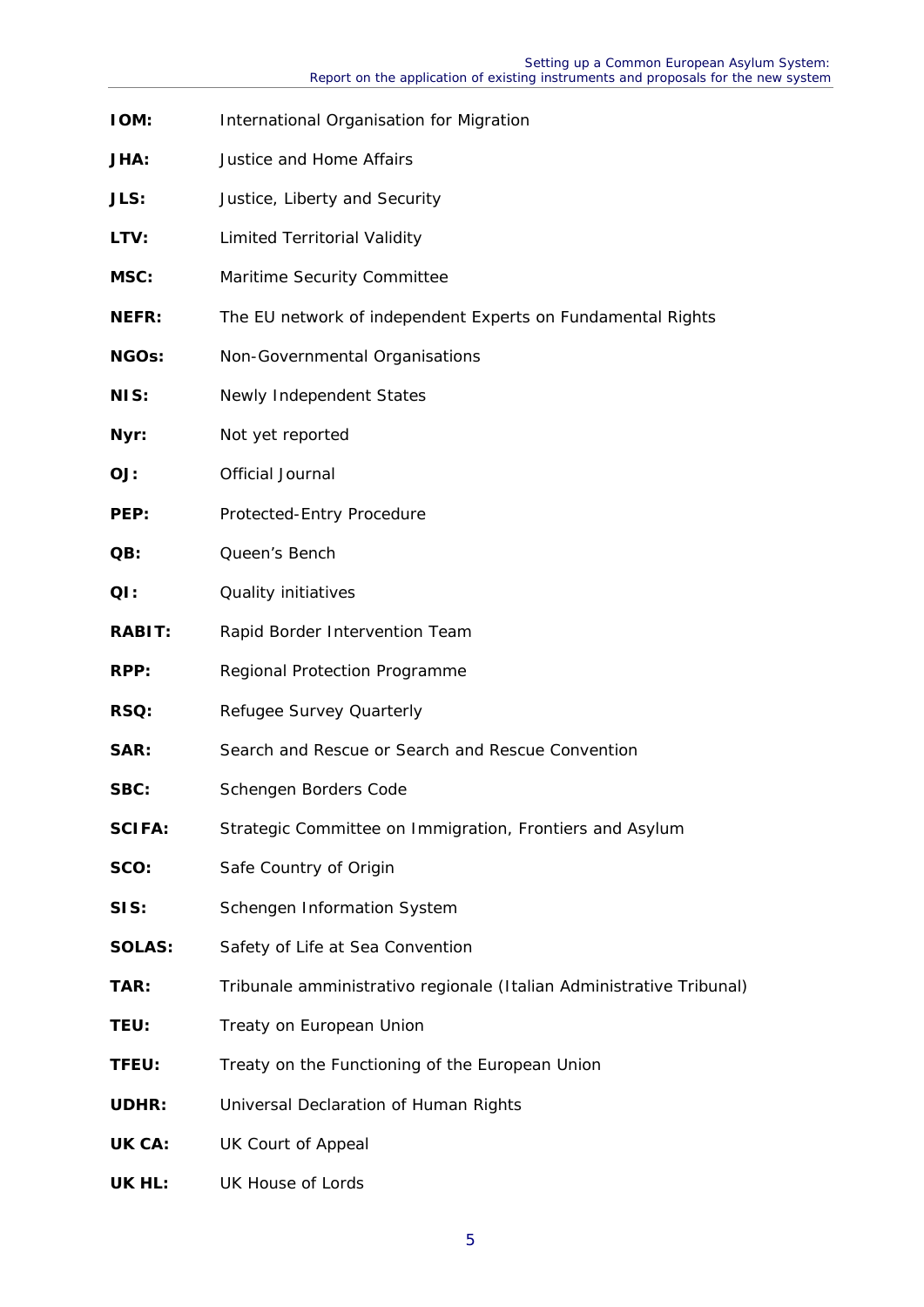- **UNHCR:** United Nations High Commissioner for Refugees
- **VG:** Verwaltungsgericht (German Administrative Tribunal)
- **VwGH:** Verwaltungsgerichtshof (Austrian Supreme Administrative Court)

**\_\_\_\_\_\_\_\_\_\_\_\_\_\_\_\_\_\_\_\_\_\_\_\_\_\_\_\_\_\_\_\_\_\_\_\_\_\_\_\_\_\_\_\_\_\_\_\_\_\_\_\_\_\_\_\_\_\_\_\_\_\_\_\_\_\_\_\_\_\_\_\_\_\_\_\_\_\_\_\_\_\_\_\_\_\_\_\_\_\_\_\_**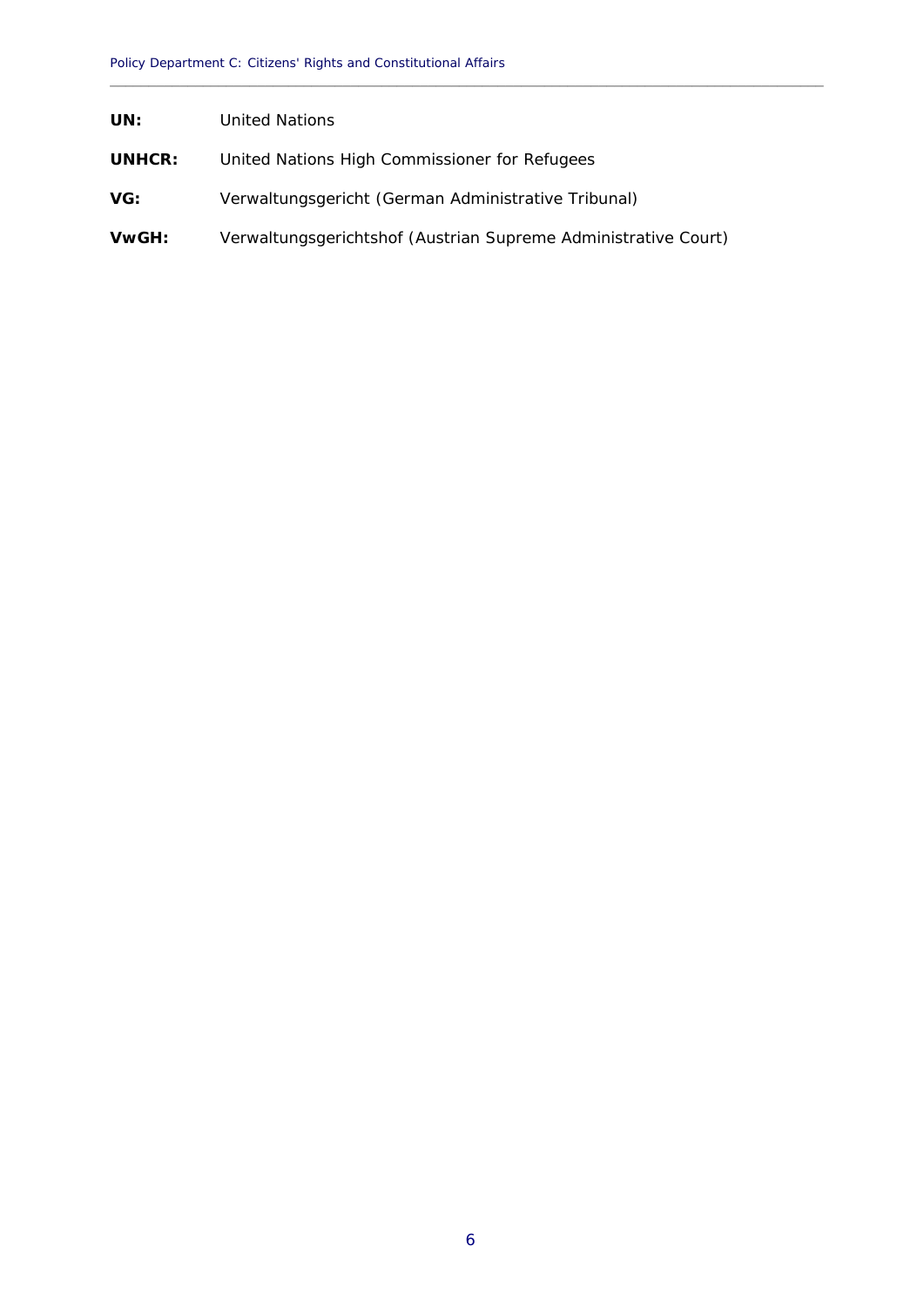### **EXECUTIVE SUMMARY AND RECOMMENDATIONS**

### **PART 1: ASSESSMENT OF THE EVALUATIONS OF THE ASYLUM POLICY**

The issue is a key one since The Hague Programme requested in 2004 the Common European Asylum to be build upon a thorough and complete evaluation of the legal instruments that have been adopted in the first phase. This evaluation should be systematic, efficient, impartial and objective and have not only a legal purpose by dealing with the implementation of the asylum instruments, but also a political one by covering the effectiveness and impact of the asylum policy.

The Commission adopted to follow up this request a Communication on the evaluation of EU policies on Freedom, Security and Justice on 28 June 2006. The mechanism conceived in three steps (information gathering, reporting and evaluating strategically) was based on factsheets containing indicators to be completed by Member States and would have been implemented twice every five years. The Council adopted on 19 June 2007 conclusions restraining the proposal of the Commission. Due to the lack of support of Member States considering it too burdensome, this mechanism has never been implemented. In practice, the evaluation of the asylum policy consequently took place on the basis of the existing methodology and means. They are based on the "Scoreboard +" (see below) and the standard reporting provisions included in the final provisions of the legal instruments adopted by the EU that are insufficient.

The evaluations conducted suffer from several weaknesses - firstly, not on a political, but rather from a more or less purely legal perspective. This has been the case for the evaluation of the directives on reception conditions for asylum seekers and on the definition and status of protected persons and in particular for the Dublin Regulation and the Frontex Agency, with nevertheless some improvement for the directive on asylum procedures. Secondly, no horizontal approach evaluating the instruments in the broader context of the asylum policy and including cross-cutting issues, but a merely vertical approach focusing on each of the instruments separately. The fact that impact assessments that are normally exante evaluating tools about the possible impact of an instrument in the future, have been used to replace (in the case of the qualification and asylum procedures directives) or complete ex-post evaluations reveals the difficulties of the Commission to conduct proper evaluations. The results show that the evaluations have not been systematic, neither efficient but fairly objective, even if the report about the Dublin regulation is not impartial as it has been driven in function to the single minded preference for the status quo.

Several reasons explain this situation. Aside from the fact that evaluations are sometimes requested too early due to the political agenda before there is enough insight concerning the implementation of instruments by Member States, the main reason is a lack of appropriate evaluating tools and data.

The Scoreboard qualified "plus" because it covers not only the European but also national level, is a purely quantitative tool measuring the progress of the policy regarding the adoption of the expected instruments towards the agenda contained in the five years policy programmes and action plans. The standard provision<sup>[1](#page-8-0)</sup> contained in the final provisions of

1

<span id="page-8-0"></span><sup>1</sup> Reading like following: *"Not later than/ by (date) the Commission shall report to the European Parliament and the Council on the application of this Directive/ Regulation/ Decision in the Member*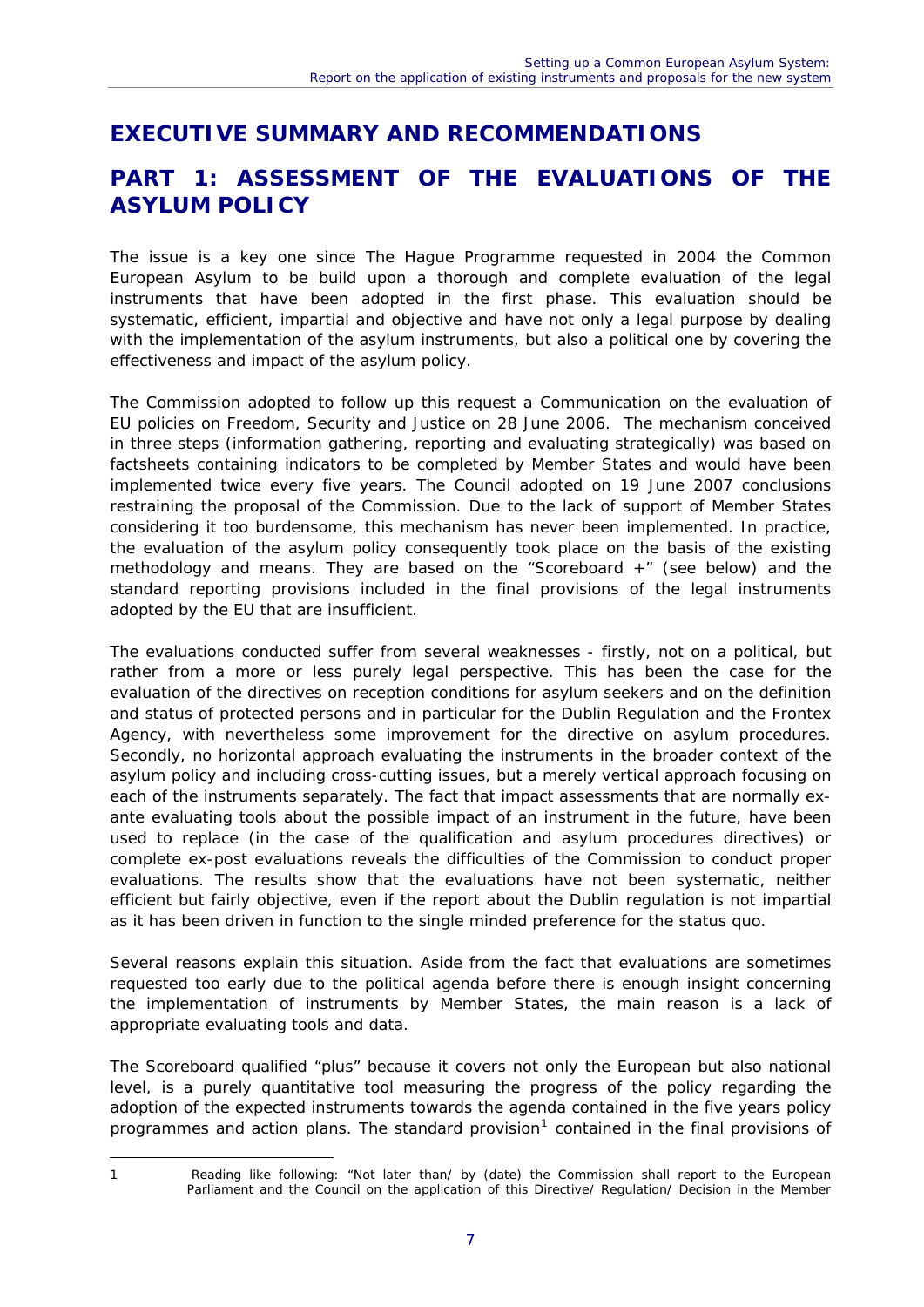legal instruments adopted by the EU and included in the asylum directives or regulations, has no political purpose. It limits the scope of the evaluation to the application and not the impact or effectiveness of the instruments without specifying the information to be provided by the Member States to the Commission. Despite the fact this is not limited to Asylum, it is still a general problem after fifty years of European Law and it is striking that even the legal information that the Member States are requested to transmit to the Commission does not include at least a table of concordance between the provisions of European directives and national provisions of transposition<sup>[2](#page-9-0)</sup>. Only the decisions related to the European Refugee Fund contain more adequate provisions on evaluation due to the fact that they concern a financial instrument whose efficiency is more scrutinised. There is also a problem due the lack of statistical data in the field of asylum.

**\_\_\_\_\_\_\_\_\_\_\_\_\_\_\_\_\_\_\_\_\_\_\_\_\_\_\_\_\_\_\_\_\_\_\_\_\_\_\_\_\_\_\_\_\_\_\_\_\_\_\_\_\_\_\_\_\_\_\_\_\_\_\_\_\_\_\_\_\_\_\_\_\_\_\_\_\_\_\_\_\_\_\_\_\_\_\_\_\_\_\_\_**

The absence of a mechanism for monitoring Human Rights is particularly problematic due to the fact that asylum has been included under article 18 in the EU Charter that is legally binding since the entry into force of the Lisbon Treaty. If the Commission checks the conformity of its legislative proposals with the Charter, the Fundamental Rights Agency does not have a mandate to control the respect of human rights by the EU and its Member States, but only to provide them with assistance and expertise. Finally, the costs of gathering the information necessary to adequately evaluate the effectiveness of European and national instruments might be considered to high by Member States as it was the case during the discussions of the Council conclusions of 19 June 2007 on the Evaluation of EU policies on Freedom, Security and Justice.

There are fortunately several elements that should or could lead to an improvement of the evaluation in the field of asylum.

Firstly, the regulation 862/2007 of 11 July 2007 on community statistics on migration and international protection is applicable in practice since 2008 and will provide lacking data in the field of asylum, even if it does not cover adequately all the fields of asylum where some gaps not filed by specific provisions of the concerned instruments will remain. Secondly, the Quality Initiatives promoted by the UNHCR in the United Kingdom since 2003, in eight Central and Easter countries since 2008 and envisaged for five more Southern Member States contribute to the evaluation of the quality of the concrete functioning of the national asylum systems and incite the participating States to set up internal quality review mechanisms. Thirdly, the European Asylum Support Office created by Regulation 439/2010 of 19 may 2010, will contribute notably to improve the availability of data and information about the implementation of European and national rules regarding asylum and their comparability. This new office will also have a reporting mission on the situation of asylum in the Union that could nevertheless be limited to its own activities due to the fact the legislator has not tasked it with a function of evaluation that could nevertheless be added to its missions in the future.

Finally, the Treaty of Lisbon paves the way for an improvement of the evaluation of the asylum policy in the European Union. Article 70 TFEU provides a special legal basis for the creation of a new evaluating mechanism. The fact that it is based on peer review of States by States will have the advantage to encourage them to provide the necessary information while the collaboration with the Commission will guarantee the required objectivity and impartiality of the process. On the contrary, the exclusion of the European Parliament of a

1

*States and shall propose any amendments that are necessary. The Member States shall send the Commission all the information that is appropriate for drawing up this report."* 

<span id="page-9-0"></span>

<sup>2</sup> This leads often the Commission to externalise lengthy studies to legal experts obliged to loose time by looking for information that Member States have or should have.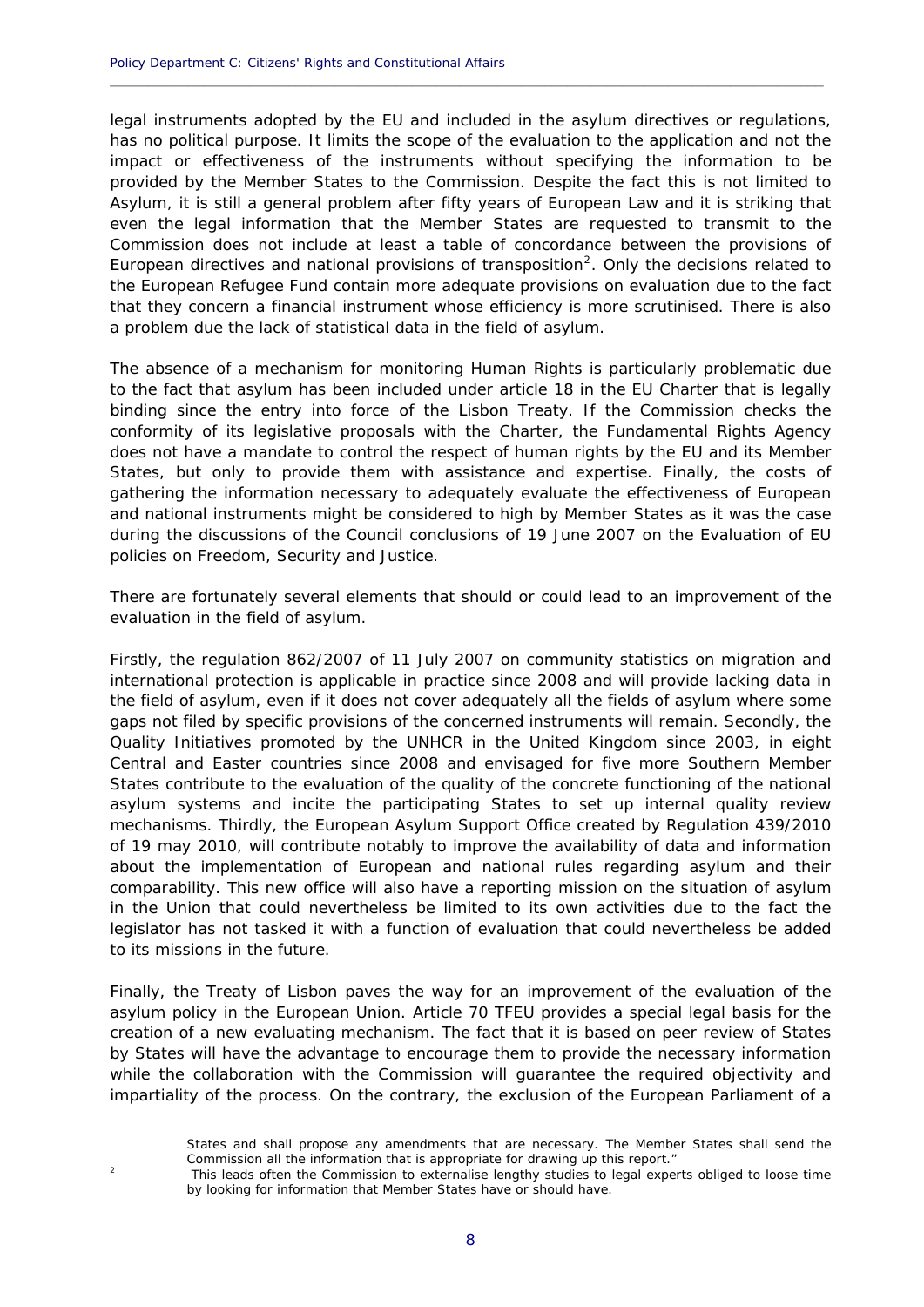mechanism aiming at evaluating European policies where the Assembly has a co-decision power is incomprehensible. The Stockholm programme devotes a lot of attention to evaluation and even quotes asylum procedures as a priority field to this end. There seems to be the necessary political will to improve evaluation in the field of asylum. The future will tell us if this will translate into reality.

### **PART 2: ASSESSMENT OF THE ASYLUM ACQUIS AND RECOMMENDATIONS FOR IMPROVEMENT IN THE SHORT TERM**

### **CHAPTER 1: DISTRIBUTION OF APPLICANTS FOR INTERNATIONAL PROTECTION AND PROTECTED PERSONS**

### **1. GENERAL CONSIDERATIONS**

This Chapter addresses CEAS instruments on the distribution of applicants for protection and of protected persons. The key instrument in this area, indeed the sole significant "distributive" instrument adopted to date, is the Dublin system. Current proposals for the second phase of the CEAS do not prefigure a profound restructuring of its "distributional" components but essentially focus on the Commission proposal to recast the Dublin Regulation. The Proposal does not purport to alter the general scheme of the Dublin system. Instead, the Commission has taken the approach of "confirm[ing] the principles underlying [the Dublin Regulation], while making the necessary improvements". The first and welcome such improvement consists in fully extending the scope of the Dublin system to all applicants for international protection and not only to asylum seekers. The other suggestions for improvement put forward by the Commission aim to tackle a number of deficiencies observed in the operation of the Dublin system, in pursuance of two overarching goals: to increase the system's efficiency and to ensure higher standards of protection for persons falling under the Dublin procedure.

This Chapter examines these proposals in detail, against the background of current Dublin practice, and in light of protection principles relevant to the operation of the Dublin system. The analysis is organised in five thematic sections, each discussing key problem areas in relation to the Dublin system: guarantees against refoulement; protection of family unity and integration-related concerns; protection of vulnerable persons, including children; distributive fairness and the burden-concentrating effects of the system on "border" States; and finally, concerns relating to the effectiveness of the Dublin system and to the adverse impacts it has on the CEAS as a whole. In each area, possible solutions are considered in the context and within the constraints of the current recasting procedure. The Recast Proposal includes a number of welcome suggestions to correct the shortcomings of the Dublin system, but leaves a number of problems standing. Some of these will need to be tackled in the long term, through a reconsideration of the Dublin system as a whole.

### **2. MAIN PROBLEM AREAS IDENTIFIED IN RELATION TO THE DUBLIN SYSTEM**

Our first finding is that the Dublin Regulation falls short of ensuring compliance with the principle of non-refoulement, generating instead risks of refoulement. This is the result of two concomitant problems. The first such problem is that sufficient guarantees against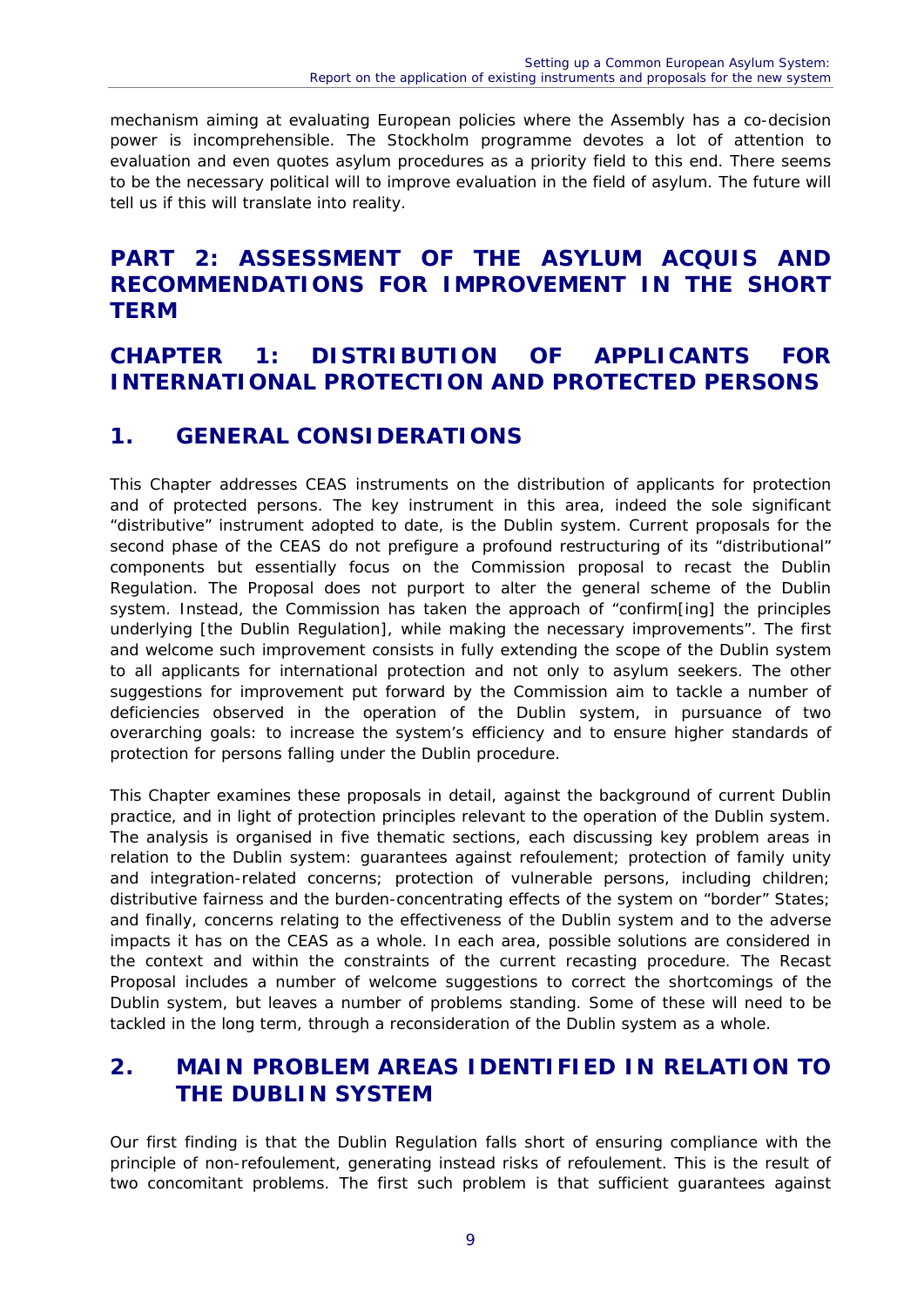refoulement and ill-treatment are not available always in the responsible State. On the one hand, and specifically, the interplay of the Dublin system with procedural rules (e.g. interruption in case of withdrawal) has demonstrably prevented asylum seekers from accessing a meaningful asylum procedure in the responsible State. On the other hand, in the context of widely diverging protection and reception standards, there are persistent concerns that the practices of some Member States fall short of ensuring fair asylum procedures (due to e.g. insufficient procedural guarantees, the application of unduly restrictive qualification criteria or reliance on flawed risk assessments) and dignified standards of living. The "sending" Member States could of course obviate to this, and prevent any risk of refoulement, through a principled application of the sovereignty clause. However – and this is the second problem – this second line of protection is also performing well below the standard of a full and inclusive application of the non-refoulement principle. Thus, first instance Dublin procedures fall short of basic standards of fairness and effective remedies against transfers are not always available in the "sending" State. Furthermore, in several member States, national administrations and courts are not in the position, or not willing, to meaningfully scrutinise the risks incurred by the asylum seeker in the responsible State, leading to an over-reliance on safety presumptions and an underestimation of the risks incurred by the asylum seeker.

**\_\_\_\_\_\_\_\_\_\_\_\_\_\_\_\_\_\_\_\_\_\_\_\_\_\_\_\_\_\_\_\_\_\_\_\_\_\_\_\_\_\_\_\_\_\_\_\_\_\_\_\_\_\_\_\_\_\_\_\_\_\_\_\_\_\_\_\_\_\_\_\_\_\_\_\_\_\_\_\_\_\_\_\_\_\_\_\_\_\_\_\_**

The second problem area is that of protection of family-unity and integration-related concerns. The Dublin criteria on family unity are shown to be restrictively framed and applied, falling well short of ensuring respect for the fundamental right to family life. The sovereignty and humanitarian clauses, which could in principle correct this shortcoming, are not consistently applied to this end. Moreover, the Dublin regulation disregards "close links", other than family ties, between asylum seekers and a particular Member State, which has a negative impact on the integration and well-being of asylum seekers, as well as on the efficiency of the Dublin system.

In a third section, the Chapter discusses problems concerning the protection of vulnerable persons -including children- in the Dublin system. While the Dublin Regulation explicitly refers to international obligations and humanitarian standards as an integral part of the Dublin scheme, it does not make provision for specific safeguards in regard to applicants with special needs, a lacuna which has given rise to unsatisfactory practice. More specifically, reception conditions of vulnerable persons in the State carrying out the Dublin procedure are of concern, both due to gaps in the legal framework (e.g. absence of firm obligations to institute a "screening procedure" to identify special needs), and to its misapplication (e.g., instances where the Reception Conditions Directive is not applied to persons subject to the Dublin procedure). Furthermore, the Dublin Regulation does not make provision for "fit for transfer" screening, nor does it include sufficient guarantees ensuring the continuity of treatment of vulnerable persons in the "receiving" State, after the transfer. Such shortcomings have not been made good by Member State practice, and have resulted in serious -on occasion even fatal- harm.

In regard to unaccompanied minors, the Dublin Regulation does not adequately reflect the principle that in all actions relating to children, the child's best interest must be a primary consideration. Insufficient consideration for other child-specific guarantees, such as adequate representation, is also highlighted, and it is shown that these lacunae in the legal framework have paved the way for unsatisfactory practice in the Member States. More particularly, Member State practice shows that Dublin transfers are carried out even when in conflict with the best interest of the child, and that Member States rely excessively on uncertain age-assessment techniques or even treat age-disputed applicants as adults.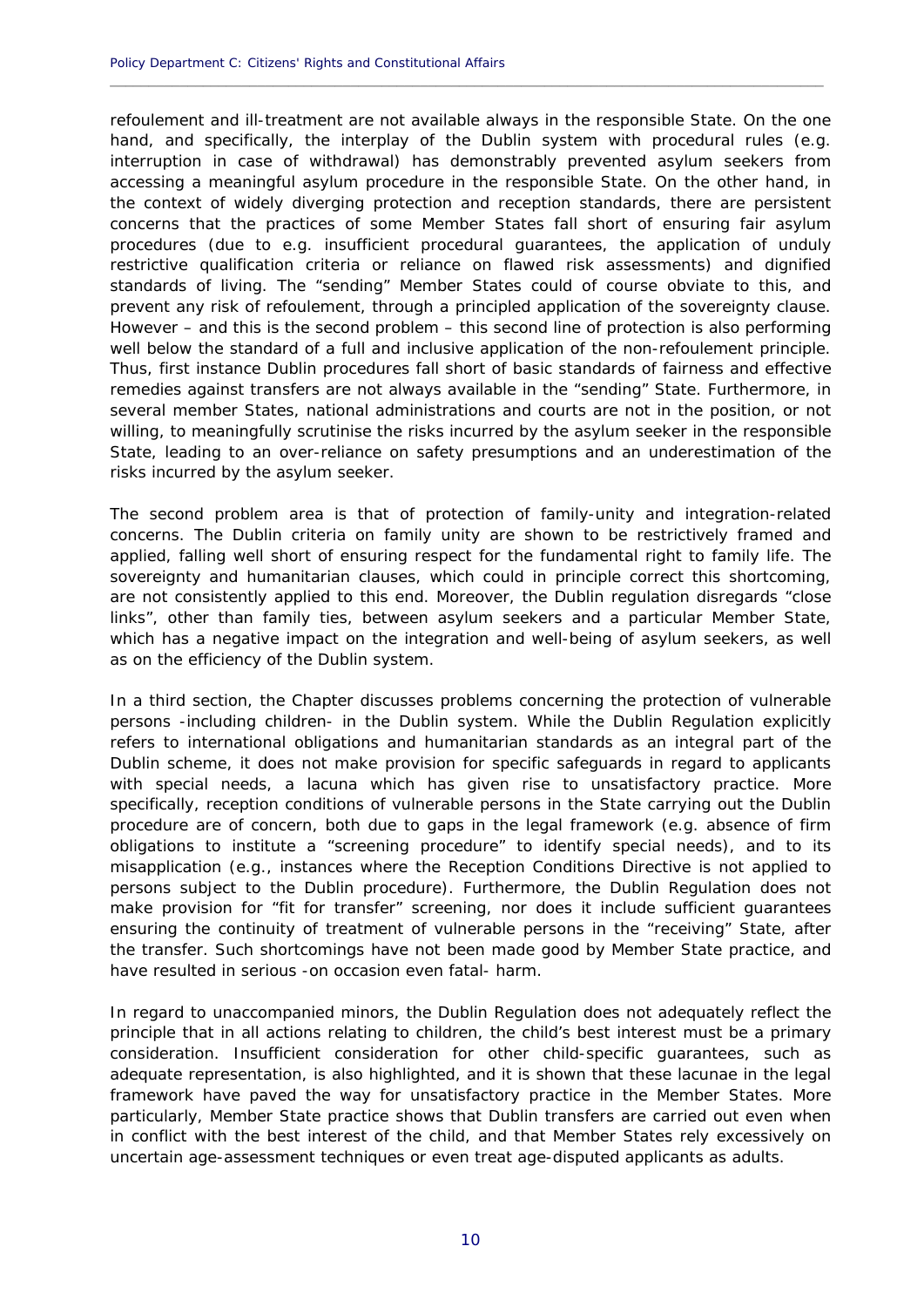The fourth problem area taken up is that of distributive fairness and the burdenconcentrating effects of the system on "border" States. It is shown that the Dublin system in some cases aggravates the imbalances in the distribution of asylum seekers, with detrimental effects in terms of effectiveness and protection. Though not meant to realise a "fair sharing of responsibilities", the Dublin system is however intended to contribute to a fair sharing, but due to its distributive concept, linking together responsibility and irregular entry into the EU, the system does entail additional burdens on some Member States that are under particular migratory pressure because of their geographical location, and that have limited reception and absorption capacity.

Lastly, this Chapter mentions the problem of the inefficiency of the Dublin system as a whole. Available information indicates that the number of effected transfers is much lower than the number of accepted transfers, and that the overwhelming majority of asylum applications are examined where they are first lodged. These structural problems indicate, first, that many of the resources invested in the operation of the system are ultimately wasted and, second, that the Dublin criteria have a minimal impact in practice – or more pointedly, are unworkable in practice. We also note that the Dublin system considerably delays access to asylum procedures. While these deficits may in part be due to technical problems, such as inappropriate deadlines or un-clarity of rules, it is argued that they are more likely due to key structural features of the system – and more particularly, to the fact that the system insufficiently takes into consideration the interests of asylum seekers, inciting them to evade its application, e.g. by absconding or by disposing of travel documents. The impacts of such uncooperative behaviour go beyond the mere inefficiency of the Dublin system. By inducing asylum seekers to engage in uncooperative behaviour, the Dublin system adversely affects the ability of Member States to carry out efficient asylum and return procedures, and it undermines efforts for an orderly management of migration. Furthermore, to the extent that it induces bona fide refugees to abscond or to engage in behaviour otherwise undermining their protection chances, the system arguably contradicts the Treaty goal of "offering appropriate status to any third-country national requiring international protection" (art. 78 TFEU).

### **3. RECOMMENDATIONS**

With regard to insufficient guarantees against refoulement and ill-treatment in the responsible State, and more specifically the issue of impaired access to the asylum procedure, it is suggested that Dublin returnees be given a clear right to have their case reopened, or to lodge an appeal, on return to the responsible State. Art. 18(2) of the Recast Proposal lays down an explicit guarantee that the responsible State must examine the application including by re-opening the case, if the examination of the claim has been discontinued due to "withdrawal". This proposal would partially solve the problem. However, in view of providing for more complete protection, it is recommended to take the Presidency Compromise text as a basis and to further amend it in order to eliminate its current ambiguities. In regard to the problem of failing protection and reception standards in the responsible State, the study emphasises that there are no solutions to be expected from a reform of the Dublin system. Indeed, the goal of ensuring that adequate and equivalent standards of reception and protection are applied throughout the Dublin area is a long-term goal, which can only be achieved through decisive advances in harmonisation and, arguably, strengthened supervision, capacity building, and burden-sharing.

Concerning the problem of insufficient procedural guarantees against refoulement in the sending State, the Commission proposes the introduction of strengthened guarantees in the Dublin procedure: a comprehensive right to information, the right to a hearing and,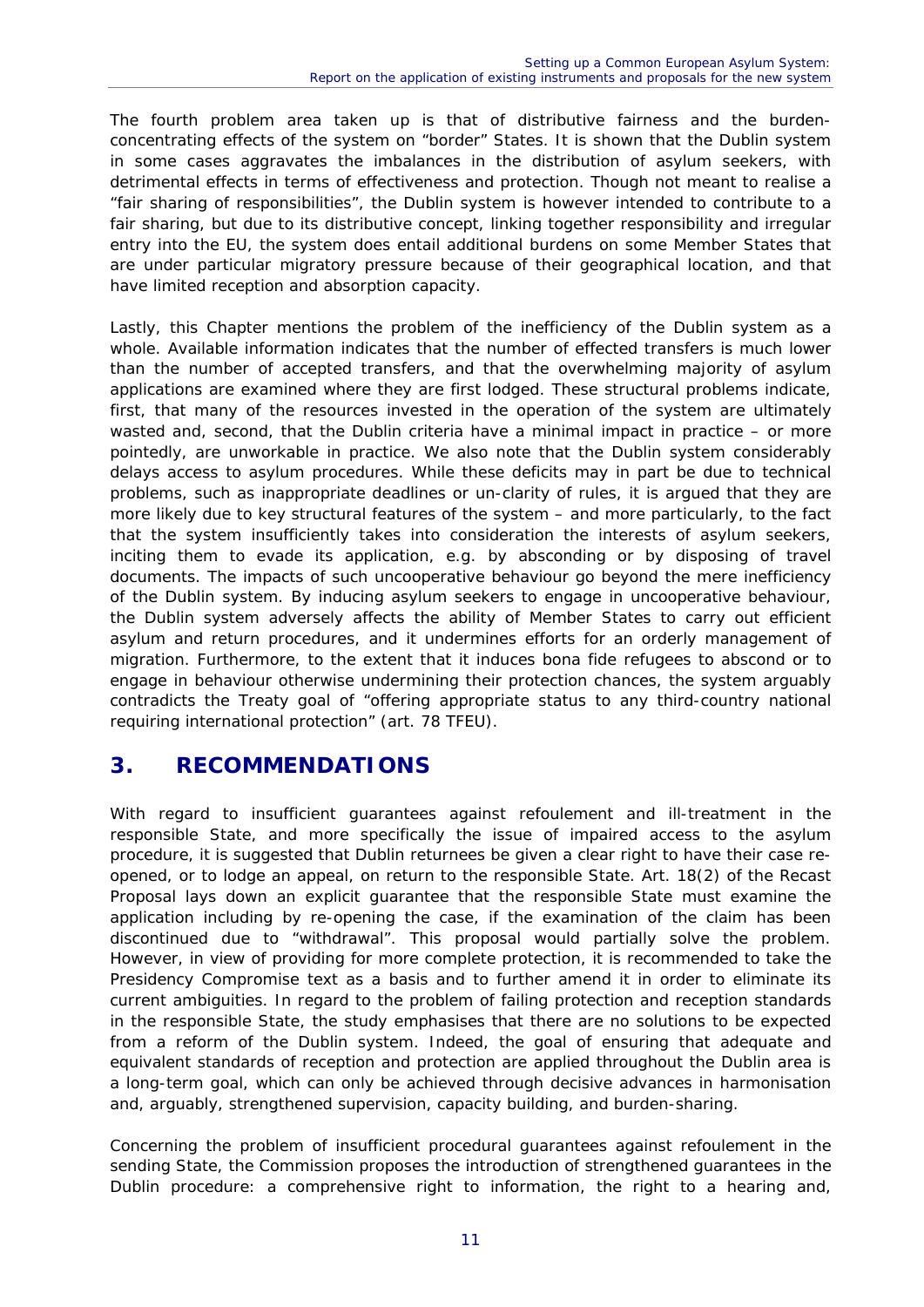importantly, a truly effective remedy against Dublin transfer. These proposals are fully supported in their original form, subject to a helpful amendment introduced by the Parliament, regarding a minimum 10 days deadline to file an appeal against Dublin transfers. With regard to the problem of over-reliance on safety presumptions, the Recast Proposal includes an innovative mechanism for the general suspension of transfers to Member States where "systemic" risks of refoulement or ill-treatment exist. This collective suspension mechanism should be maintained, although the substantive and procedural rules relating to its functioning should be improved in order to ensure that it is indeed applied in a protection-minded perspective. Another important measure would be to clarify Member States' responsibilities in preventing refoulement through suitable amendments (fully set out in the Chapter) to the preamble of the Dublin Regulation. This would prevent the establishment of the collective suspension mechanism from sending wrong and dangerous signals to national administrations, e.g. that the Commission is solely responsible to avoid refoulement in Dublin context.

**\_\_\_\_\_\_\_\_\_\_\_\_\_\_\_\_\_\_\_\_\_\_\_\_\_\_\_\_\_\_\_\_\_\_\_\_\_\_\_\_\_\_\_\_\_\_\_\_\_\_\_\_\_\_\_\_\_\_\_\_\_\_\_\_\_\_\_\_\_\_\_\_\_\_\_\_\_\_\_\_\_\_\_\_\_\_\_\_\_\_\_\_**

As regards the problem of the overly restrictive criteria on family-unity and the ensuing human rights concerns, the proposed reforms of the family definition and family criteria go some way towards solving the issues arising under the right to family life. There is nonetheless scope for improvement. Thus, art. 11 of the Recast Proposal should refer to "a family member or relative" and not only "a relative"; the enumeration of dependency situations should be made non-exhaustive and a new procedure should be introduced ensuring the identification of a responsible State in every case. It is also advised that the European Parliament reopen a discussion with the Commission and Council on whether, and how far, some stark "status" limitations, which are left untouched by the Recast Proposal, are indeed justified by public interest considerations. Concerning special provisions on minors, the Recast Proposal includes a number of welcome proposals, such as making it clear that the "best interest" principle applies throughout the procedures; clearly requiring Member States to trace the family of unaccompanied minors; and extending the definition of "family members". In this last respect, a reformulation of art.  $2(i)(v)$  of the Recast Proposal is suggested so as to ensure that adult siblings of a minor applicant are included in the definition. A possible rewording for the "time rule" in art. 7(3) of the Recast Proposal is also put forward, in recognition of the fact that although the original provision suggested by the Commission is flawed, its underlying concept is worth maintaining.

In this context, we would recommend that the European Parliament reconsider some of the amendments it has adopted at first reading – particularly, that it revert to the original Commission proposals to consider married minors as family members of their parents and siblings, provided that it is in line with the "best interest" principle, and to ensure family reunification for unaccompanied minors to the extent possible in the framework of art. 8 of the Recast Proposal. It is important to stress that even if all our recommendations were followed, gaps in the protection of family unity would remain, and the discretionary clauses would retain their importance. The Proposal introduces welcome amendments to the clauses themselves and to the Preamble of the Regulation. It is further recommended, as a short-term measure, to broaden the scope of the humanitarian clause in order to encompass "close ties" beyond family ties. This would be a small step towards addressing the broader issue of integration, though real solutions to this problem would require rethinking the whole distributive concept underpinning the Dublin Regulation.

With regard to problems relating to the protection of vulnerable persons, and their reception during Dublin procedures more specifically, recital 9 of the Recast Proposal seeks to ensure the full application of the Reception Conditions Directive. This initiative is welcome, as well as the suggestion to set up an identification procedure (art. 21 of the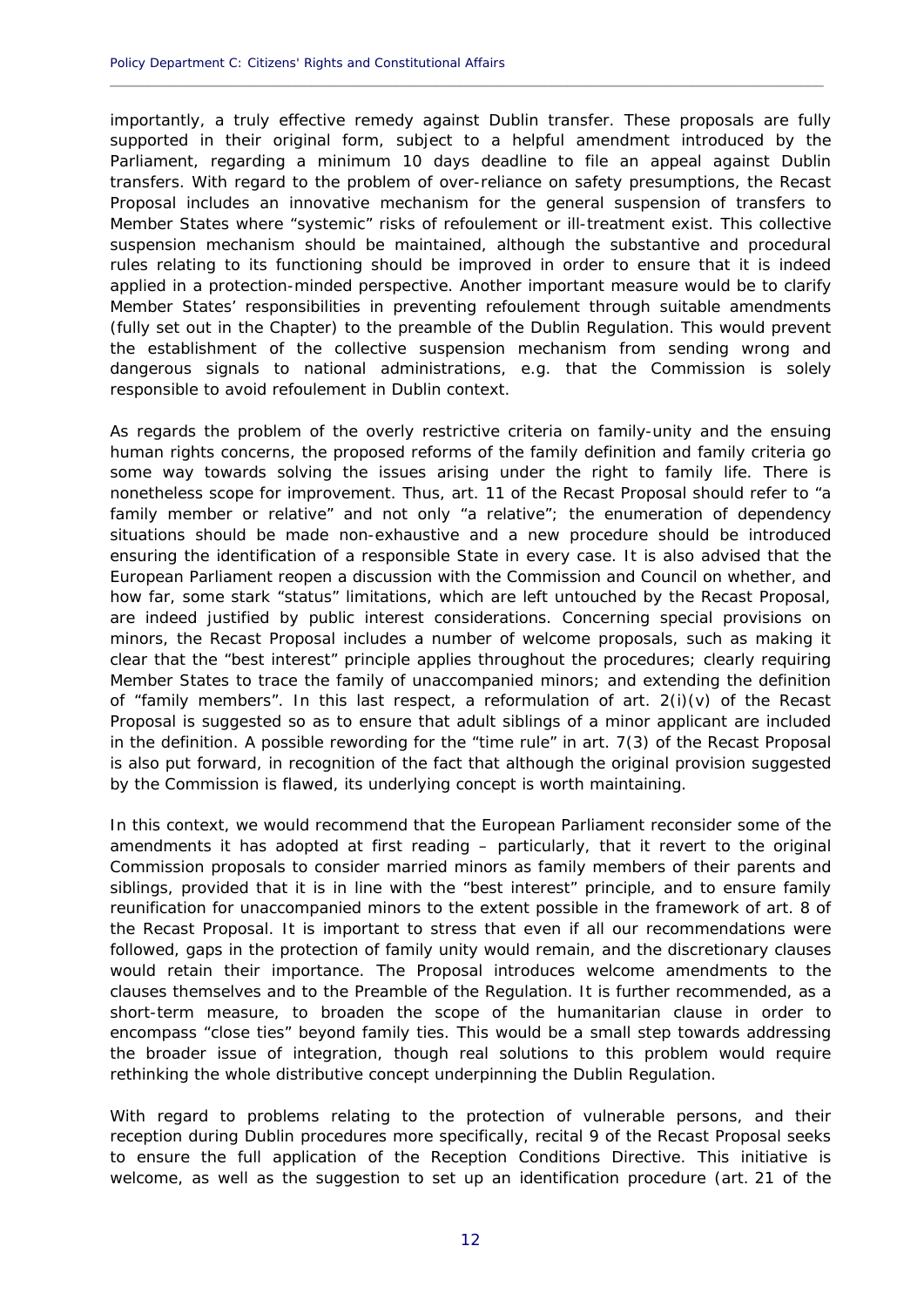Reception Conditions Recast Proposal). The strengthened information rights and procedural guarantees, provided in articles 4-5 and 26 of the Recast Proposal, are also supported in the perspective of improving the protection of vulnerable persons. Taken together, these proposals would help ensuring appropriate identification and treatment of vulnerable applicants at all stages of the asylum process. Concerning fitness to travel and continuity of care, the Recast Proposal assists in ensuring that the Dublin system is applied with due regard to the physical and mental integrity of vulnerable applicants, laying down the principle that applicants may be transferred only if "fit for transfer", and that relevant information must be exchanged between the Member States concerned. It is recommended that these useful proposals be strengthened by the inclusion of a mandatory "fit to travel" screening in the Regulation.

Regarding unaccompanied minors, it is suggested that the "horizontal" guarantees for minors (a clear affirmation of the "best interest" principle, the obligation to ensure adequate representation in all Dublin procedures and a requirement of age-sensitive communication) be strengthened in all Dublin procedures, along the lines of the Recast Proposal. In addition, the requirements of independence and qualification for the minor's representative should be better clarified. A properly conducted "best interest" determination, along the lines of art. 6 of the Proposal, would have the potential of solving the problem of transfers that are carried out even when in conflict with the "best interest" principle. However, practice suggests that Member States have not been unaware of relevant principles in the past, but have rather sidelined them in favour of the effective implementation of transfers. Owing to the special vulnerability of unaccompanied minors, the Commission's proposal to introduce a "hard and fast" rule exempting them in part from "take back" transfers merits further consideration. Finally, the Commission Proposal does not address the issue of age assessment. The European Parliament has adopted welcome amendments in this regard, although they would be usefully complemented by a principle whereby applicants must be given the benefit of the doubt in case of uncertainty.

Concerning the lacking distributive fairness of the Dublin system, the Recast Proposal foresees the establishment of a mechanism for the suspension of transfers to overburdened States. This proposal is considered positive, though it is recommended it be further improved by enlarging the conditions for triggering the mechanism. The solution is not considered as complete however, and the distributive imbalances currently observed in the CEAS are seen to require more decisive steps forward in the establishment of permanent burden-sharing mechanisms, as also demanded by the European Parliament at first reading.

Regarding the final problem area, the inefficiency of the Dublin system, it is highlighted that the Recast Proposal includes a number of technical amendments designed to ensure a smoother operation of the Dublin system, such as new or revised deadlines, clarifications on contested points and the generalisation of conciliation procedures. Though it is acknowledged that these amendments may in part mitigate the observed problems, it is argued that they fail to tackle the key factor behind the considerable efficiency deficit of the Dublin system: the fundamental unfairness of the Dublin system to asylum seekers. In the view of the authors, true solutions to this problem can only come from a reconsideration of the Dublin system as such, i.e. from its replacement with a more integration-friendly system, capable of attracting widespread compliance from asylum seekers.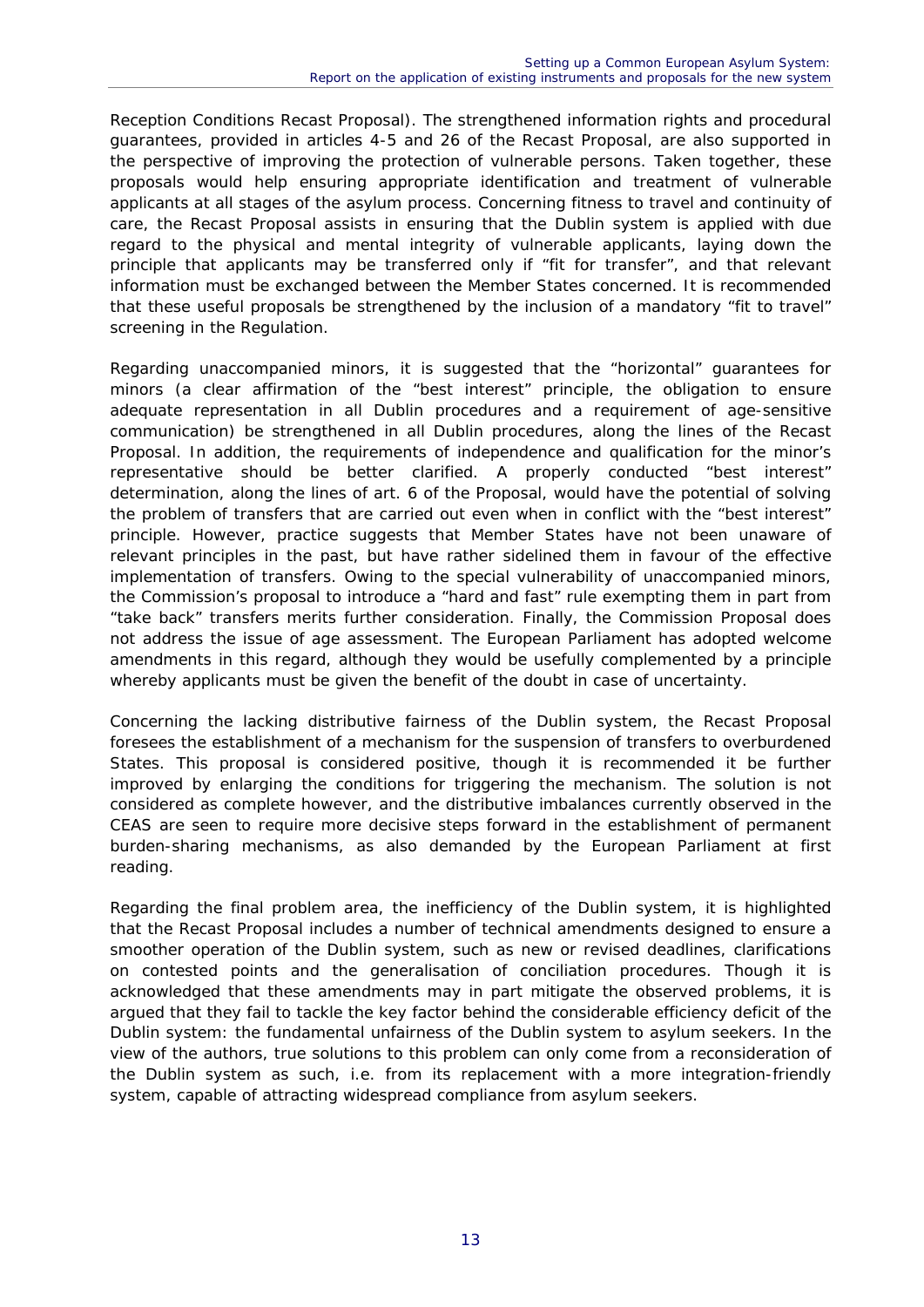### **CHAPTER 2: THE QUALIFICATION DIRECTIVE**

### **1. GENERAL CONSIDERATIONS**

This part of the Assessment analyses problematic aspects of the current text of the Qualification Directive (qualification part of this instrument, while status part is only referred to on several connected aspects) and proposes short-term solutions. The problems were identified taking into account first of all the objectives of the Directive, namely:

**\_\_\_\_\_\_\_\_\_\_\_\_\_\_\_\_\_\_\_\_\_\_\_\_\_\_\_\_\_\_\_\_\_\_\_\_\_\_\_\_\_\_\_\_\_\_\_\_\_\_\_\_\_\_\_\_\_\_\_\_\_\_\_\_\_\_\_\_\_\_\_\_\_\_\_\_\_\_\_\_\_\_\_\_\_\_\_\_\_\_\_\_**

- To ensure a minimum level of protection in all MSs for those in need of protection;
- To reduce disparities between MS legislation and practice;
- To limit secondary movements.

The need to align Member State obligations with the Geneva Convention and international human rights law was taken into account, as required by Art. 78(1) TEU. Proposals were developed with solution orientation in mind and considering the effectiveness, efficiency and coherence, as well as social impacts and impacts on fundamental rights as suggested in the 2009 Commission Impact Assessment. Since the Commission presented its' Recast Proposal for Qualification Directive on 21 October 2009, some of the problems identified and proposals to deal with them are already included in Commission's suggestions. Also, due to recast legislative technique possibility of amendments to the Directive is limited to what the Commission suggests. However the authors have kept also suggestions that go beyond the Recast Proposal. It is believed that the Commission unnecessary overlooked some of the key issues, which will not be addressed right now, but will remain relevant in view of implementing the Stockholm Programme. The analysis of problems and proposed solutions is presented in the order of sequence of articles in the directive.

### **2. MAIN PROBLEMS**

Several issues have been identified in the problem analysis part and they relate to the following provisions of the Directive: refugee status inclusion provisions (sur place claims, non-state actors of protection, internal relocation alternative, prosecution for conscientious objection, possible nexus between lack of protection and persecution grounds, cumulative test of social group and gender related aspects), grounds of subsidiary protection and exclusion and cessation provisions for refugee status and subsidiary protection.

In terms of international protection inclusion provisions, the following provisions are of concern:

- 1. Refusal of protection when a person creates the circumstances leading to protection needs: art. 5(2) comes close to requiring the "continuation of convictions" as a condition for a well-founded fear or real risk, while it is not necessary under the Refugee Convention. Art. 5(3) provision may raise concern with regard to compliance with the Refugee Convention, as the latter does not provide for any limitations of protection in cases when a person himself/herself creates the circumstances leading to protection needs.
- 2. Non-state protection and the notion of protection without the mandatory requirement of effectiveness: while the Refugee Convention requires state protection, Art. 7(1)(b) of the Directive allows the possibility of non-state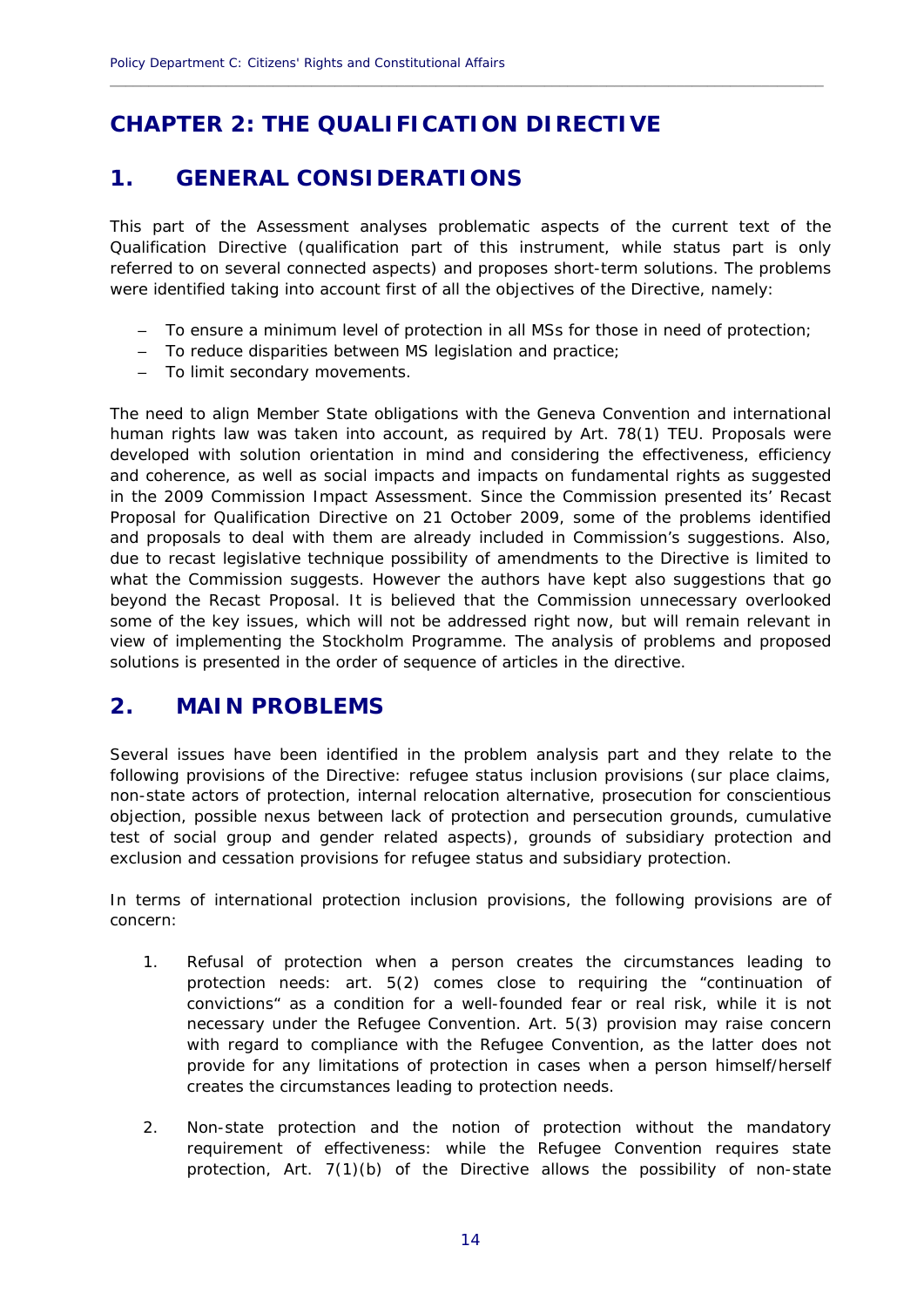protection. According to Art. 7(2), it is enough that state or non-state actors take "reasonable steps to prevent the persecution", regardless of whether those steps lead to the effective protection of individuals or not.

- 3. Internal protection alternative test in Art. 8  $\zeta$  the applicant can reasonably be expected to stay there") is considered to be too general and not ensuring that alternative is accessible: it gives a complete discretion to the MSs and results in divergent interpretations of the concept across national jurisdictions. Article 8(3) allowing refuse protection despite technical obstacles to return might be evaluated as contrary to the Refugee Convention.
- 4. Prosecution for conscientious objection is not covered by persecution as a basis for refugee status (Art.  $9(2)(e)$ ): as the recognition of conscientious objection is not specifically mentioned in the directive, the practice of MSs regarding persecution by prosecution of draft evaders varies a lot. Mentioning only excludable acts, the directive does not seem to cover other situations (i.e. conscientious objection in the absence of alternative to a military service).
- 5. Possible nexus between lack of protection and persecution grounds is not included (Art. 9(3)): the rules of the Directive on the nexus with the Refugee Convention grounds are overly restrictive, because Art. 9(3) excludes possible link between the Convention grounds and the lack of protection. It often results in state practice that is not in conformity with existing case law on the Refugee Convention.
- 6. Cumulative test of social group and weak reference to gender related aspects: art.10(1)(d) raises the issues related to cumulative application of "social perception" and "protected characteristics" requirements in social group test and to non-presumption of social group from gender related aspects alone. These provisions are weak, they give a broad discretion to the MSs and involve the risk that persecution on the basis of social group (in particular on the basis of gender) will not be sufficiently considered.

One of the major concerns is that current scope of subsidiary protection in the directive is limited as does not cover all protection needs (Art. 15). As a result, a number of persons in need of international protection remain outside the scope of harmonisation among the MSs under the notion of subsidiary protection. This goes against the objective of the directive, which is to ensure minimum level of protection to all those in need. Secondly, there are significant disparities in MS practices while applying subsidiary protection, thus undermining the harmonisation objective and encouraging onward movements within the Union. Among the persons not currently covered by subsidiary protection in the Directive, but in need of protection are:

- Persons who cannot be expelled because of the absolute obligation of MSs under non-refoulement (e.g. art. 3 ECHR). This may include persons who were denied status under the directive but cannot be returned; as well as persons who should be exceptionally protected as there is no adequate treatment in their home country.
- Persons whose family life cannot be guaranteed in the home country based on Art. 8 ECHR or when interests of the child cannot be guaranteed in the country of origin.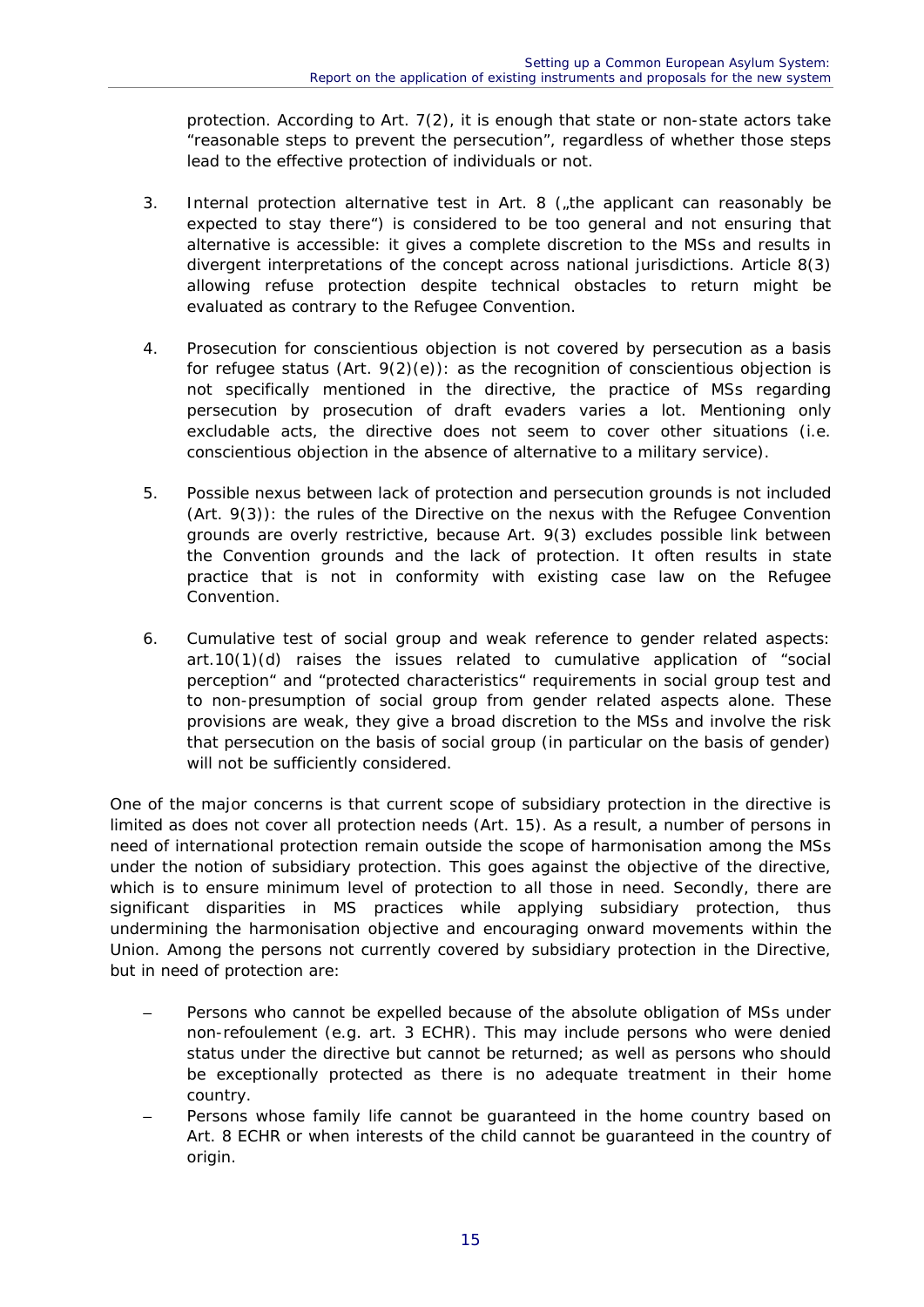– Victims of generalised violence and human rights violations to whom most MSs grant protection. On EU level, protection to these persons is provided under the Temporary Protection Directive, but only when they arrive in a mass influx situation, albeit not individually. This causes horizontal inconsistency between asylum instruments and disparities in MS practice as concerns the issuance of residence permits.

**\_\_\_\_\_\_\_\_\_\_\_\_\_\_\_\_\_\_\_\_\_\_\_\_\_\_\_\_\_\_\_\_\_\_\_\_\_\_\_\_\_\_\_\_\_\_\_\_\_\_\_\_\_\_\_\_\_\_\_\_\_\_\_\_\_\_\_\_\_\_\_\_\_\_\_\_\_\_\_\_\_\_\_\_\_\_\_\_\_\_\_\_**

– Persons left out because MSs interpret various notions in Art. 15(c) differently: for instance "internal armed conflict" is understood unevenly, as a result some MSs do grant protection and some not to individuals coming from the same countries of origin.

The need to expand the scope of subsidiary protection should be clearly distinguished from purely compassionate situations (e.g. old age, integration in a host society or technical obstacles to return) which should continue to be part of MSs discretionary decisions (in the absence of internationally or regionally defined standards how to deal with these individuals).

With regard to denial of protection (exclusion, cessation and revocation clauses), they are beyond permitted limits of MS's obligations (Art. 14 (4-5), 17 (1), 19). Confusion of exclusion/cessation clauses with exceptions to non-refoulement, as well as obligatory exclusion from subsidiary protection disregarding the absolute prohibition of refoulement, poses a risk to compliance of MS practices with the Convention and the TEU, thereby undermining the objective of the Union to provide protection to those in need. There is an apparent confusion in the Directive itself, even more in MS practice, as concerns the correct application of mentioned notions. Two concrete practical and legal problems are identified:

- 1. Art. 14(4) and 14(5) dealing with exceptions to non-refoulement include what constitutes de facto provisions on exclusion, going beyond what is permissible under the Refugee Convention. National security reasons and convictions for a "particularly serious crime" maintained as quasi-exclusion grounds under the revocation provisions may be potentially in breach of MS obligations under the Refugee Convention. Some MS merge provisions on exclusion with provisions that stem from exceptions to the principle of non-refoulement. However, there is a difference between denial (exclusion) and termination of refugee status. Hence, if using Art. 14(4-5), refugee status is withdrawn, the person will no longer be considered as refugee and thus will not be able to enjoy the benefits mentioned in art. 14(6).
- 2. Mandatory exclusion from subsidiary protection may run counter with prevailing international obligations of MS and "minimum standards" required by the TEU. In a number of MS exclusion is not required in all cases covered by Art. 17(1), since the MS refer to absolute obligations under non-refoulement (e.g. Art. 2 and 3 ECHR). In practice also, many MS grant to persons excluded from international protection other statuses, and this renders the obligatory exclusion rather symbolical. If the obligations under international human rights law are considered minimum standards as required, then requirement of the directive to mandatory exclude persons from subsidiary protection is below these standards. In MS practice, it has been noted that provisions on revocation, ending of or refusal to renew refugee status (Art. 14) or subsidiary protection status (Art. 19) have led to cases of deterioration due to this obligation to terminate the status.

With regard to cessation provisions for refugee status and subsidiary protection (Art. 11, 14(2), 16 and 19(4)), the practice shows that there is insufficient harmonisation of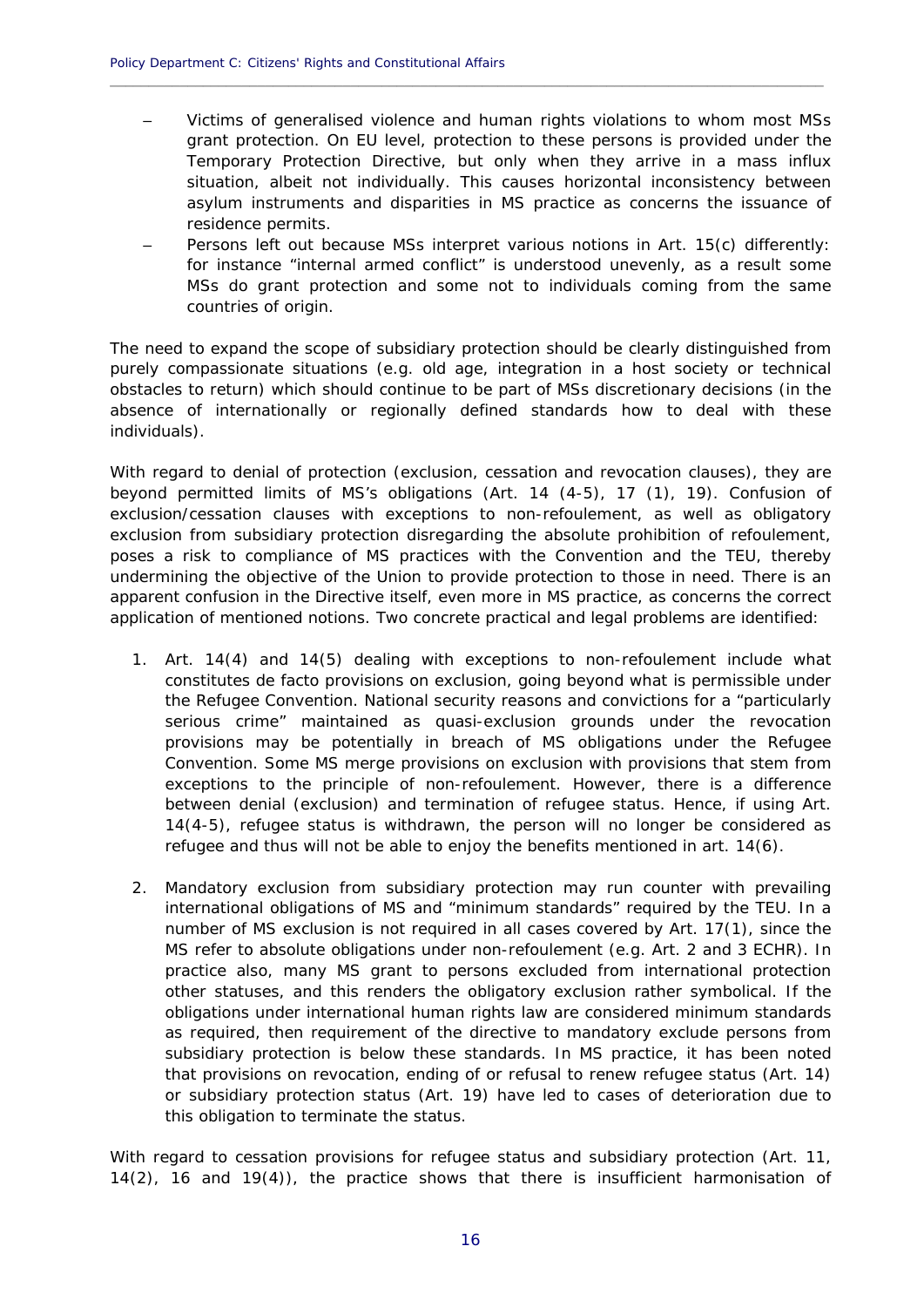requirements for application of cessation of protection across the MS. As a result, some Member States tend to examine the existence of current risk of persecution/harm rather than assessing the durability of eliminated risk along with availability of effective protection. This results in incorrect practical application of cessation thereby prematurely denying protection to persons who continue to be in need of it. Evidence collected by UNHCR, Odysseus network and ECRE suggests that:

- a. in some MS domestic law states additional grounds or overly wide grounds for cessation or exclusion or these grounds were interpreted in a liberal way resulting in revocation of status of many refugees;
- b. many MS have failed the rule on the burden of proof, which requires the authorities to "demonstrate on an individual basis" that the person has ceased to be a refugee or a person eligible for subsidiary protection. Refugee status cessation provisions became an issue before the Court of Justice which delivered a decision on 2 March 2010 concluding that a person loses the status when, following a change of circumstances of a significant and non-temporary nature in the third country concerned, the circumstances which had justified the person's fear of persecution no longer exist and he has no other reason to fear being persecuted. This Court decision clarified the application of cessation to a certain extent, however it would still be beneficial to clarify the provisions of the Directive in order to ensure better harmonisation of practices. If these issues are not addressed, the impact of the directive on secondary movements within the EU will continue to be insignificant and legal limbo situations for persons to whom protection was legally ended but who cannot de facto as yet enjoy national protection might become more frequent.

### **3. RECOMMENDATIONS**

Solutions for problems identified suggest revision of QD provisions, where it is considered that the issue cannot be sufficiently resolved by the practice, Court jurisprudence or in other ways. With regard to international protection inclusion provisions of the Directive, the authors suggest to:

- Delete the second part of Art. 5(2) (starting from the words "in particular") and Art. 5(3); Art. 7(1)(b) or limit it only to de facto state authority; the words "generally" and "inter alia" in Art.  $7(2)$ ; Art.  $8(3)$ ;
- Specify internal protection criteria in Art. 8(1) by making a reference to Art. 7 criteria and the criteria of Salah Sheekh vs. Netherlands judgment of ECtHR, adding the word "access" and deleting the word "stay";
- Amend Art. 9(2)(e) to include refusal to perform military service (and not only in a conflict) due to conscientious objection as a possible case of persecution;
- Amend Art. 9(3) by adding a link between lack of protection and persecution grounds as a possible nexus in the refugee definition;
- Amend Art. 10(1)(d) by stating that the requirements of "social perception" and "protected characteristics" are alternative and that gender related aspects are in particular relevant for both social group tests.

Expansion of subsidiary protection to include all those really in need of protection would align the practice with the objective of the directive and ensure consistency with other asylum instruments. Explicit coverage of certain individuals will limit the disparities that exist in MS legislation and practice and reduce the onward movements within the Union. From a practical and financial point of view, expansion of subsidiary protection should not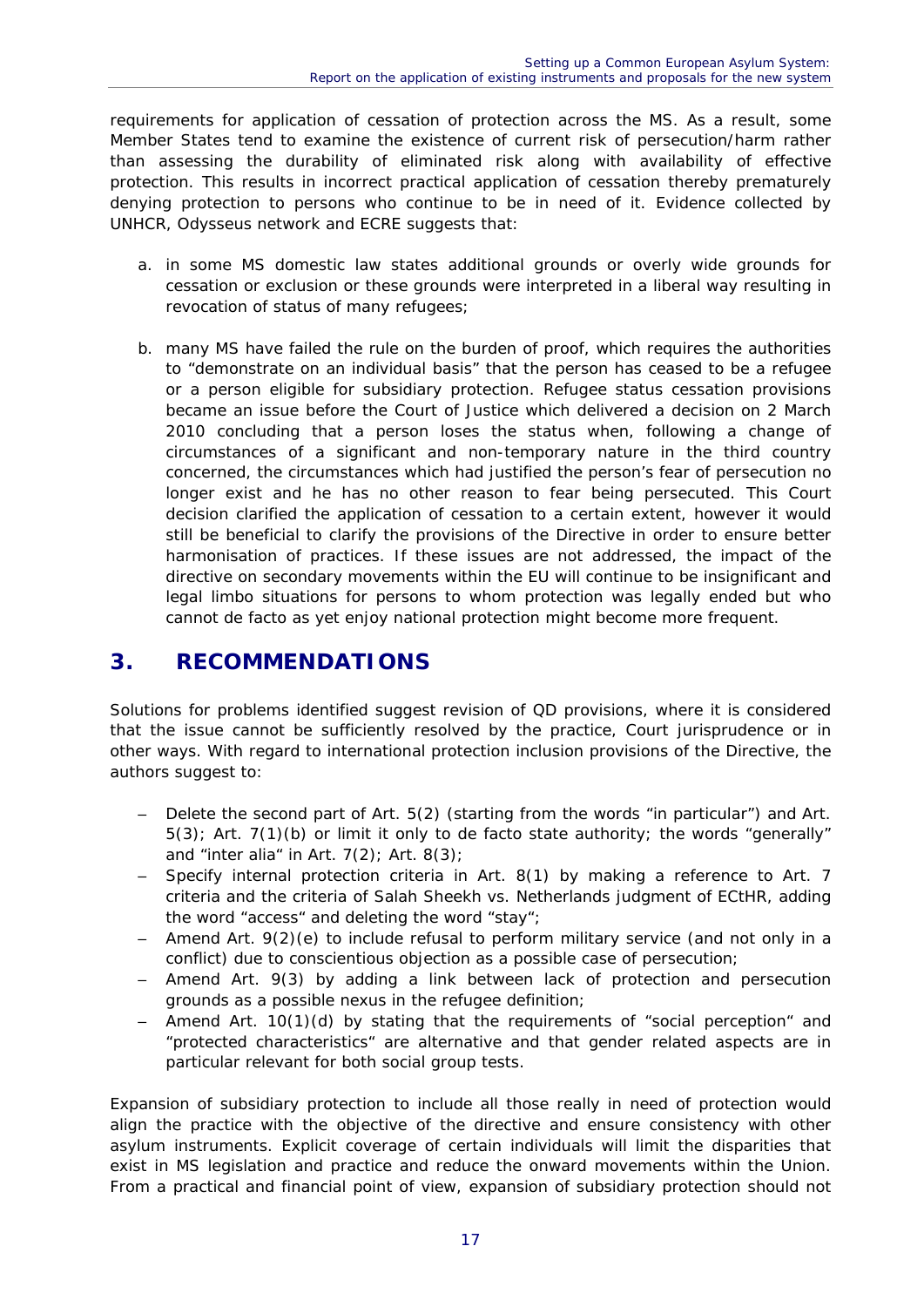bear significant implications, as a number of MS already protect those persons under national law and many grant them certain rights. Proposal includes:

**\_\_\_\_\_\_\_\_\_\_\_\_\_\_\_\_\_\_\_\_\_\_\_\_\_\_\_\_\_\_\_\_\_\_\_\_\_\_\_\_\_\_\_\_\_\_\_\_\_\_\_\_\_\_\_\_\_\_\_\_\_\_\_\_\_\_\_\_\_\_\_\_\_\_\_\_\_\_\_\_\_\_\_\_\_\_\_\_\_\_\_\_**

- a. Supplement Art. 15 with paragraph 2 requesting MS to grant subsidiary protection also in cases when international obligations prevent expulsion;
- b. Recital 26 should be deleted, as well as the terms "individual threat" and "internal or international armed conflict" in Art. 15(c); amend Art. 17(1) and 19 to state that exclusion from subsidiary protection should only be considered when there is no issue of absolute prohibition of refoulement based on the circumstances of the case.

With regard to denial of protection, the authors suggest that:

- 1. To prevent misinterpretation by MS of Art. 14(4) and (5) as exclusion or cessation clauses (which already happens in practice), these provisions should be moved to Status Rights' part of the Directive. This would ensure that MS apply this article strictly as termination of "residence status" ("asylum" in the meaning of the EU Charter on Fundamental Rights), rather than refugee status or subsidiary protection as such, which would also ensure the elimination of risks pertaining to compliance with the Refugee Convention.
- 2. Art. 2 would benefit from defining the concept of exclusion and revocation. Such a clarification would reduce disparities in MS exclusion practices and ensure compliance with the Refugee Convention.
- 3. Observance of MS obligations under human rights law may only be ensured if a requirement is introduced to apply exclusion/revocation and when there is no issue of absolute prohibition of refoulement based on the circumstances of the case. Alternatively, provisions on exclusion should be stated in non-obligatory terms in these Articles. As a result, only those persons falling under art. 17 and with regard to whom no international obligations apply would be excluded and effectively removed from the territory of the EU.

As the practice of several MS shows that they do not apply the cessation provisions correctly, clarification on what cessation means through defining it among the main notions in art. 2 of the Directive would ensure better harmonisation of MS cessation practices, reduce the number of cases of preliminary rulings to the Court of Justice and secondary movements. This as a result would minimise occurrence of legal limbo situations for persons for whom protection was legally ended in a premature way, but who cannot de facto as yet enjoy national protection. It would also save resources that would be spent as a result of premature cessation and the need to examine the applications once again. The notion of cessation to be inserted in Art. 2 needs to include inter alia the requirement to assess the previous risk, the durability of its elimination, the absence of new risks and the availability of effective protection, as well as reinforce the difference between the right to protection and corresponding residence permit.

The Commission in its Recast Proposal for Qualification Directive addresses a number of issues identified as concerns above. In regard to inclusion clauses, the Recast Proposal solves completely the problem in Art. 9(3), partly solves the problems in Art. 7, 8 and 10(1)(d), but does not respond to problems in Art. 5 and 9(2)(e). The Proposal does not touch upon the scope of subsidiary protection, despite the evidence that not all persons in need of protection are currently eligible for protection under QD. The Recast Proposal does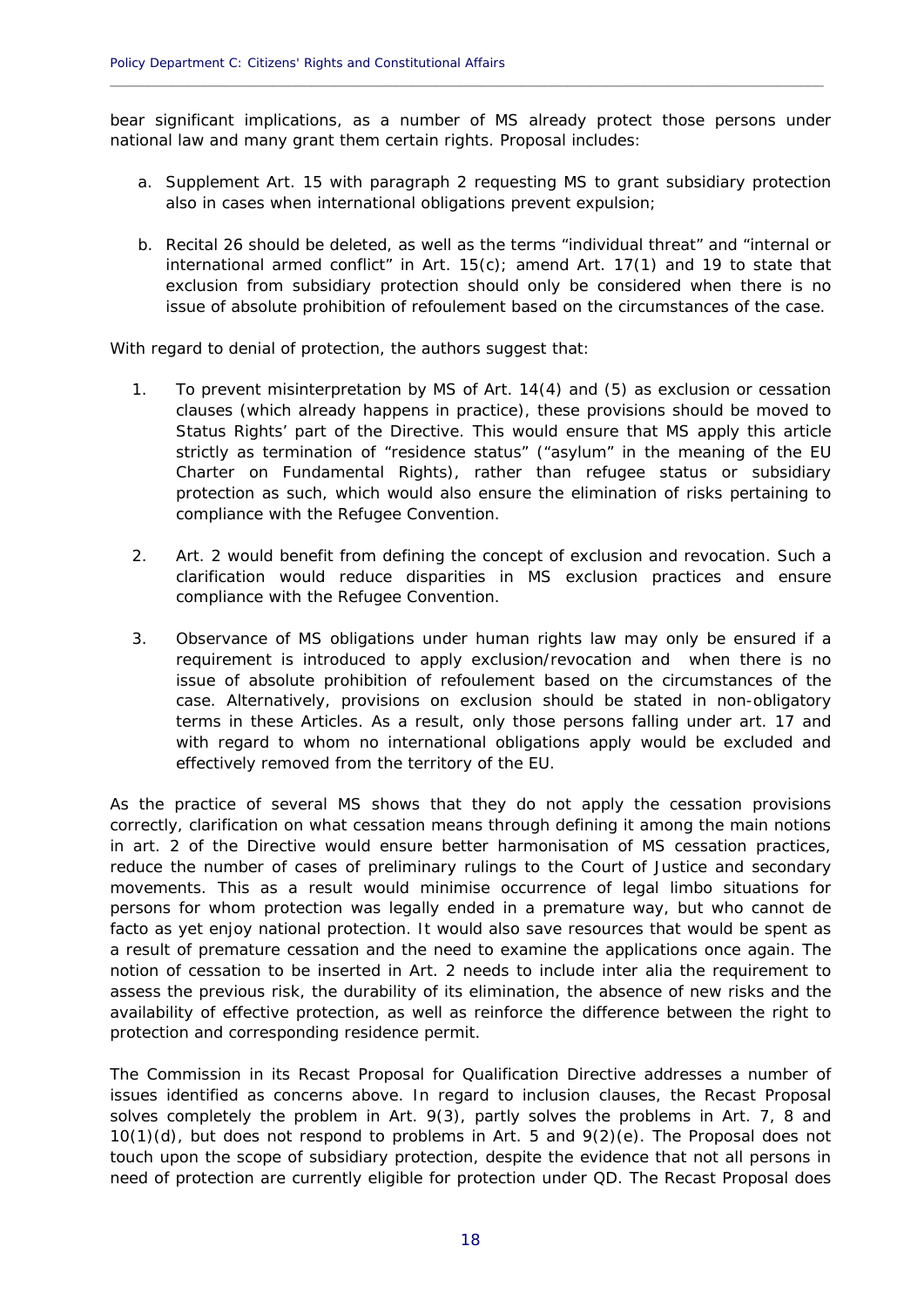not also address any of the legal and practical problems related to exclusion and revocation of status, presumably because of the sensitivity that exists around these issues among the MS. It is believed that cessation provisions will be resolved by the jurisprudence of the Court of Justice and practice of MS, but these issues are also not addressed. Given that a number of issues (exclusion, cessation, revocation and scope of subsidiary protection) fall beyond the negotiable limits of the Recast Proposal, these issues remain to be addressed in the future.

### **CHAPTER 3: STATUS OF PROTECTED PERSONS**

### **1. GENERAL CONSIDERATIONS**

Two essential issues are dealt with in Chapter III related to the Status of Protected Persons: the detention of asylum seeker and the taking into account of the situation of vulnerable asylum seekers and vulnerable refugees having special needs. These two issues are analyzed in a horizontal way through the various relevant legal instruments of the EC (the reception conditions directive, the asylum procedure directive, the Dublin regulation and in addition the qualification directive regarding the second issue). The analysis focuses mainly on the content of the second generation of instruments that is the texts proposed by the Commission. The valuation of the Commission proposals can nevertheless imply an examination of the first generation instruments (texts currently into force). In addition, mentioning the texts proposed by the Parliament and/or the Council proves sometimes useful when these authorities have already come to a conclusion about the texts of the Commission.

On the border between the above mentioned issues, a third one is tackled: the detention of vulnerable asylum seekers with special needs. This question is dealt with in the reception conditions directive proposal through the analysis of the texts of the Commission, the Parliament and the Council.

#### **1.1. The detention of asylum seekers: Main problems and Recommendations**

If one can underline, the fact that the loss of freedom has become commonplace for foreigners - including many asylum applicants - as an instrument used to control migratory flux, one must agree that from a legal point of view, taking into consideration international standards, asylum seekers can be subjected to detention. The main relevant international standards are found in article 31 of the Geneva Convention, article 9 of the International Covenant on Civil and Political Rights (ICCPR), article 5, § 1 of the European Convention on Human Rights (ECHR) and article 6 of the European Charter of Fundamental Rights. The case of law relating to them and the Court of Justice of the European Union case of law must also be taken into account.

Thus the legal debate relating to the detention of asylum seekers does not question the principle of the detention itself but the basic conditions of the detention (including the reasons for detention), procedural guarantees and the framing of the conditions of detention. The reception conditions directive Commission proposal is overall positive regarding these three elements. In addition, without any doubt, the introduction of the new articles 8 to 11 contributes to a better harmonization in the EC objective sought within the framework of the first phase of the CEAS.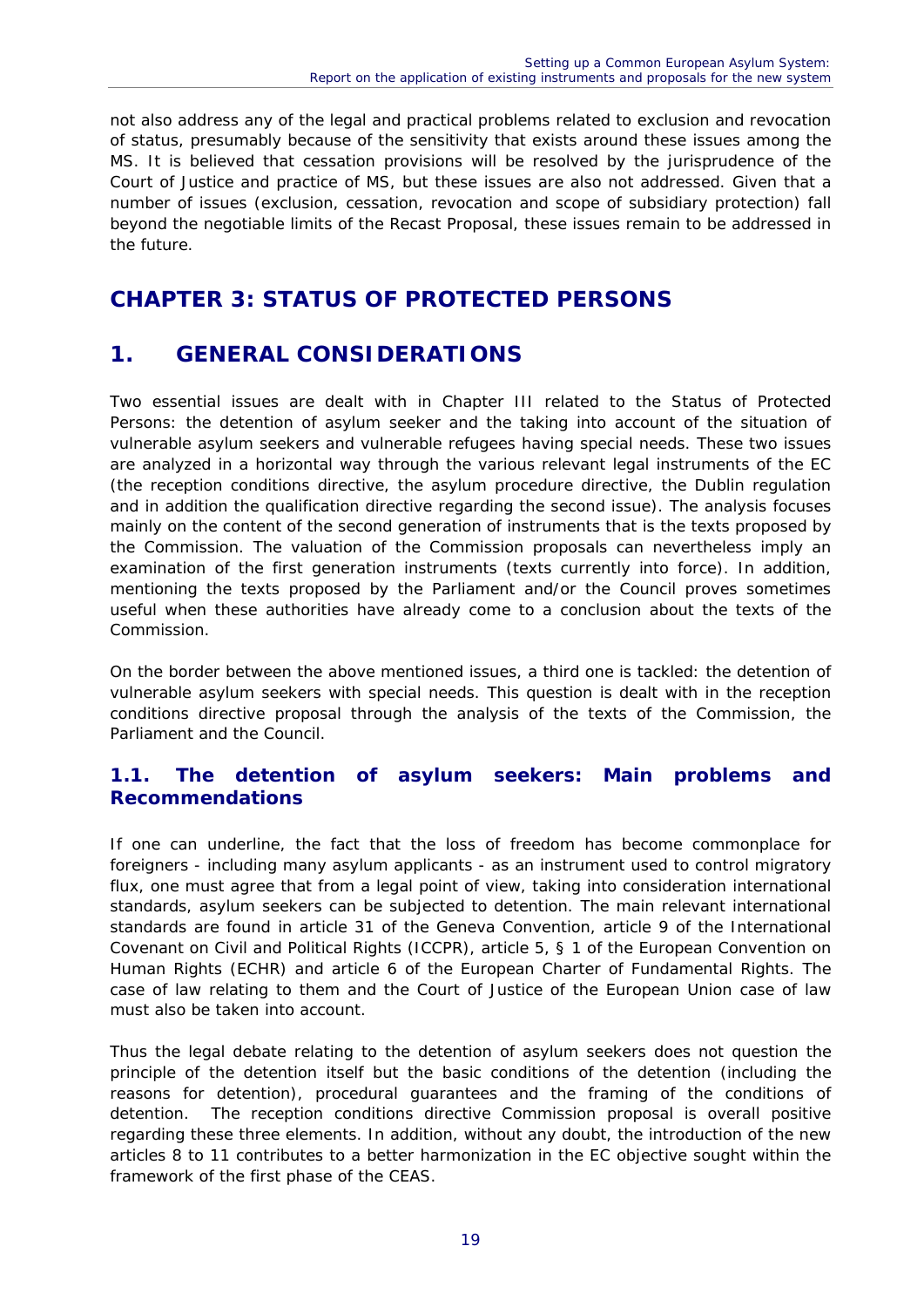First of all, concerning the reasons for detention, the text restricts the loss of freedom to four cases only exhaustively listed (article 8 § 2, a) with d)). By doing so, from the point of view of the rights of asylum seekers the Commission proposal constitutes a progress in comparison with the reception conditions directive in force. This latter one leaves an important margin of appreciation to the Member States. The reasons for detention suggested by the Commission do not cause any problem taking into consideration the international law. Nevertheless three of these reasons give way to interpretation and/or miss clearness. Thus details and/or modifications must imperatively be given to the wording.

**\_\_\_\_\_\_\_\_\_\_\_\_\_\_\_\_\_\_\_\_\_\_\_\_\_\_\_\_\_\_\_\_\_\_\_\_\_\_\_\_\_\_\_\_\_\_\_\_\_\_\_\_\_\_\_\_\_\_\_\_\_\_\_\_\_\_\_\_\_\_\_\_\_\_\_\_\_\_\_\_\_\_\_\_\_\_\_\_\_\_\_\_**

Beside the four reasons enumerated in the reception conditions directive proposal, the Commission has provided for a very specific reason in the Dublin regulation proposal. Article 27 § 2 of this text makes it possible to hold an asylum seeker subject to a decision of transfer to the State responsible for the determination of his application, if there is a risk of absconding. Detention due to a risk that the asylum seeker may abscond is thus limited to the case of a person under the Dublin procedure and subject to a decision of transfer.

However, in the reception conditions directive proposal, the Council has added a fifth reason for detention being precisely the risk of absconding. Unlike the Dublin regulation Commission proposal, the risk of absconding mentioned by the Council is stated in a general and non-restrictive way: it applies to any asylum seeker regardless of the procedure and at any time.

This raises the issue of a proper balance to be found between the right for the states to fight illegal immigration and the asylum seekers' right to freedom. The Council proposal does not ensure it. At the same time, the four reasons suggested by the Commission in the reception conditions directive proposal and the specific reason provided for in the Dublin regulation proposal do not apply to some situations and this create a legal gap. An arrangement was proposed to meet these problems.

Concerning the asylum seekers' guarantees, they are generally in conformity with the international law with the exception of a few points, (for example the applicant's right to be given information about the reasons for his/her placement in detention in a language he/she understands).

The Council proposal deserves a special attention regarding the detention conditions, since in matter of lodging it sets an exemption likely to enter into conflict with the decisions of the European Court of Human Rights.

Two important questions of principle must finally hold the attention of the Community legislator: the possible fixation of an optimal duration of detention and the application of principle of the reception conditions directive proposal to asylum seekers. This last issue should not be underestimated, considering the current position of a certain number of MS that consider that the reception conditions directive in force does not apply to asylum seekers. Even if the drafting of the reception conditions directive Commission proposal has reduced the risk of divergent interpretations, it has not managed to make it disappear totally. It is essential to add an explicit provision stipulating the application of principle of the directive to applicants hold in detention.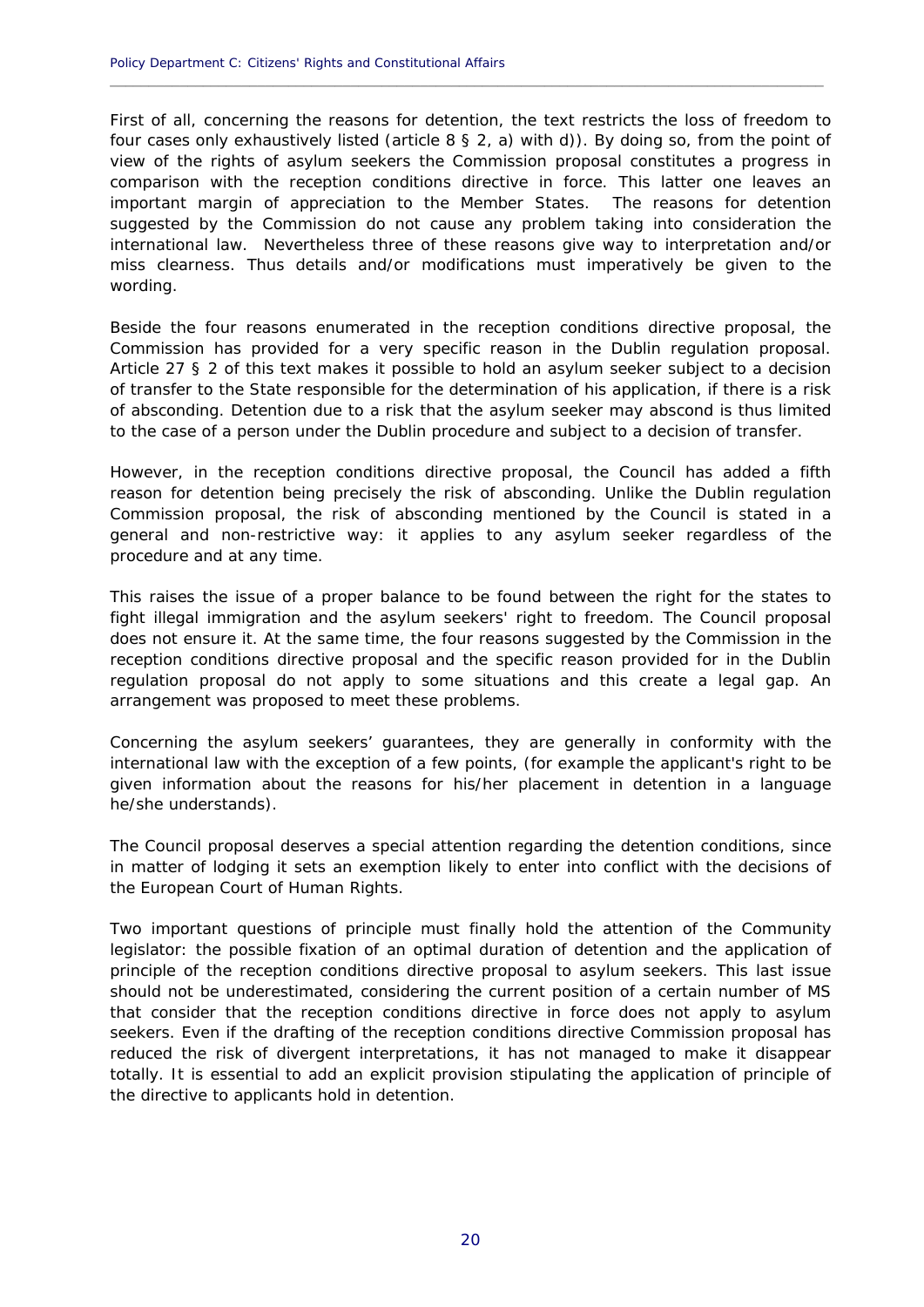#### **1.2. Taking into account of the situation of vulnerable asylum seekers with special needs: main problems and Recommendations**

The reception conditions directive in force is the only Community instrument of first generation to give attention in a specific way to the situation of vulnerable asylum seekers with special needs. Indeed the Dublin regulation in force does not mention it and the directive procedure only touches the subject of the possible vulnerability of asylum seekers in an extremely marginal way. The situation of the identified refugees or the beneficiaries of subsidiary protection is quite different, since provisions partly identical to the reception conditions directive in force can be found in the qualification directive. The asylum procedure directive Commission proposal and the Dublin regulation proposal clear up this problem. In the draft, specific provisions devoted to vulnerable asylums seekers are now envisaged.

The European Council was asking for such a change: the Stockholm Program puts at the centre of the priorities of the Union a better protection of the vulnerable people. It is essential if one keeps in mind, among other cases, the children situation or the people who are victims of torture. The reception conditions directive in force provides itself several provisions relating to the situation of vulnerable asylum seekers - mainly articles 17 to 20-. Several reports however, have outlined the fact that many MS have failed to transpose and/or implement the aforementioned provisions. This is partly explained by the wording of the provision stating the general principle that the situation of vulnerable asylum seekers should be paid specific attention to (article 17). It does not expressly oblige the MS to set up a procedure of identification for these applicants, even if one can consider that this procedure is logically required by article 17 as the European Commission has underlined it in its report on November 26th 2007.

In any event, the reception conditions directive Commission proposal gives an adequate answer to the problems. Indeed, with the new article 21, the MS are very clearly compelled to bring in procedures of identification in order to assess the individual situation of any asylum seeker aiming at identifying whether or not he/she has special needs. However the timing for the different stages must still be better defined in order to allow the identification of the vulnerable people throughout the procedure. Moreover, the reception conditions directive Commission proposal raises a problem of concept that is the determination of the people and the special needs one intends to meet. Written as it is, the interpretation and implementation of article 21 is unclear. These two elements must be thought over again. Insofar, the Council drafting of article 21 cannot in any case be accepted, as it mentions two distinct concepts without establishing any links between them making its interpretation and its implementation more than ambiguous. Under these conditions, a detailed proposal for an amendment of article 21 has been proposed.

New protective provisions in favour of vulnerable asylum seekers with special needs are to be found in the asylum procedure directive Commission proposal (article 2, d and article 20) and in the Dublin regulation Commission proposal (article 30). For this reason they should be fully approved. However two major drawbacks must be underlined in these two texts. First of all, the lack (or the insufficiency) of coordination between the various instruments of second generation regarding the issue of vulnerable applicants. If the set of problems can partly be seen in a different perspective according to the specific framework of instrument you are looking at, some links and/or similarity must be considered. Some clues are given to guide the EC legislator when tackling this first problem. Concerning the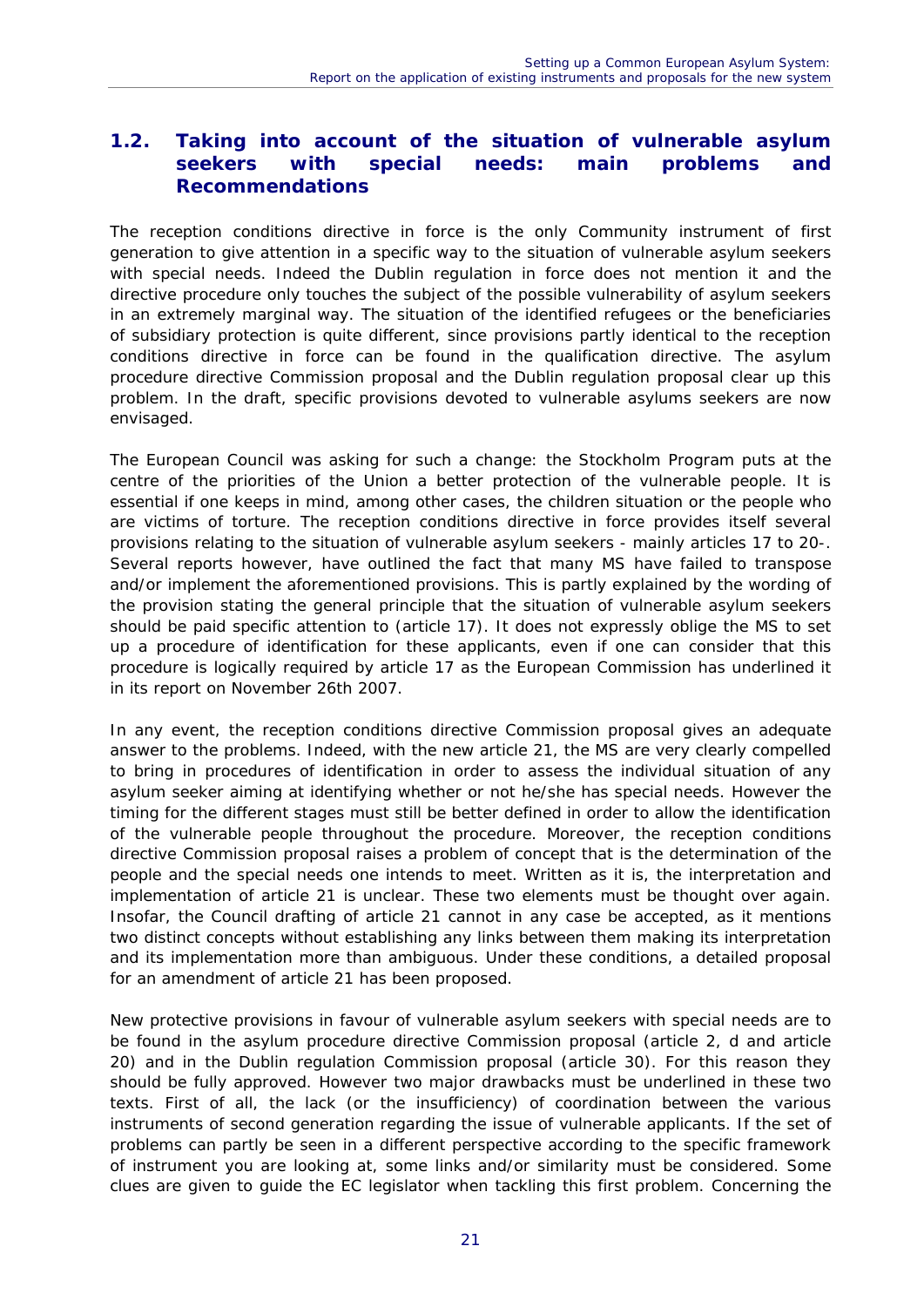second drawback, the new provisions of the asylum procedure directive Commission proposal and the Dublin regulation Commission proposal can be compared with article 17 of the reception conditions directive in force. Indeed, even if these provisions protect asylum seekers having special needs, the States are not however, compelled to bring in specific procedures of identification in order to identify asylum seekers with special needs - as does article 17 of the reception conditions directive in force.

**\_\_\_\_\_\_\_\_\_\_\_\_\_\_\_\_\_\_\_\_\_\_\_\_\_\_\_\_\_\_\_\_\_\_\_\_\_\_\_\_\_\_\_\_\_\_\_\_\_\_\_\_\_\_\_\_\_\_\_\_\_\_\_\_\_\_\_\_\_\_\_\_\_\_\_\_\_\_\_\_\_\_\_\_\_\_\_\_\_\_\_\_**

Of course one can always argue, as the Commission pertinently did it for article 17, that it is logically required by these protective provisions, since the procedure of identification is "… a core element without which the provisions of the directive aimed at special treatment of these persons will lose any meaning". It does not in anyway mean that the lack of specific provision give way, with regard to the application of article 17, to many deficiencies. This absence of explicit provision creates also a legal insecurity. The problem is particularly acute concerning the people with mental health disability or concerning victims of torture or violence. Indeed, these are vulnerabilities uneasy to detect. At the same time, their identification is essential in order to be able to take these vulnerabilities into account within the framework of the asylum procedure itself (by adapting the modalities of the procedure) and also to acknowledge the possible link between these states of vulnerability and evidence, which can become grounds for international protection. It is consequently recommended to expressly set the obligation for the States to bring in a mechanism ensuring the identification of vulnerable asylum seekers with special needs.

Finally concerning the qualification directive Commission proposal, the wording of the protective provision for vulnerable asylum seekers (article 20 §§ 3 and 4) cannot be implemented. Its drafting is identical to article 17 of the reception conditions directive in force. Consequently, the problem of express obligation for the States to bring in a procedure of identification remains. It is recommended to copy the drafting of the amendment related to article 21 of the reception conditions directive proposal even if some changes have to be made, as the people concerned are not asylum seekers but recognized refugees, or beneficiaries of subsidiary protection.

#### **1.3. Taking into account of the situation of vulnerable asylum seekers with special needs placed in detention: main problems and Recommendations**

The detention of vulnerable asylum seekers set as a principle is neither at variance with the EC legislation nor with the international law. The absence of banning of the principle itself of detention of vulnerable people does not mean their detention will be considered to be legal and non arbitrary in all circumstances. Probably, more often than for other people, the judge will be attentive to the fact that the detention is neither illegal nor arbitrary and that its conditions do not breach the international standards. With regard to the detention conditions, asylum seekers in detention should in theory profit from the implementation of the minimal standards of the reception conditions directive among which protective standards are in favour of vulnerable applicants. However this is not the case in many MS. There are two reasons for it: on the one hand, as it was underlined (Title 2), some MS consider that the reception conditions directive in force does not apply to asylum seekers in detention, on the other hand many MS have not set up yet the procedure of identification of vulnerable asylum seekers (Title 3).

The reception conditions directive Commission proposal improves very efficiently the taking into account of these problems. Beside the answers that were already explained in titles 2 and 3, a specific provision was added by the Commission in the reception conditions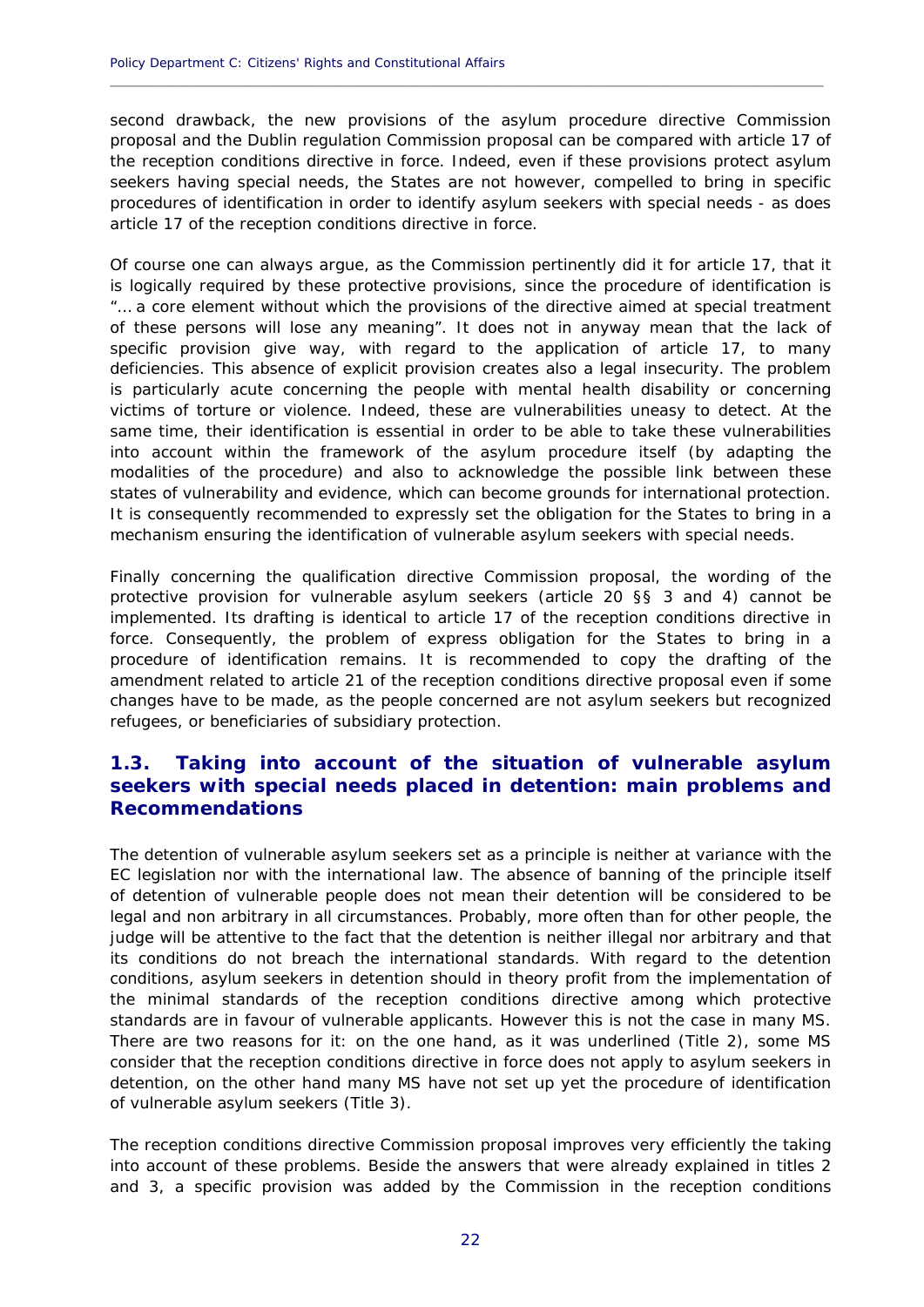directive (article 11 § 5). The purpose of this provision is to avoid the loss of freedom of people whose physical or mental health condition could significantly deteriorate, as a result of the detention. Article 11 § 5 lays down the setting up of an individual examination, making it possible to assess the health condition of the applicant to appreciate how significantly it could be affected by detention. The Commission proposal should be fully accepted. One aspect of the individual examination must nevertheless be reformulated. The text of the Council is a retrograde step since it removed the reference to the individual examination envisaged by the Commission. This modification is likely to compromise the effective implementation of the stated principle. The text of the Council cannot consequently be accepted.

#### **1.4. Common observation to titles 3 and 4 relating to vulnerable asylum seekers with special needs**

The instruments of second generation proposed by the Commission contain new protective provisions in favour of vulnerable asylum seekers. This is with no doubt positive. However, the Commission has not often provided the means to make it possible to ensure the implementation of these protective measures. This definitely implies to bring in procedures. Then another issue appears with respect to a multitude of examinations, procedures and mechanisms of assessment. The various actors on the ground should be solicited in order to think of relevant ways to establish links between these various procedures, or some of them. Such a reflection seems essential to ensure the viability of the CEAS.

### **CHAPTER 4: THE ASYLUM PROCEDURES DIRECTIVE (APD)**

### **1. GENERAL CONSIDERATIONS**

This part of the report analyses, on the basis of a diagram of the procedures (see annex to the chapter), the main weaknesses of the APD (vacuity and insufficiently of the current minimum common standards; wide margin of discretion given to Member States; multiplicity of provisional provisions; numerous possibilities to derogate to the basic principles and guarantees of Chapter II of the Directive) and the variety of the different facultative procedures (with several standstill clauses) actually foreseen by the Directive, to conclude that the APD provides more for a "variety of procedural standards" than for a "standard procedure" and lacks the potential to ensure, regardless the Member State concerned, fair and efficient examination of an application for international protection and, in addition to back up adequately the "Qualification Directive".

The principal aims pursued by the recast proposal of Directive of the Commission (single procedure for both forms of international protection; reinforcement of the procedural guarantees; simplification of the different procedures; modification of a number of notions and devices; enhancing gender equality and providing for additional safeguards for vulnerable applicants) are afterwards described, and the necessity is underlined to examine the recast programme of the second phase of the EU asylum instruments as a whole.

It is referred to in the international legal framework which has to be taken into consideration, inter alia, to ensure the respect of the principle of non-refoulement (Geneva Convention; European Convention of Human Rights; International Convention on the Rights of the Child; Charter of Fundamental Rights of the EU). Attention is also paid to the necessity to control the compatibility of the recast proposal with fundamental rights and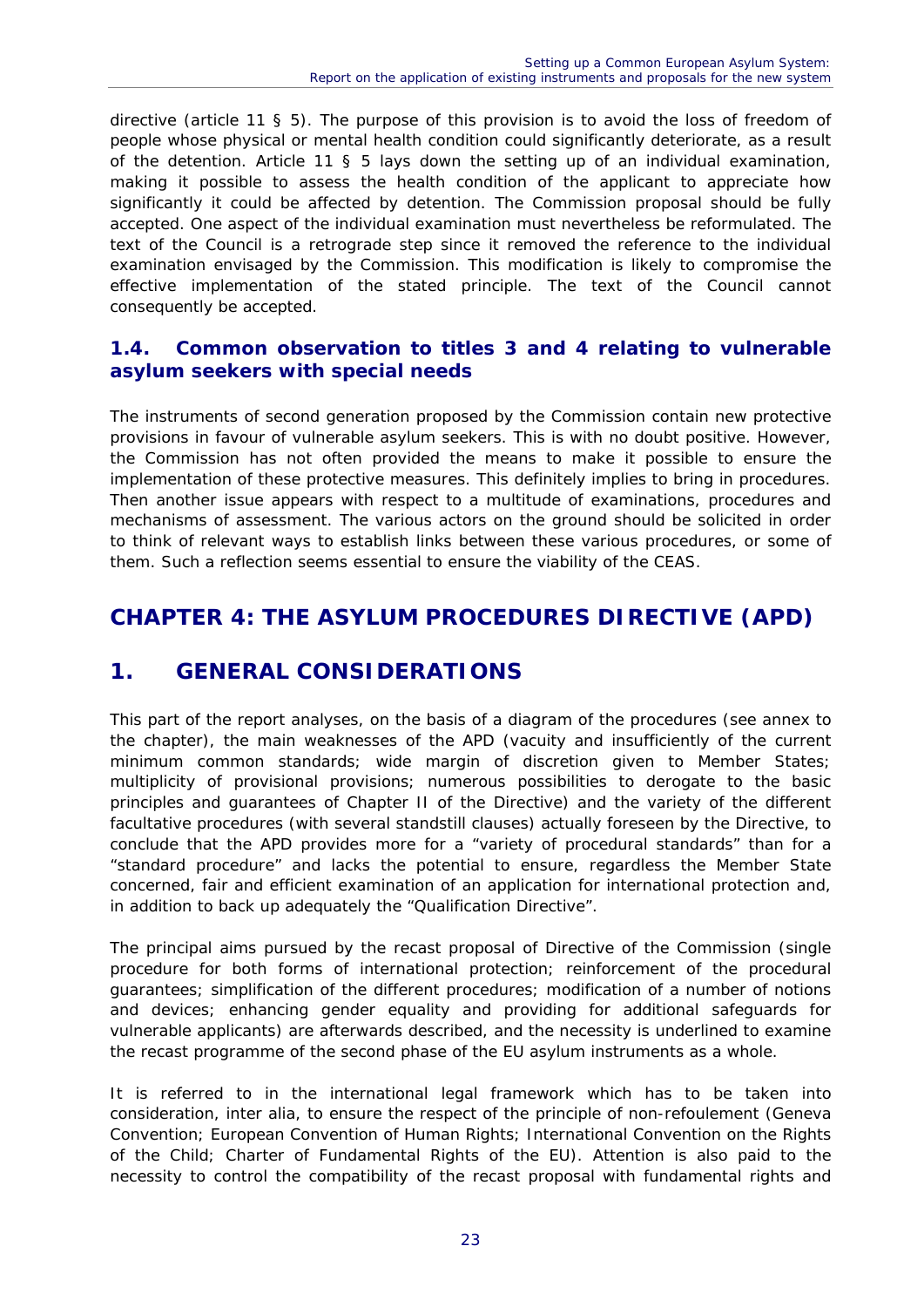general principles of EU law, even as with the case law of the CJEU and the ECtHR. It is indeed essential to determine, when examining the different provisions of the recast proposal, what is legally required and what is more relied upon in a political debate between the different stakeholders.

**\_\_\_\_\_\_\_\_\_\_\_\_\_\_\_\_\_\_\_\_\_\_\_\_\_\_\_\_\_\_\_\_\_\_\_\_\_\_\_\_\_\_\_\_\_\_\_\_\_\_\_\_\_\_\_\_\_\_\_\_\_\_\_\_\_\_\_\_\_\_\_\_\_\_\_\_\_\_\_\_\_\_\_\_\_\_\_\_\_\_\_\_**

### **2. MAIN PROBLEMS AND RECOMMENDATIONS ON THE BASIC PRINCIPLES AND PROCEDURAL GUARANTEES CONCERNING THE ADMINISTRATIVE PROCEDURES AT FIRST INSTANCE**

The recast proposal contains the establishment of a single asylum procedure for both forms of protection. The advantages of this option must be underlined.

The report analyses the APD and the recast proposal to determine if the access to the procedure and the procedural guarantees offered are satisfactory. The general conclusion is that the recast proposal answers to a large part of the critics expressed about the APD, while some concerns remain:

The right to remain during the procedure, even in case of extradition, has to be guaranteed taking into consideration the principle of non-refoulement and the absolute protection against removal guaranteed by article 3 ECHR. The recast proposal answers this critic of the current text.

#### **Right to be informed and capacities of the determining authorities**

In order to avoid refoulement of asylum seekers in situation of mixed arrivals, border guards and immigration officials would benefit from training and clear instructions on how to answer asylum application and how to handle the needs of vulnerable groups. The recast proposal improves the capacities of the authorities, while an unjustified exception remains for the Dublin cases. In the same time, the identification of the authorities has to be clarified since the recast proposal continues to refer as well to "determining" as to "competent" authorities. The recast proposal contains also a new provision dedicated to the right to information of the applicant, namely in critical zones like transit zones. The effective access to the procedure depends indeed on this right to receive available and complete information.

#### **Personal interview**

The APD lists many exceptions to the right to the personal interview, while an oral hearing is important for an asylum seeker, even if its application seems inadmissible or grounded on undue reasons, or to rebut a presumption of safety in case of application of the concepts of "first country of asylum" (FCA), "(European) safe third countries" ((E)STC), and "safe countries of origin" (SCO). Even when a personal interview is provided by the APD, its requirements are too vaguely formulated. However, the right to be heard is guaranteed by CJ case law and required by the UNHCR. With this regard, the new procedural safeguards provided by the recast proposal contribute to the effectiveness of a fair and efficient procedure and by this way could reduce the percentage of appeal.

#### **Legal assistance**

The right to legal assistance is guaranteed by the APD but is limited. On the one side, its scope is problematic since the legal adviser could not have access to all the information contained in the applicant's file. On the other side, this right is guaranteed at the own expenses of the asylum seeker because the right to free legal assistance is limited to the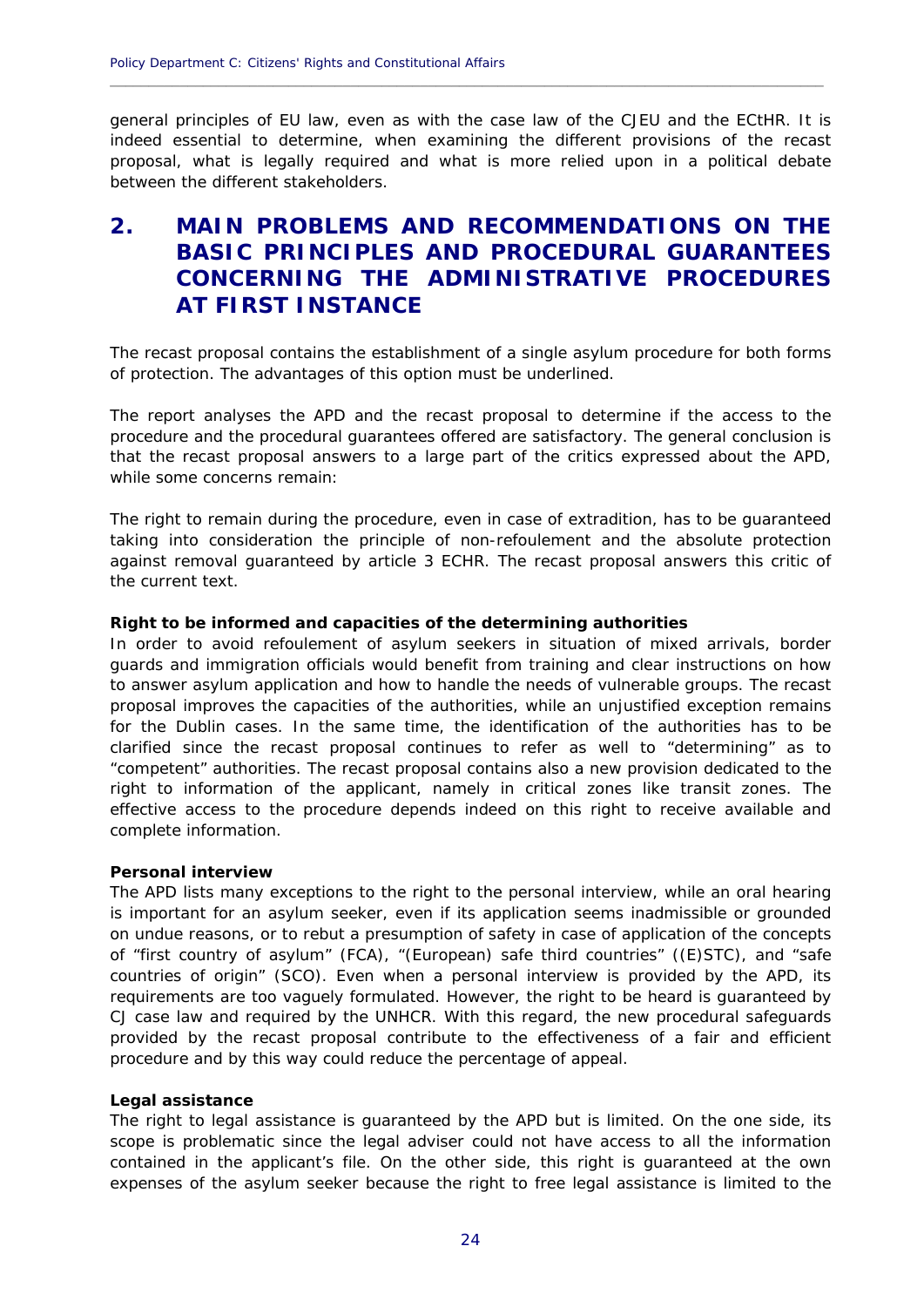second (judicial) stage of the procedure. The recast proposal enlarges the access to the information of the applicant's file and the right to free legal assistance. On the one side, this right is not yet limited to the procedures on appeal. On the other side, the proposition removes the possibility to refuse to grant the free legal assistance to other procedures than judicial procedures and to limit it only if the appeal or review is likely to succeed. The right to legal assistance is not subjected to discussion under EU law and in the ECHR that imply that the effectiveness of a judicial remedy is conditioned by the right to legal assistance. Even if this right is as such not absolute, the same principles apply to the right to free legal assistance at the second stage (judicial review) of the procedure. At the first stage of the procedure (administrative procedure), even if the texts and the case law are not so explicit, one can deduce from the CJ case law and from the necessity of the practice that a right to free legal assistance at the first stage has also to be recommended, taking into account the specificity of the asylum matter.

#### **Applicants with special needs**

One of the criticisms addressed to the APD is the lack of protection of the applicants with special needs. Only minors did benefit of a specific protection, while considered insufficient. Procedural rules have to be adapted to allow weaker applicants to be heard in right conditions. Moreover, to apply the same rules to situations significantly different, violates the principle of non-discrimination. Even if the recast proposal contains a new provision specifically dedicated to applicants with special needs, to guarantee an effective protection, the recast proposal should also: 1°) define more precisely the protected groups; 2°) oblige the Member States to make a systematic monitoring to identify those groups, since an application is introduced; 3°) and clarify the guarantees provided to each subgroups of the applicants with special needs.

#### **Standards of examination**

In addition to the mere procedural provisions, the APD does also contain some rules on the examination of asylum applications ("standards of examination"). The question is if there is a need to better define those standards and if it would or not be possible to make concrete proposals in the amended Directive. Other ideas could be:

- 1. to charge EASO to deal with issues of "recommended standards of examination" by issuing guidelines, from which Member States may deviate, but may be obliged in that case to register their differences;
- 2. to realize, with the cooperation of EASO, experimental procedures concerning, inter alia, "joint processing" of examinations;
- 3. to incorporate Article 4 of the "Qualification" Directive in the APD.

### **3. MAIN PROBLEMS AND RECOMMENDATIONS CON-CERNING GUARANTEES FOR A FULL EXAMINATION OF THE SUBSTANCE OF THE CLAIM**

The concrete application by each Member State of some concepts of the APD, like "FCA", "(E)STC", or "SCO", could lead to deprive an asylum seeker to an access to an effective protection because he will not benefit of a full examination of the substance of his/her application. All the specific uses of the different forms of the "safe countries" concept raise similar concerns: the question of the illegal entry and/or of the individual examination of the claim; the criteria for the determination of countries as "safe"; the determination of the authorities that should be responsible in such cases; the meaning of "effective protection" in the country considered as safe; the question of the "necessary link" between the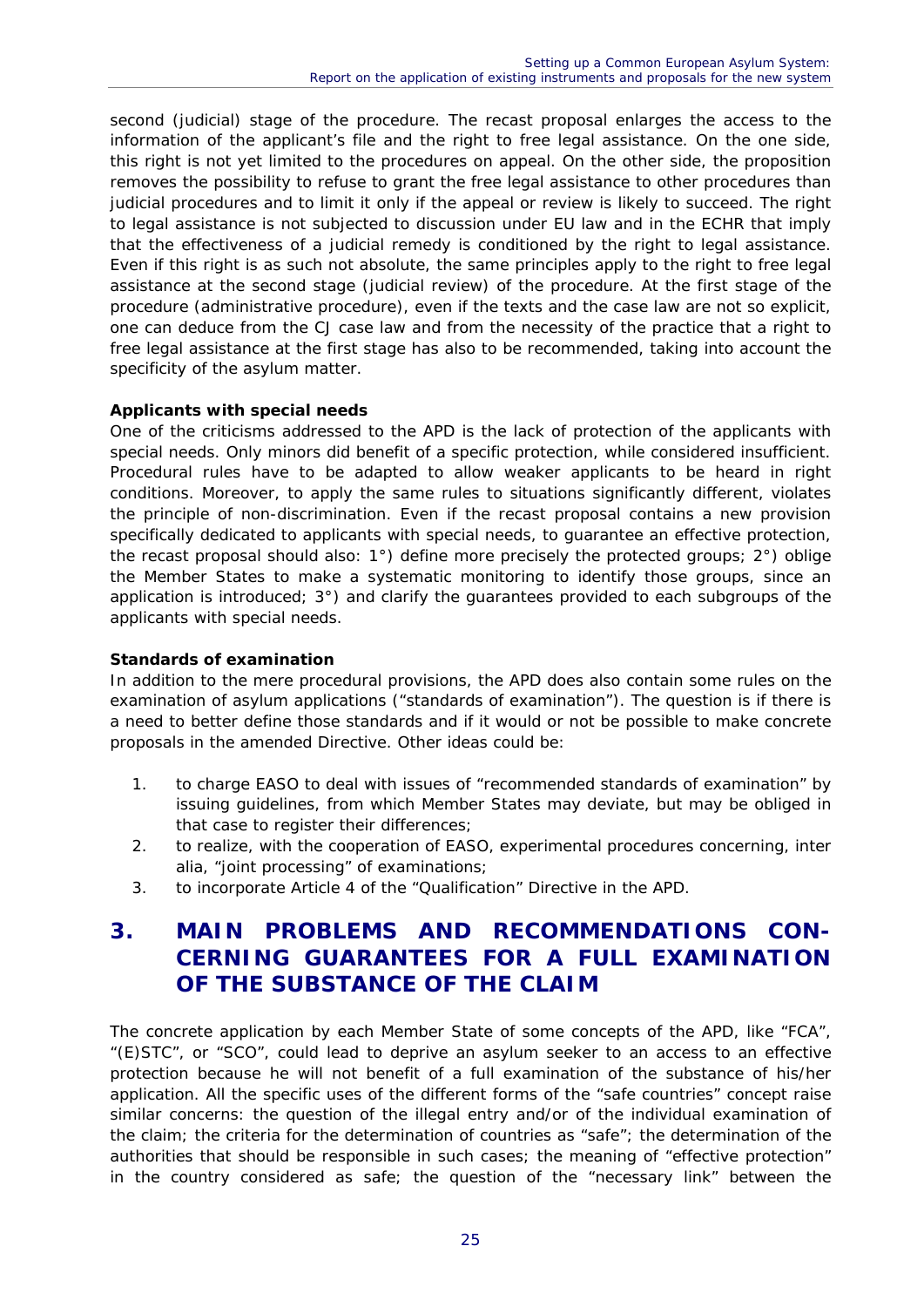applicant and the third country concerned; the specific treatment of minors or vulnerable persons when applying those concepts. Even if some improvements are inserted in the recast proposal, they are not sufficient. In each case, the right to rebut the presumption of safety has to be explicitly recognized by the directive, as well on the procedural level as on the substantial level. The concept of CEAS is also not consistent with the option to refer only to "national" lists rather than to adopt "common EU" lists, with the possibility to involve the EASO. Moreover, about:

**\_\_\_\_\_\_\_\_\_\_\_\_\_\_\_\_\_\_\_\_\_\_\_\_\_\_\_\_\_\_\_\_\_\_\_\_\_\_\_\_\_\_\_\_\_\_\_\_\_\_\_\_\_\_\_\_\_\_\_\_\_\_\_\_\_\_\_\_\_\_\_\_\_\_\_\_\_\_\_\_\_\_\_\_\_\_\_\_\_\_\_\_**

- the FCA, the terms "sufficient protection" are too weak and could be replaced by "effective [and available] protection".
- the STC: a removal to such a country could only occur on the basis of an agreement which clearly outlines the respective responsibility of the Member State and of this country;
- the SCO: providing that the use of those lists of SCO does not increase the burden of proof for the asylum-seeker, that each individual case will be examined fully on its merits, and that procedural guarantees are offered, the establishment of those lists could be acceptable. However, since the procedural guarantees required are the same than in the regular procedure, one may wonder if the complexity involved by this concept is really necessary for the Member States;
- the ESTC: if we consider that the same procedural guarantees would apply as for the STC, this concept would better be abandoned.

### **4. MAIN PROBLEMS AND RECOMMENDATIONS ON THE ORGANISATION OF THE DIFFERENT ADMINISTRA-TIVE PROCEDURES AT FIRST INSTANCE**

At the hand of a comparative diagram (see annex to the chapter), the accent has first been put on the complexity of the procedures provided by the APD and o n the effort of simplification that has been pursued in the recast proposal. At the end of this examination, we can conclude that the new framework of procedures proposed could be considered as much more accessible and comprehensive than the one actually provided by the APD. It would be theoretically possible, but unreasonable in practice, to plaid for the abolition of any kind of specific or accelerated procedure and for the use of only one procedure. Taking this into account, we can consider that the different procedures provided by the recast proposal are acceptable and in line with the international obligations of the Member States and with the case law of the CJ and of the ECtHR, in so far as:

- 1. the number of those procedures is reduced (inter alia with the abolition of the stand still clauses);
- 2. the power to decide on the merits of the claim is, as such as possible, given to the determining authority;
- 3. and the minimal guarantees lay down in the regular (ordinary) procedure, which are also reinforced by the recast proposal, would also apply to the accelerated or specific procedures, unless it appears absolutely incompatible with the specificity of those procedures, but at the condition that the exceptions provided are conform with the case law of the CJ and of the ECtHR.

Some comments or recommendations can however be made concerning some aspects of the new organization of the asylum procedures at first instance: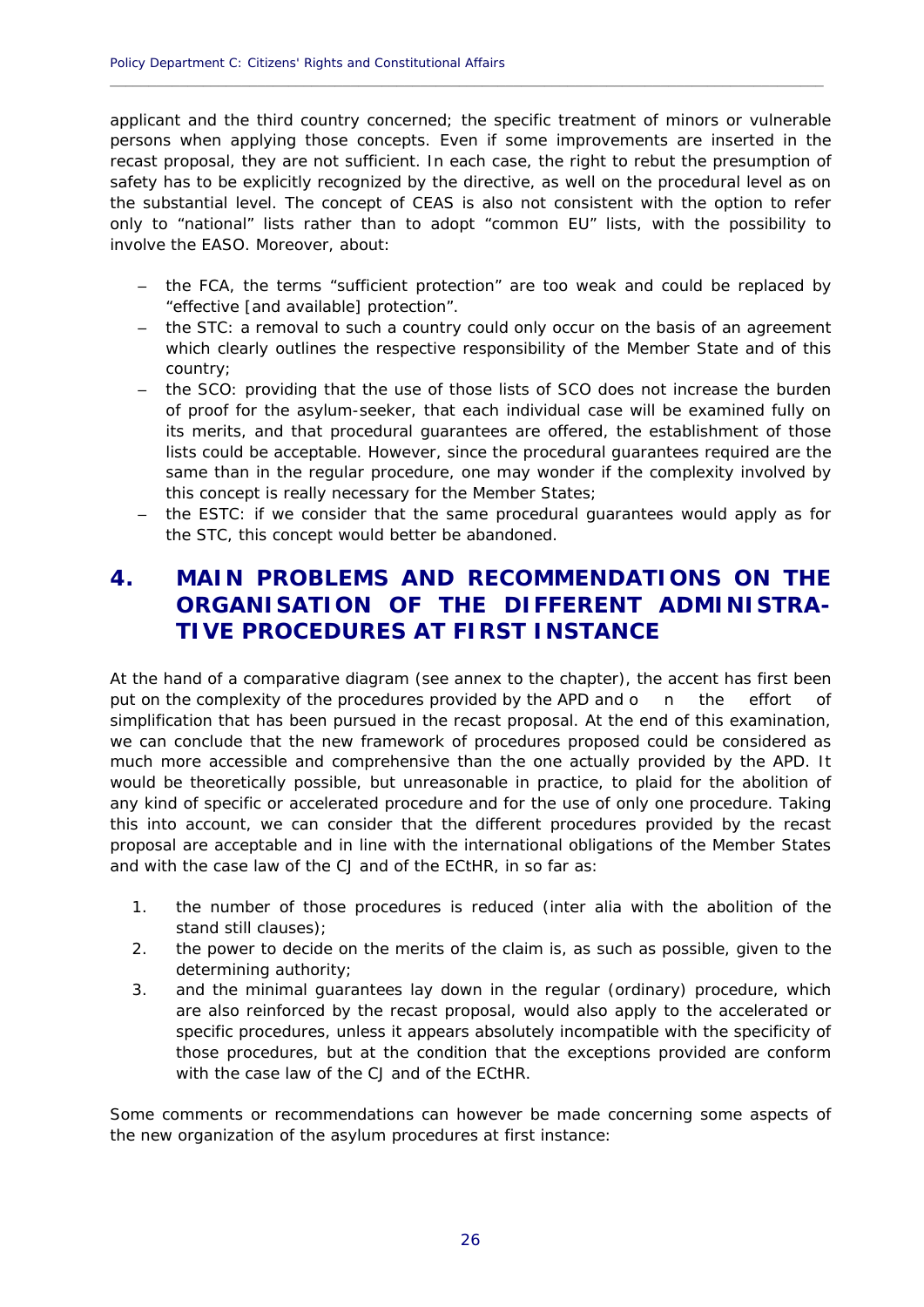- the recast proposal should be completed in order to determine the consequences of failure to adopt a decision a first instance within the determined time-limits;
- concerning the "accelerated" procedures, which are now clearly distinguished from the "prioritized" procedures, the main problems posed by the APD are resolved by the recast proposal (limited list of cases; reinforcement of the procedural guarantees: personal interview; possibility to ask, at least, for a temporary suspensive effect of a judicial appeal), provided that time-limits to conduct such procedures should not be too short and that the applicant has to be given a realistic opportunity to prove his/her claim;
- concerning the "inadmissible applications" procedure, it is suggested, in addition to what has already been said concerning the "FCA" and "(E)STC" concepts, to examine some risks confusions resulting from some provisions of the recast proposal: confusion between some cases of "inadmissible applications" procedure and some cases of "preliminary examination" procedure of subsequent applications; what are the requirements for the "admissibility (personal) interview" provided by Article 30 (1) recast proposal?; who will take the decision: the determining authority or another "competent" authority?);
- the provisions of the recast proposal with regard the "border" procedure may be approved, but one concern remains: the fact that very short time frames that would be applied by Member States, among other to introduce an appeal, could render very difficult the exercise of rights and obligations by the applicant;
- the "preliminary examination "procedure of subsequent applications is, as a principle, acceptable. Concerning the APD, there are however some critics about the fact that this specific procedure can also be applied in circumstances where the first application has not been examined on its substance. It is indeed proposed in the recast proposal to modify the scope of this procedure that would only be applicable when a person makes a subsequent application after a final decision has been taken on the previous application or where the previous application has been explicitly withdrawn. It is also explicitly provided that, where a person with regard to whom a transfer decision has to be enforced pursuant to the "Dublin" Regulation, makes further representations or a subsequent application in the transferring State, those representations or subsequent application shall be examined by the responsible Member State in accordance with the "Asylum Procedures" Directive. It may be considered as a consequence, that most of the concerns expressed with regard to the scope of this procedure are met by the recast proposal. Concerning the foreseen exception to the right to stay in the territory during the administrative examination of a (second or multiple) subsequent claim after that a first subsequent claim has already been considered as "inadmissible" or as "(manifestly) unfounded", further explanations would however be given on the following points:
- 1. which right to an effective remedy against the expulsion or removal order: application of the "Return" Directive or of Article 41 recast proposal?
- 2. what about the relations between the "competent" authority and the "determining" authority before such an order should be decided?
- in cases of withdrawing of the recognized international protection status, the right to free legal assistance is only recognized once the "competent authority" has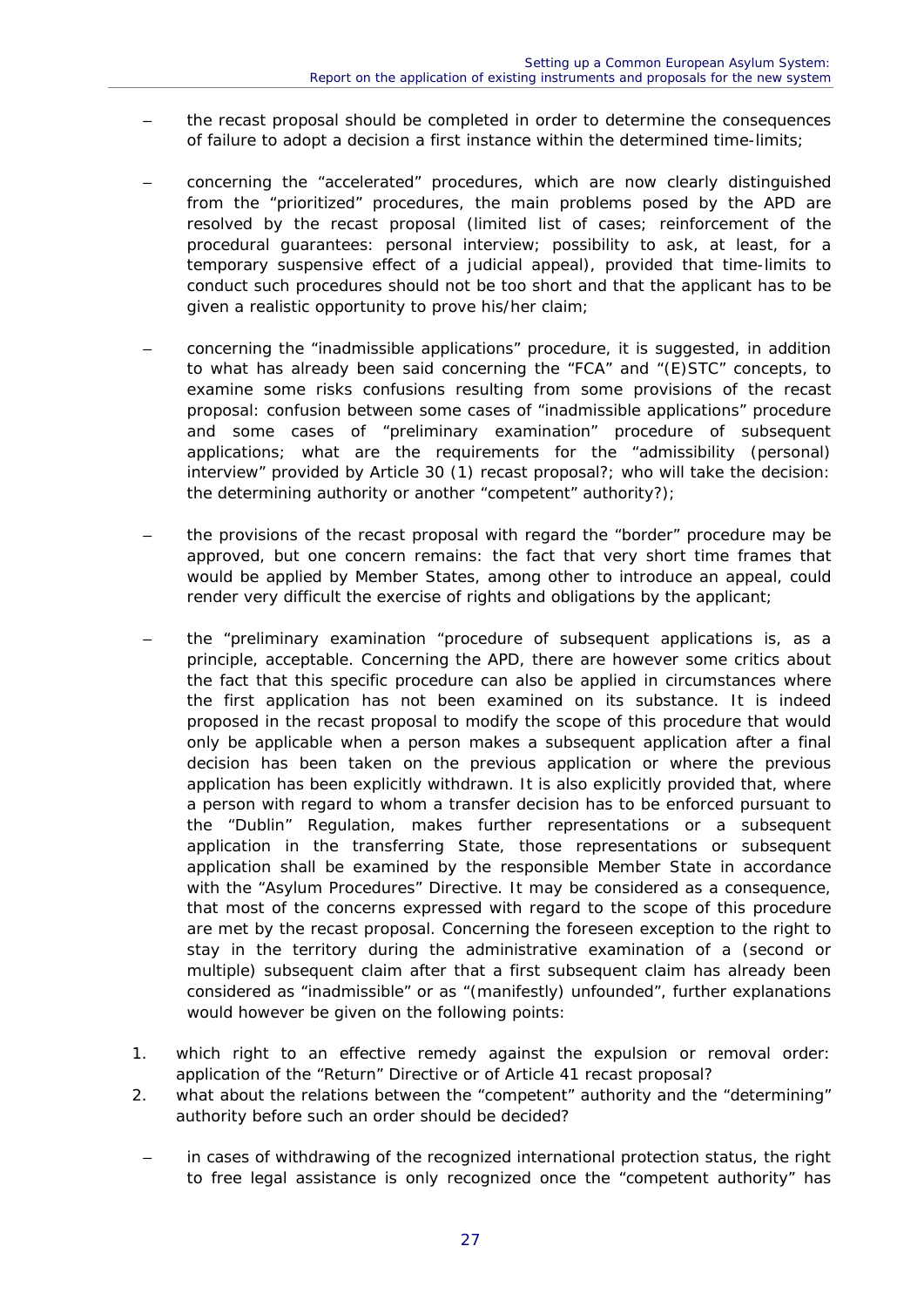taken this decision; we do however not see how this difference of treatment can reasonably be justified with regard to the recognition of such right at all stages of the procedures in first instance. We also consider that the person concerned would have the right to a personal interview, in the place of a written statement of the reasons why it is not justified to withdraw the status, at least when he/she expressly request for such interview;

is it intentionally or not that the recast proposal does not more contain any provisions concerning "national security problems"?

**\_\_\_\_\_\_\_\_\_\_\_\_\_\_\_\_\_\_\_\_\_\_\_\_\_\_\_\_\_\_\_\_\_\_\_\_\_\_\_\_\_\_\_\_\_\_\_\_\_\_\_\_\_\_\_\_\_\_\_\_\_\_\_\_\_\_\_\_\_\_\_\_\_\_\_\_\_\_\_\_\_\_\_\_\_\_\_\_\_\_\_\_**

To conclude on this point, we recommend the Parliament to support the recast proposal and to examine if any proposed amendment to this proposal is at least in conformity with the case law of the CJ and of the ECtHR; we also suggest taking into consideration the problems mentioned above.

### **5. MAIN PROBLEMS AND RECOMMENDATIONS ON THE EFFECTIVENESS OF THE JUDICIAL PROTECTION PRO-VIDED BY THE APPEAL BODIES AT FIRST INSTANCE**

The accent has first been put on the fact that the APD, which gives Member States a wide margin of discretion for the organization of the judicial remedy is far from given assurance, such as demonstrated by the recent case law of the ECtHR (among other the possibility of a suspensive effect of a judicial appeal or the power recognized to the court or tribunal), that the national law or regulation of the Member States will effectively be in accordance with their "international obligations". Therefore, this is not surprising that multiples differences appear between Member States with regard to the level of protection standards and procedural guarantees provided by each national judicial system. This statement does not conform with the aim pursued by the construction of the CEAS, among others, of a common asylum procedure with mutual recognition as the long term goal.

Furthermore, taking into account the consequences of the entry into force of Article 47 CFR (and Article 19 (1) TEU) and the interaction with the recent case law of the CJ and of the ECtHR, we can consider that the aim of the Commission to introduce in the recast proposal the minimal requirements for an effective remedy is a good step forwards and that the minimal requirements provided in the recast proposal (among others: the access to information in the applicant's file by the court or tribunal and/or by the applicant and/or his/her counsellor and/or representative; the right to (free) legal assistance and representation; the automatic suspensive effect of the appeal or, at least, the possibility to ask for this suspensive effect until a first decision of the court or tribunal on the arguability of the claim; the scope of examination by the court or tribunal [full examination of both facts and law/examination "ex nunc"/examination "proprio motu"]) in general, conform with the minimal requirements provided by the case law of the CJ and the ECtHR.

Some specific recommendations have however been made in the report:

– the introduction in the Directive of a common minimum time-limit to introduce an appeal, time-limit which could vary regarding the procedure, which has been applied to the specific case;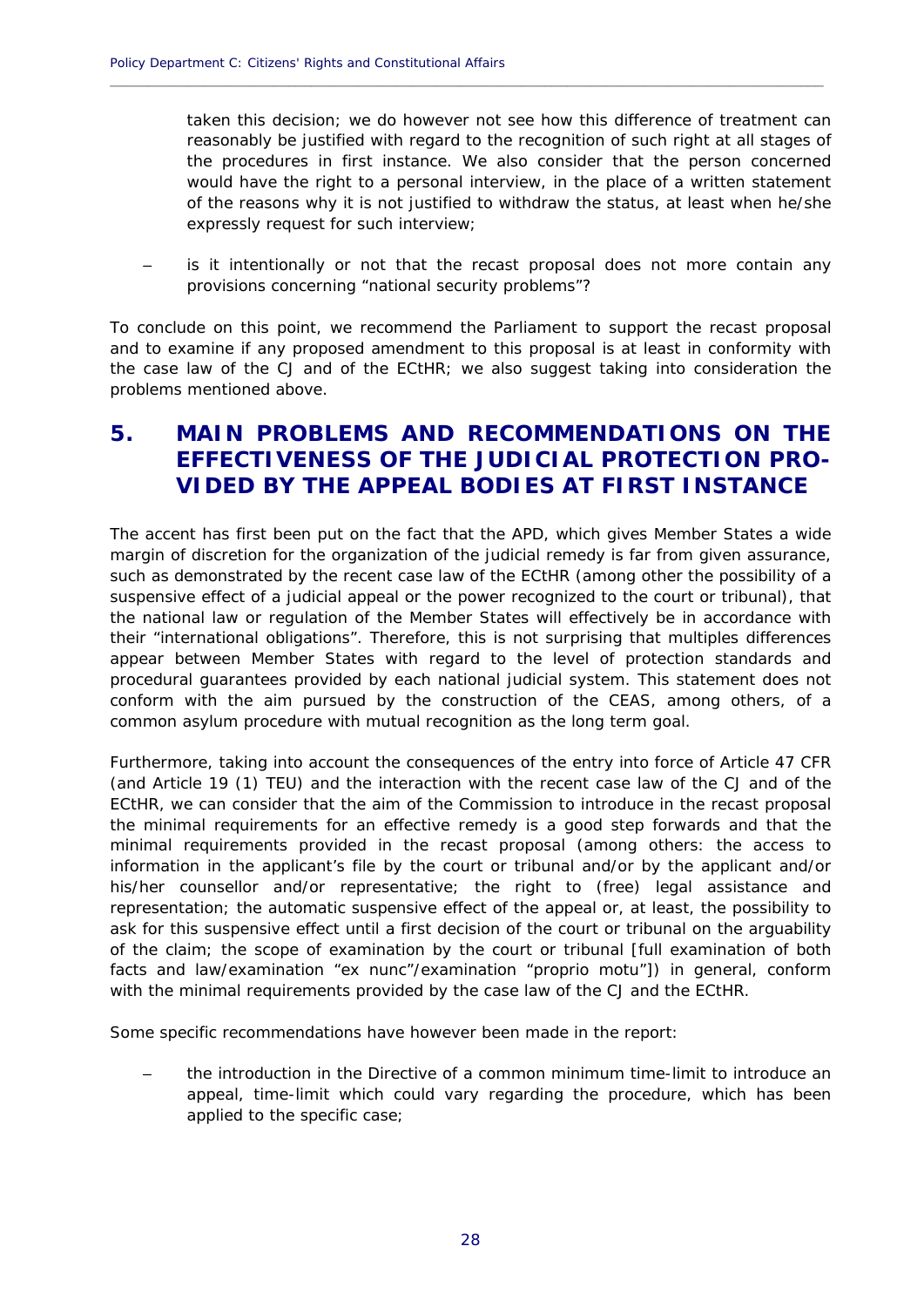- the recast proposal would also be amended to prevent that an expulsion order should be enforced during the time-limit open to lodge an appeal, or at least to ask for an interim measure of suspension which has expired;
- the recast proposal would also be completed to determine the consequences of the overstepping of the time-limits imposed for the court or tribunal to examine an appeal.

### **CHAPTER 5: THE EXTERNAL DIMENSION OF ASYLUM**

### **1. GENERAL CONSIDERATIONS**

The area of freedom, security and justice that the Union shall 'offer to its citizens', pursuant to article 3(2) TEU, is supposed to remain penetrable to 'those whose circumstances lead them justifiably to seek access to our territory'. The Tampere Conclusions indeed established that "the aim is an open and secure European Union, fully committed to the obligations of the Geneva Refugee Convention and other relevant human rights instruments [...]" (§4). The Stockholm Programme has set out precisely that "people in need of protection must be ensured access to legally safe and efficient asylum procedures" (§1.1). At the same time, as the Tampere Conclusions recall (§3), "the need for a consistent control of external borders to stop illegal immigration and to combat those who organise it and commit related international crimes" is to be taken into account. According to the European Pact on Immigration and Asylum, a proper balance is thus to be struck so that "the necessary strengthening of European border controls [does] not prevent access to protection systems by those people entitled to benefit under them".

In an environment of extraterritorial border surveillance and migration control, several solutions have been posted to offer guarantees to those who seek protection in or access to the European Union with varying degrees of success. Some of these mechanisms focus on the regions of origin and transit of refugee flows, as vectors of the international system of protection, with the objective of enhancing their protection capacity to manage protracted situations. Other initiatives engage directly with the individual refugee and his physical access to the territory of the EU Member States in a safe and orderly way. Still other measures, particularly those concerned with border surveillance and migration control in general, appear to largely neglect their impact on asylum seekers' and refugees' rights.

This chapter constitutes the contribution on the external dimension of asylum to the debate regarding the future development of the Common European Asylum System (CEAS). Our purpose is to identify the main legal questions regarding the administration of access to international protection in the EU Member States and to advance possible solutions. The chapter looks into the state of the art of the EU acquis on entry management with an impact on access to international protection, evaluating current shortcomings and putting forward short-term solutions. Future perspectives are assessed in Part III of the study. After a preliminary review of the obligations of the EU Member States with an effect on access to international protection, the measures adopted to administer migration in general are dealt with first. The Schengen Borders Code, visa policy, carrier sanctions, immigration liaison officers, and joint patrolling conducted under the auspices of the FRONTEX agency are all concerned.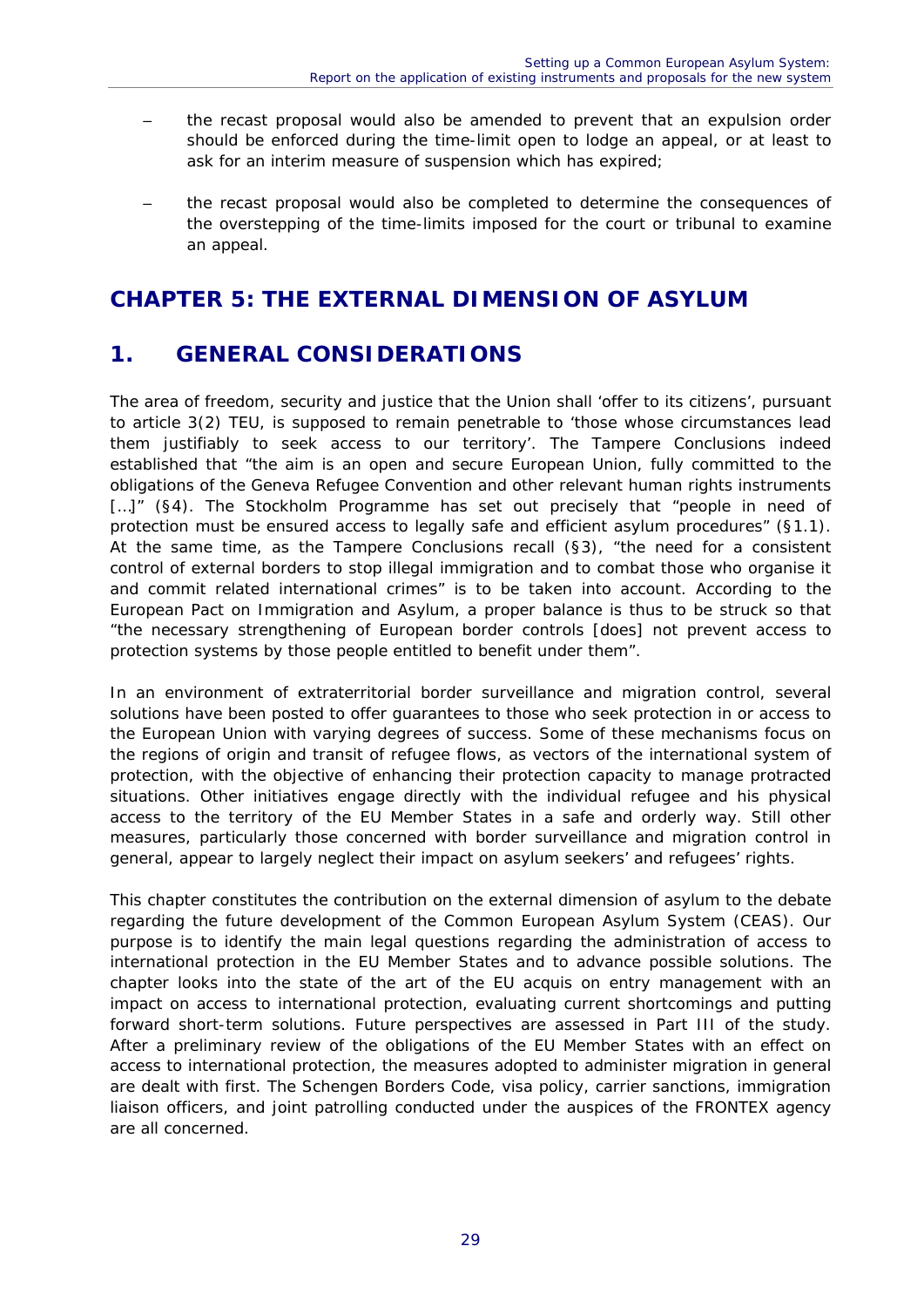Subsequently, the policy instruments implemented to manage refugee inflows in particular, are examined. Both the EU Joint Resettlement Programme and Regional Protection Programmes are assessed in Chapter 5. Offshore processing schemes, protected-entry procedures as well as, our recommendation for a comprehensive approach to access in the form of an overall protection-sensitive entry-management system are evaluated in Part III.

**\_\_\_\_\_\_\_\_\_\_\_\_\_\_\_\_\_\_\_\_\_\_\_\_\_\_\_\_\_\_\_\_\_\_\_\_\_\_\_\_\_\_\_\_\_\_\_\_\_\_\_\_\_\_\_\_\_\_\_\_\_\_\_\_\_\_\_\_\_\_\_\_\_\_\_\_\_\_\_\_\_\_\_\_\_\_\_\_\_\_\_\_**

### **2. MAIN PROBLEM AREAS IDENTIFIED WITH REGARD TO ACCESS TO PROTECTION**

EU Member States' approach to the extraterritorial applicability of human rights obligations has been fragmentary thus far. There is no uniform understanding of the territorial scope of application of protection-related obligations, which risks seriously encroaching upon refugees' and asylum seekers' rights to protection against refoulement and to (leave to seek) asylum. There is a pressing need for a consistent approach to the issue of access to international protection in the EU, which requires the prior acknowledgment by the EU Member States of the mixed character of the migratory flows to which they are confronted and the recognition of extraterritorial protection-related obligations that may be engaged by the actions or omissions of their agents when they operate abroad. The rights of refugees and asylum seekers travelling in mixed flows should not be compromised by the extraterritorial intervention of the EU Member States. Those rights should be taken into account at all the stages in which the management of migration and asylum flows is carried out. If a priori there is no obligation to provide for international protection extraterritorially, where the EU and/or its Member States exert 'effective control' over an area in foreign territory or over persons abroad, for instance through the extra-territorialisation of their migration and asylum policies, their human rights obligations, as ensuing from international and EU law, may be engaged. In addition, international cooperation, be it with international organisations or with third countries, does not exonerate the Union or its Member States from their respective obligations. In these situations the persons concerned are brought under the jurisdiction of the Union and/or its Member States in such a way that EU law, including its fundamental rights' acquis, becomes applicable and must be duly observed.

In the absence of adequate monitoring and evaluation tools, the real impact of entry and pre-entry control measures on the rights of asylum seekers and refugees remains unknown. No such instruments exist with regard to the Schengen Borders Code, nor regarding visa policy or carrier sanctions. The information available with regard to the activities of Immigration Liaison Officers (ILOs) posted abroad is very limited, as is access to data concerning FRONTEX-led operations. Full disclosure is prevented by existing rules on the classification of risk analysis, evaluations and periodic reports in this domain.

The integration of protection-related considerations in the design and implementation of existing instruments of entry and pre-entry control is presently unsatisfactory. Clear entry requirements for refugees and asylum seekers are lacking. Although article 13(1) SBC indicates that 'special provisions concerning the right of asylum and to international protection' may apply when dealing with entry refusals, it remains silent as for what these 'special provisions' should concretely provide. All refugee-producing countries feature in the black list of Regulation 539/2001, putting a heavy burden to access international protection in the EU through the submission of refugees and asylum seekers to visa requirements. In addition, there are no uniform conditions for recognised refugees to obtain visas and the provisions on limited territorial validity visas (LTVs) seem insufficient to fully accommodate the obligations that might be owed to refugees yet-to-be-recognised in exceptional circumstances. Ultimately, actual access to visas is not guaranteed in practice, as the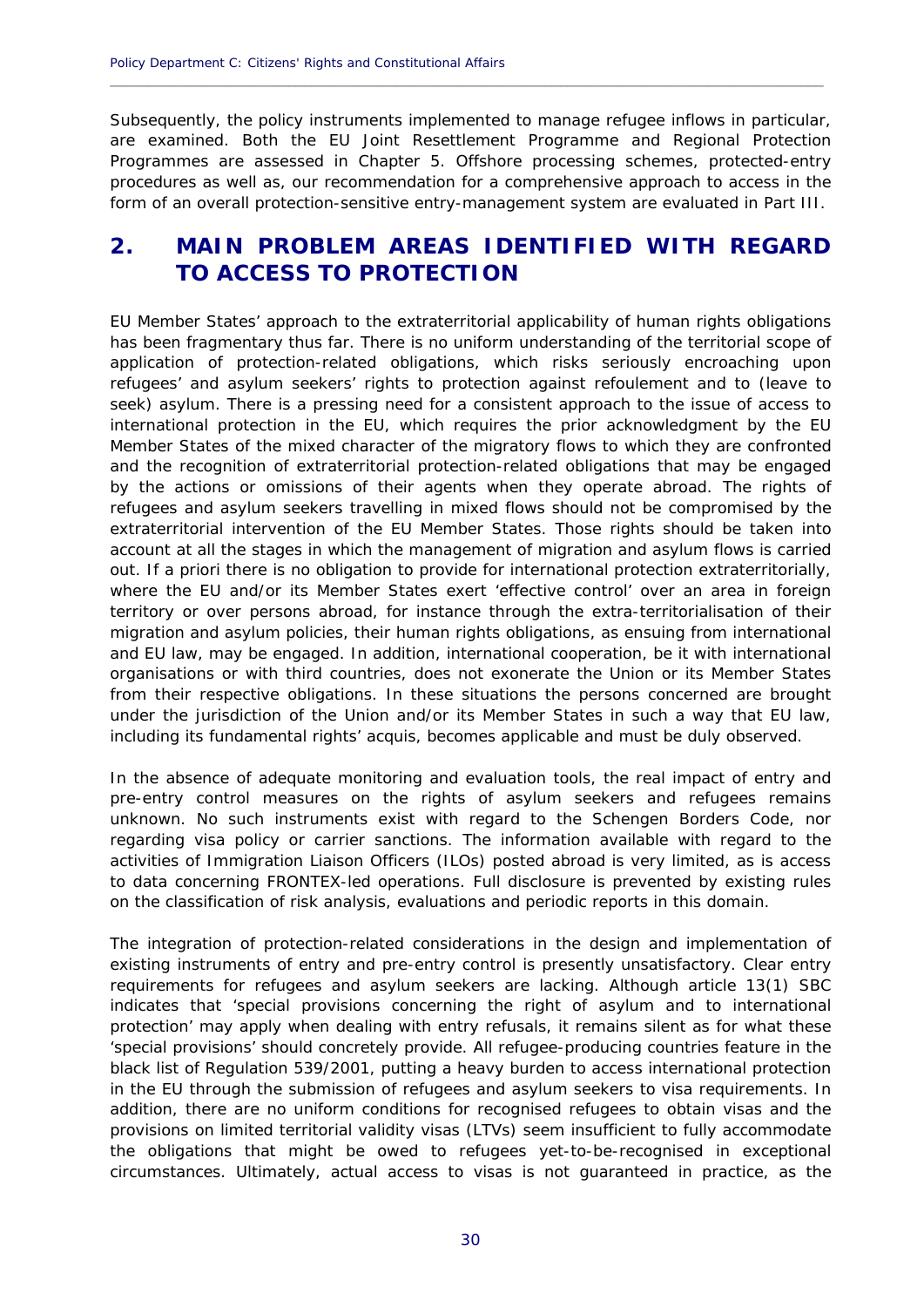diplomatic presence of the EU Member States in the third countries concerned is not compulsory. Against this background, the articulation of carrier sanctions with the respect of refugees' and asylum seekers' rights in relation to access to international protection is highly problematic. Considering that visas are not always available, carriers should be enabled to carry out full entry checks on the basis of the SBC provisions and the exceptions thereof. Similarly, ILOs' activities accommodation to the asylum dimension related to their action is not obvious. Their main task is precisely to prevent irregular immigration, without particular regard being had to the special position of those who need international protection. No specification of the procedures to be used in cases in which ILOs encounter refugees or asylum seekers or of any remedies available against their actions can be found in the ILOs Regulation. FRONTEX operations also pay insufficient attention to the rights of refugees and asylum seekers in transit. The lack of a uniform understanding of search and rescue obligations and of interdiction powers at sea among the Member States renders compliance with protection obligations further intricate. Cooperation with third countries in joint-surveillance missions has fostered further confusion in this regard.

The entire system of entry/pre-entry control has to be subject to the democratic oversight of the European Parliament and the judicial control of both national and European courts. However, entry refusals are not endowed with suspensive effect under article 13 SBC. In light of articles 19 and 25 of the Community Code on Visas, appeal rights against LTV visa denials are unclear. As far as private carriers' decisions are concerned, no remedies presently exist against exclusion from boarding in Directive 2001/51. Finally, remedies are also missing with regard to ILOs' and FRONTEX agents' actions or omissions in the relevant legislation.

In a context of prevailing extraterritorial entry controls, to ensure that the right to (leave to seek) asylum and to non-refoulement remain accessible in law and in practice, common measures should be codified to provide a safe and legal access to international protection in the EU. Article  $78(2)(q)$  TFEU provides the EU legislator with the legal basis to adopt legislation 'for the purpose of managing inflows of people applying for asylum or subsidiary or temporary protection'. It would further appear that such measures shall be adopted as an integral part of the CEAS that the Union has to develop. Implemented and proposed initiatives in this realm comprise the EU Resettlement Programme, Regional Protection Programmes, which give rise to common concerns: they pursue high ambitions with limited financial and material means; doubts arise as for the voluntary nature of the participation in these measures, as their proponents maintain; so long as the real needs and capacities of the countries of first asylum these measure target are ignored, their impact will be limited; a requirement of consistency has been introduced with regard to the Global Approach of Migration, which constitutes a cause of concern, whereas coherence with the internal asylum acquis has been obliterated; the complementary nature of these measures with pre-existing legal obligations has not been clearly stated.

### **3. RECOMMENDATIONS**

The content of the main obligations binding upon the EU Member States vis-à-vis refugees and asylum seekers in transit, as enshrined in the international instruments to which the EU Member States have adhered and in EU law itself, is to be properly identified. The principle of non-refoulement, the right to (leave to seek) asylum, in their substantive and procedural components, should be well delineated and incorporated into each of the extraterritorial initiatives undertaken by the EU and its Member States with an impact on access to international protection. On the ascertainment that human rights obligations may be engaged extraterritorially, it should be clearly acknowledged that entry and pre-entry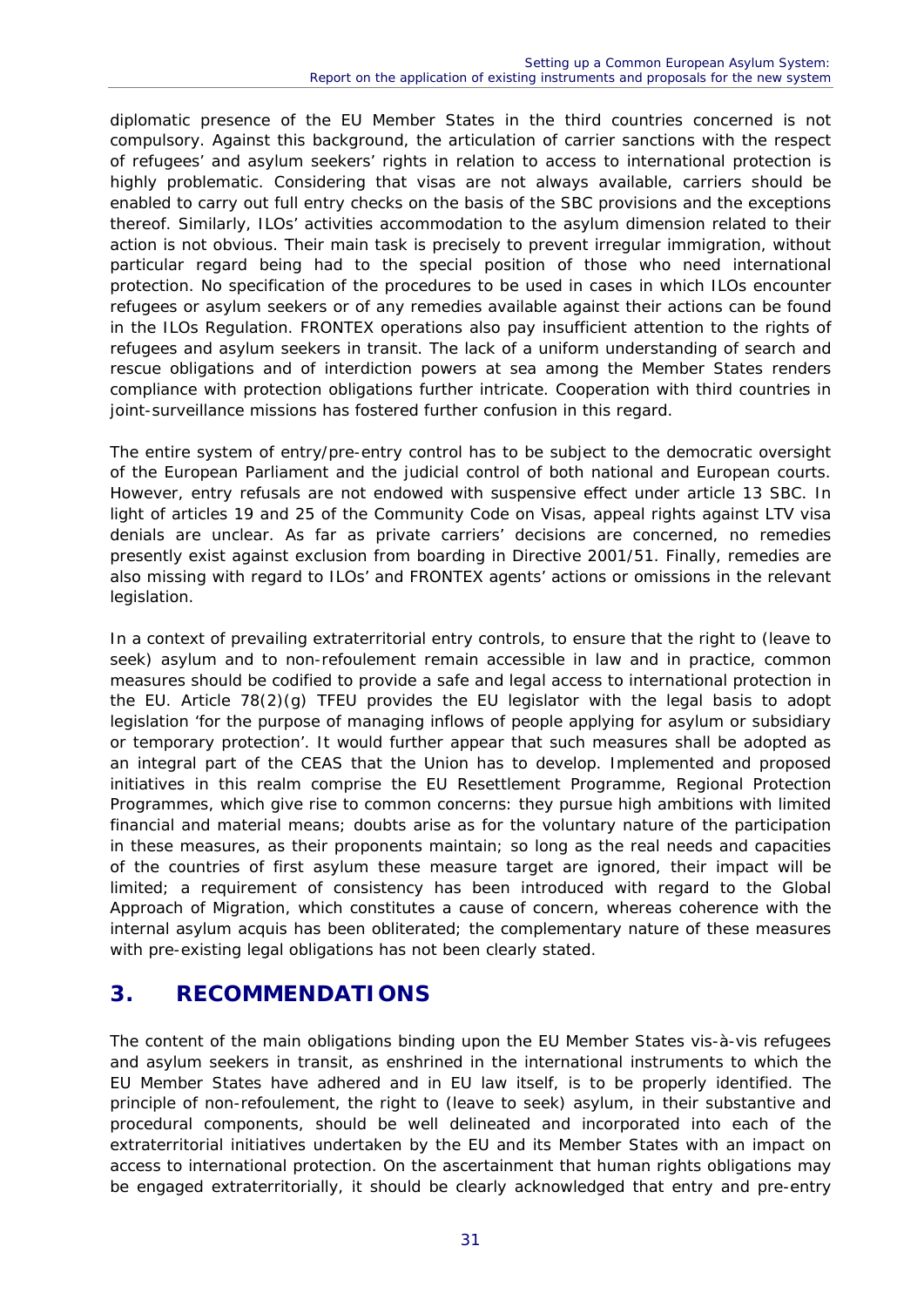controls shall be designed and implemented in a way that does not deprive refugees and asylum seekers of the protection that the prohibition of refoulement and the right to (leave to seek) asylum afford them in both their facets, substantive and procedural. In order to preserve the effect utile, entry and pre-entry controls, in the form of Schengen visas, carrier sanctions, the intervention of immigration liaison officers (ILOs), and the interdiction carried out in the course of FRONTEX-led operations, must be aligned with the fundamental rights' acquis of the EU. Activities pertaining to the 'external dimension of asylum' stricto sensu, such as the EU Resettlement Programme, Regional Protection Programmes, and proposals for Protected-Entry Procedures shall also be made compatible with these entitlements.

**\_\_\_\_\_\_\_\_\_\_\_\_\_\_\_\_\_\_\_\_\_\_\_\_\_\_\_\_\_\_\_\_\_\_\_\_\_\_\_\_\_\_\_\_\_\_\_\_\_\_\_\_\_\_\_\_\_\_\_\_\_\_\_\_\_\_\_\_\_\_\_\_\_\_\_\_\_\_\_\_\_\_\_\_\_\_\_\_\_\_\_\_**

The real influence of pre-entry and entry management instruments on asylum seekers' and refugees' rights should be properly identified. Therefore, it is highly advisable that reporting obligations on the actors concerned, independent monitoring, evaluation mechanisms and the duty to collect specific statistical data relevant to the situation of refugees and asylum seekers in transit be introduced for the purpose. The existing information in relation to the activities of ILOs and FRONTEX-led missions should be declassified. Once the real dimensions of the legal concerns posed by general border and migration legislation with regard to refugees' and asylum seekers' rights become known, the streamlining of the existing legislation will be facilitated.

The rights of refugees and asylum seekers shall be duly incorporated in migration control and border surveillance strategies. Specific procedures and adequate legal safeguards must be introduced to ensure compliance with protection-related obligations. Ultimately, the instruments for which the alignment with the fundamental rights' acquis of asylum seekers and refugees under EU law reveals impossible will have to be abolished. Accordingly, clear procedures for the identification and referral of asylum seekers at entry and pre-entry shall be introduced in the Schengen Borders Code. In light of the Munaf and WM jurisprudence, visa lists should be configured and reviewed considering not only security and illegal immigration concerns, but also their possible human rights implications, to facilitate the fulfilment by the EU Member States of their extraterritorial protection obligations as appropriate. In order to achieve the Treaty objective of a 'common policy on visas', the current discretion accorded to the EU Member State in relation to visa requirements for recognised refugees should be eliminated. The conditions and the procedure to issue LTV visas to refugees and asylum seekers shall be clarified, to ensure that the Member States at issue are able to fulfil their extraterritorial international obligations, as appropriate. Yet, if the availability of visas cannot be guaranteed in practice, the institution of carrier sanctions must be entirely re-thought, if not abandoned. With regard to ILOs, better specification of their tasks and powers and the introduction of appropriate legal safeguards is essential. The same applies to FRONTEX missions, vis-à-vis both the action of the agency's personnel and that of the agents of the Member States participating in joint operations. Specific procedures and remedies shall be introduced to provide adequate legal safeguards to those seeking international protection recovered at sea.

Effective remedies, which are accessible both in law and in practice, must be introduced for each individual case in which the person concerned presents an "arguable claim" that his rights have been or risk being violated. Therefore, the wording of article 13(3) SBC shall be clarified, so that the position of refugees and asylum seekers with regard to appeals against entry refusals is brought in line with the requirements of an 'effective remedy' ex article 13 ECHR and article 47 EUCFR. The linguistic inconsistencies between articles 19 and 25 CCV shall be eliminated, so that refugee visa applicants do not see their applications truncated at the admissibility stage. Effective rights of defence and appeal should be introduced for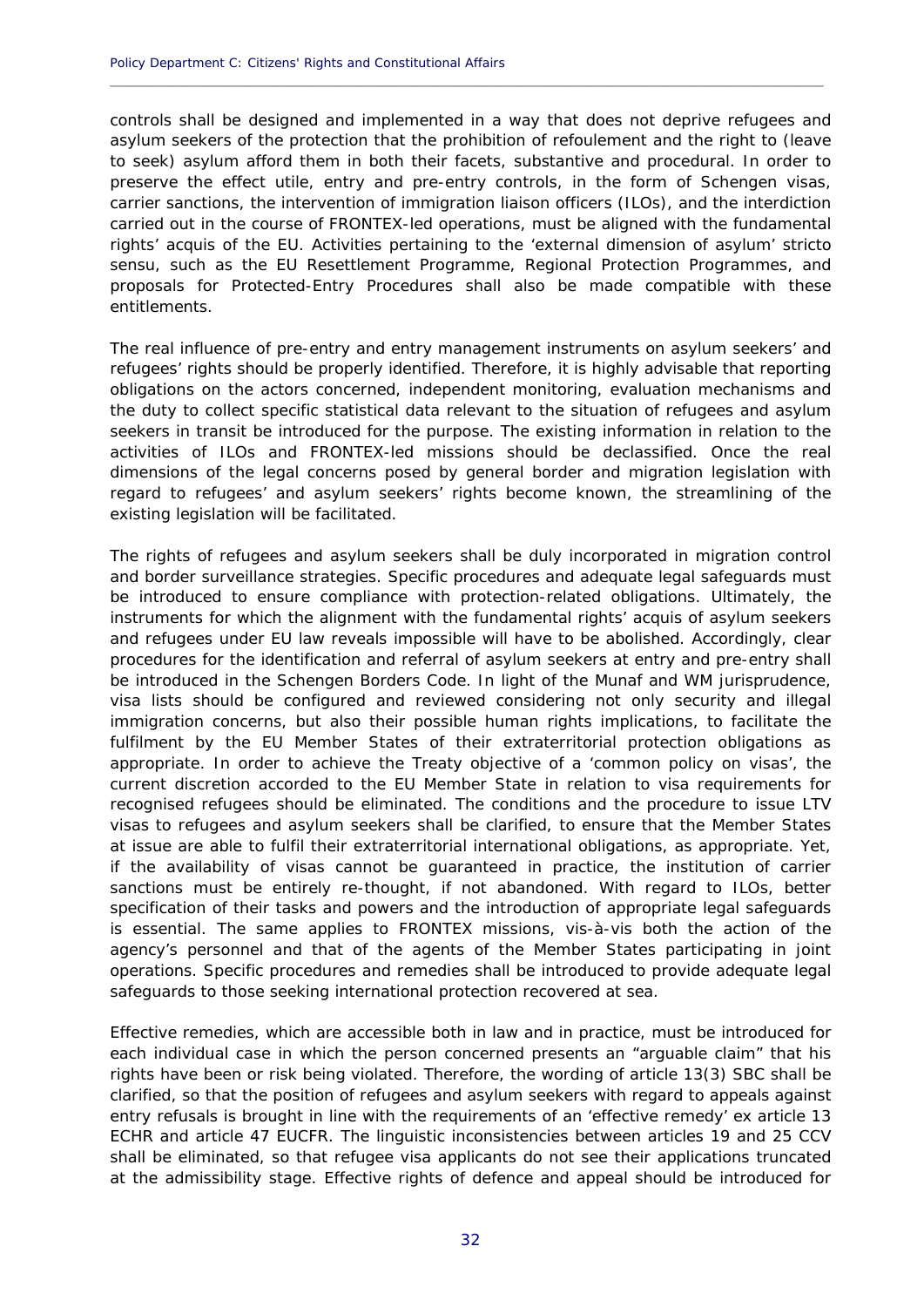those affected by carriers' decisions. Yet, in practice, even if carriers would be de jure empowered to make full decisions on entry, it remains unclear how the exercise of effective remedies against their decisions and the right to judicial protection could be upheld in a meaningful manner. The impossibility to introduce the necessary legal safeguards in the carrier sanctions' scheme should hence lead to the abandonment of the policy. With regard to ILOs' actions, it is also uncertain that the legal safeguards and remedies that may be introduced in the ILOs Regulation could be effective in practice. Thus, as with carrier sanctions, the impossibility to introduce the necessary legal safeguards in their scheme should lead to their abolishment. With regard to the actions and omissions that may be undertaken in the course of a FRONTEX-led operation, the inconvenience of implementing offshore procedures is referred to above. It ensues that in the maritime context for remedies to be effective disembarkation in 'a place of safety' located within European jurisdiction may actually be required.

With regard to the limitations identified in relation to the EU Resettlement Programme and RPPs, several suggestions are provided: Given the fact that the financial and material means on which they rely are limited, to realize their humanitarian aspirations their coordination with other external humanitarian activities of the EU should be assured in practice; concerning the nature of the participation in these measures, there is ground to consider that, in view of the wording of article  $78(2)(g)$  TFEU, participation in their implementation should be deemed compulsory; to maximise their humanitarian impact, RPPs and the EU Resettlement Programme shall translate a multilateral partnership with the countries of first asylum; in light of the duty to ensure consistency across the policies of the Union, enshrined in articles 7 TFEU and 21(3) TEU, flagrantly contradictory results between or within the external and the internal asylum acquis shall be considered in breach of this legal obligation. Therefore, the design and implementation of RPPs and the EU Resettlement Programme should take into account the relevant rules of the CEAS already in place; on the other hand, linking protection-related measures to migration management concerns, as those belonging to the Global Approach to Migration, risks detracting those measures from their primary humanitarian objectives; the existence of such measures cannot be used as a pretext not to grant admission, or not to provide protection in accordance with international and EU law as appropriate; the complementary nature of these measures must be made straightforward.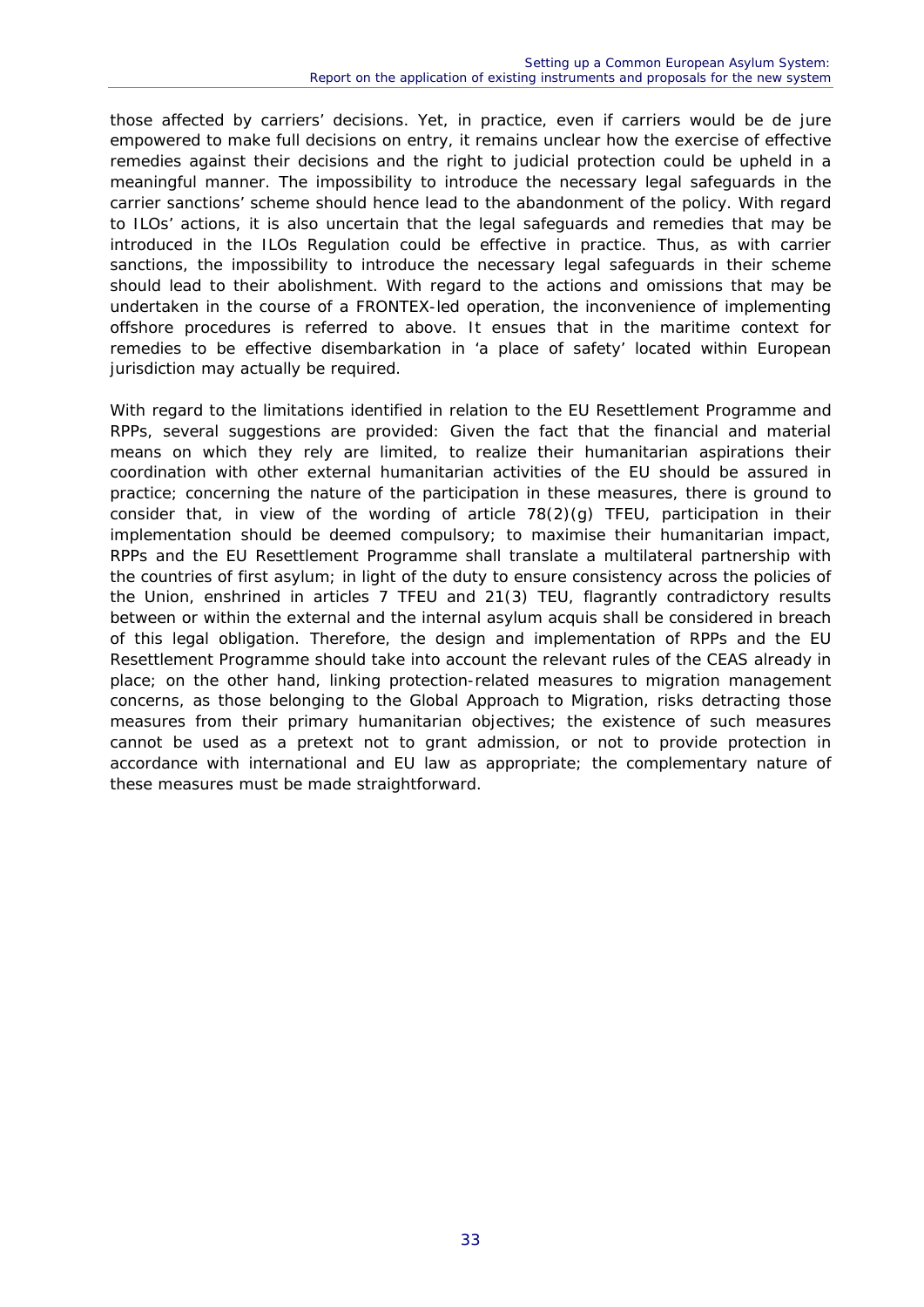### **PART 3: LONG-TERM PERSPECTIVES FOR THE COMMON EUROPEAN ASYLUM SYSTEM**

**\_\_\_\_\_\_\_\_\_\_\_\_\_\_\_\_\_\_\_\_\_\_\_\_\_\_\_\_\_\_\_\_\_\_\_\_\_\_\_\_\_\_\_\_\_\_\_\_\_\_\_\_\_\_\_\_\_\_\_\_\_\_\_\_\_\_\_\_\_\_\_\_\_\_\_\_\_\_\_\_\_\_\_\_\_\_\_\_\_\_\_\_**

It does not seem reasonable to expect changes of the European Treaties and therefore to come up with revolutionary proposals. Moreover, much can be done in the current treaty framework with the renewal of the policy due to the entry into force of the Treaty of Lisbon, as well as the Charter of fundamental rights and the creation of the European Asylum Support Office. Four perspectives should be considered for the development of the Common European Asylum System in the future.

### **SECTION 1: THE LEGAL PERSPECTIVE**

Three parameters must be taken into consideration.

### **1. THE IMPACT OF ARTICLE 18 OF THE CHARTER OF FUNDAMENTAL RIGHTS**

This provision states that "The right to asylum shall be guaranteed with due respect for the rules of the Geneva Convention of 28 July 1951 and the Protocol of 31 January 1967, relating to the status of refugees and in accordance with the Treaty on European Union and the Treaty on the Functioning of the European Union ».

This provision reflects the complexity of the texts guaranteeing asylum in the European Union. Based on a mixing of the notions of asylum and refugee, the question of its precise meaning from the minimum procedural right to seek asylum to the maximum substantive right to territorial asylum, as well as of its effect (direct or not?), are open to interpretation and will need an interpretative ruling by the Court of Justice. It is nevertheless clear when it is read in conjunction with article 78, §§1 and 2 TFEU, that it creates for the European Union the positive obligations to guarantee the right to asylum by applying the principle of non-refoulement and adopting an appropriate status for protected persons encompassing refugees, subsidiary protection and even temporary protection.

### **2. THE ACCESSION OF THE EUROPEAN UNION TO THE GENEVA CONVENTION**

The idea for the EU to accede to the Geneva Convention is expressed for the very first time in the Stockholm Programme. It is in line with article 78, §1 TFEU, following which the common asylum policy "must be in accordance with the Geneva Convention".

Firstly, one may wonder if it is legally feasible. This seems to be the case from the point of view of the European Union. Its firmly established internal competence regarding asylum allows the Union to exercise it externally by acceding to the Geneva Convention, even if it must be clear that the Union would in this way not succeed to the Member States, as it does not grant asylum to refugees. However, the Geneva Convention covers several questions concerning refugees' rights that belong to the Member States and would appear to be a mixed treaty that the EU can only ratify partially because of the sharing of competences with its Member States.

The feasibility from the point of view of the Geneva Convention is more complicated. This Convention is indeed only open to State Parties that is not the case of the European Union.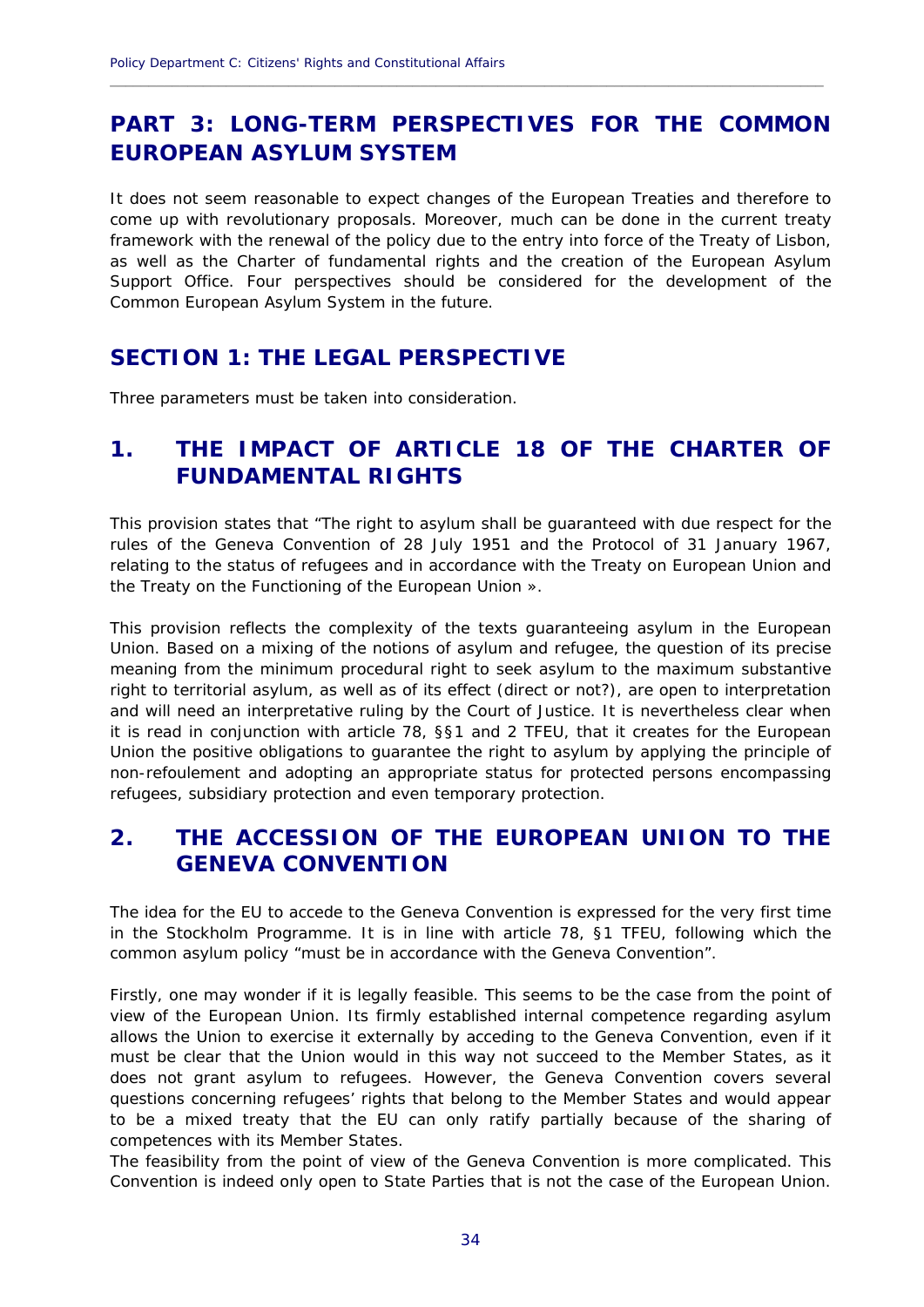This important obstacle can nevertheless be circumvented in two different ways. The first one is an amendment to the Geneva Convention that is not commendable because there is a risk to reopen a debate about its substance which could at the end be undermined. The second of a protocol to the Geneva Convention similar to the one used to organise the accession of the EU to the Convention of Human Rights seems to be the best option. Another more difficult problem might nevertheless appear. The Protocole n°24 on asylum for nationals of Member States of the European Union (the so called "Aznar" Protocole), excluding them from asylum in the EU, is generally considered as contradictory to the Geneva Convention and could be considered as an obstacle to the accession of the EU.

Before its technical feasibility, the added value of the accession of the EU should be at the core of the discussion. Its main value would be linked to the new status that the Geneva Convention would acquire in EU law. As an international convention ratified by the EU itself, the Court of Justice would become a direct interpreter of it and could give more weight to the interpretations given to its provisions by the UNHCR. However, even if it would obviously give it more weight as a key player at international level in the refugee policy, the accession of the EU to the Geneva Convention would not imply that it becomes automatically part of the Executive Committee of the UNHCR, whose composition is regulated by another procedure implying the quality of Member of the United Nations.

### **3. THE CHANGE FROM HARMONISATION TO REGULA-TION**

Directives have been used until now to adopt the first building blocks of the Common Asylum policy. These instruments were the only ones that could be used under the Treaty of Amsterdam limiting the competence of the EC to minimum standards. With the removal of this limitation by the Treaty of Lisbon, it is now possible to envisage the adoption of regulations. While directives are flexible instruments of harmonisation of national rules leaving a certain room of implementation to Member States that can and in certain cases have effectively undermined the coherence of the European Asylum Policy, regulations having direct effect are instruments of unification of national law that are much more effective to establish the necessary basis for a Common Asylum System. They should be used at least regarding the definition of persons to protect, their status as well as procedural guarantees for asylum seekers while types of asylum procedures would still be subject to directives. Because they have been proposed by the Commission before the entry into force of the Lisbon Treaty, the recasts are still directives. Due to the fact that it will be adequate to coordinate all the texts once they will be adopted, this moment should be the occasion to adopt a European Asylum Code based on regulations.

### **SECTION 2: THE INSTITUTIONAL PERSPECTIVE**

Despite the fact the Commission underlined from the beginning the need to coordinate national policies and not only to harmonise national legislations in order to build a coherent asylum policy in the EU, the Member States ignored the proposal to act in this way made in 2001. The practical cooperation envisaged in the field of asylum by the Hague Programme in 2004 developed therefore too slowly. A decisive step has however very recently been made with the creation of the European Asylum Support Office by a regulation of 19 May 2010.

Among the very diverse tasks of the new Office, the adoption of technical guidelines is particularly promising if they are, as we propose, properly used under the supervision of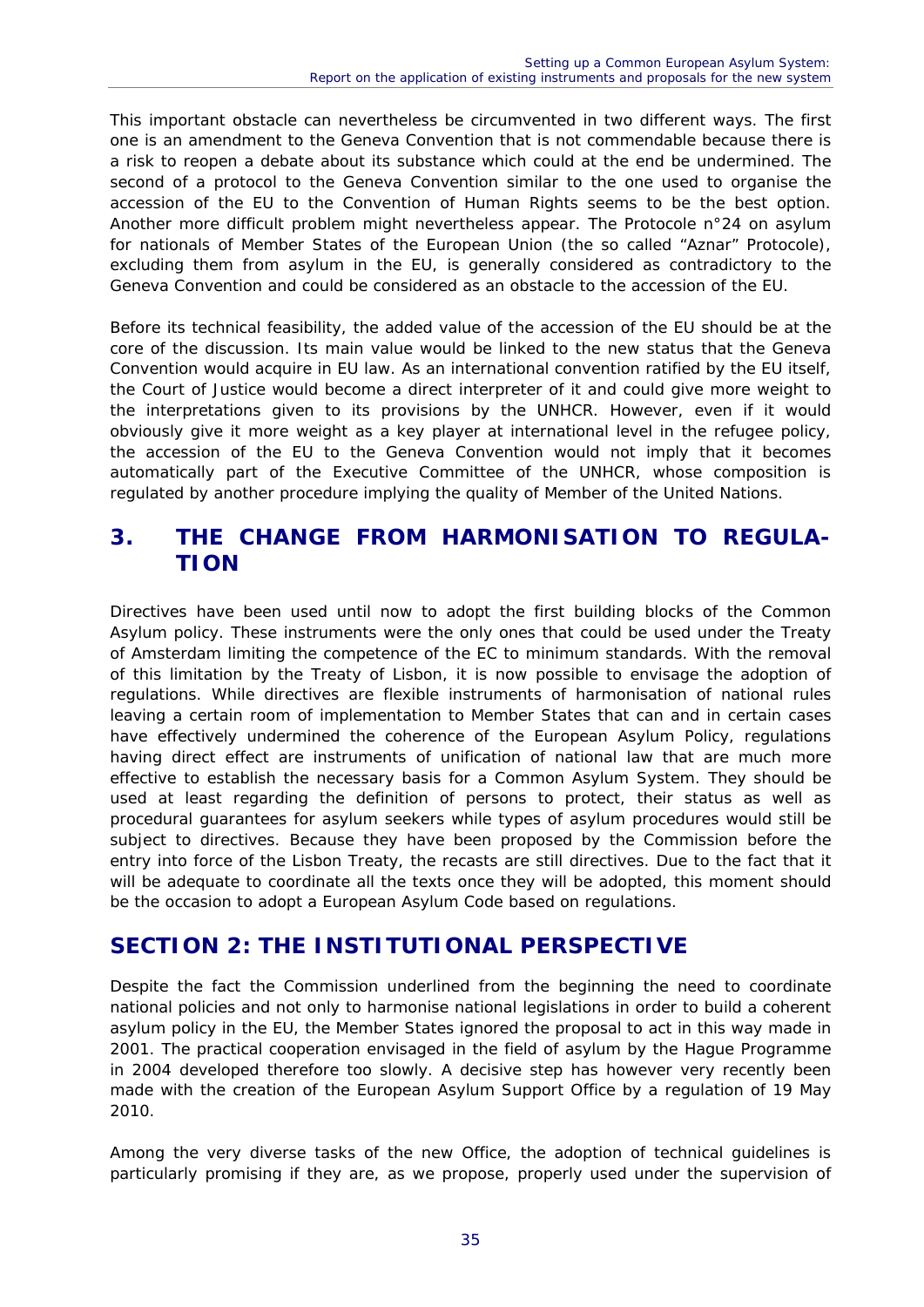the Court of Justice to guide the Member States in the assessment of the situation in countries of origin of asylum seekers, in order to improve the convergence and the quality of the decision making process in the field of asylum by national administrations. The political impetus given by the European Council in the Stockholm programme could allow the European Asylum Support Office to make up for the lost time with the development of the practical cooperation between Member States. It is therefore regrettable that the Council, as well as the Parliament have shown that they are not yet fully aware of the necessary policy changes by imagining that "The Support Office should have no direct or indirect powers in relation to the taking of decisions by Member States' asylum authorities on individual applications for international protection" in the preamble of its organic regulation. The mandate of the European Asylum Support Office should be aligned on the huge ambitions of the European Union in the field of asylum at the occasion of its evaluation in 2014.

**\_\_\_\_\_\_\_\_\_\_\_\_\_\_\_\_\_\_\_\_\_\_\_\_\_\_\_\_\_\_\_\_\_\_\_\_\_\_\_\_\_\_\_\_\_\_\_\_\_\_\_\_\_\_\_\_\_\_\_\_\_\_\_\_\_\_\_\_\_\_\_\_\_\_\_\_\_\_\_\_\_\_\_\_\_\_\_\_\_\_\_\_**

#### **SECTION 3: THE JURISDICTIONAL PERSPECTIVE**

The recognition of asylum as a fundamental right by the EU Charter requires logically a better protection by a judge. This is even more necessary throughout the European Union where protection is interpreted in various ways in similar cases in breach of equality of treatment between applicants. The current control exercised by the Court of Justice is necessary but remains insufficient as it allows a common interpretation of European rules in law, but not a common assessment of the situation in third countries in fact.

Proposing a new system is nevertheless not easy because the need for more jurisdictional control at European level should avoid creating a bottleneck. More particularly, it should also fit with the current organisation of jurisdictional control at EU level.

To reform the system by creating a European judge specialised in asylum is not feasible: the creation of a brand new European Appeal Court for asylum is not realistic because it does not respect the classical division of powers between the European and the national judges; the existing option to give more competences to the tribunal on the basis of article 256, §3 TFEU has not been welcomed by the Court; finally, the establishment of a specialised court in specific areas like asylum, has been made possible by article 257 TFEU, but cannot be used for all types of action.

To adapt the existing system by extending the competences of the Court of Justice appears to be the best way to regulate the Common European Asylum System. The creation of the European Asylum Support Office is an important step in the good direction. Even if they have currently been foreseen with a too narrow-minded approach, there exists the possibility for the office to adopt guidelines addresses to Member States. Moreover, judges can be associated in the working groups of the Office and therefore could contribute to their elaboration. The existence of guidelines in the field of European competition law and the specific value that has been given to these atypical acts by the jurisprudence of the Court could inspire EU asylum law. The idea consists of obliging the Member States to express special motives in their decisions when they do not follow the guidelines of the EASO.

This activity could develop under the control of the judge. First of all, regarding problems related to the legality of the guidelines that can never be excluded, article 263, §5 TFEU foresees that "Acts setting up agencies of the Union may lay down specific conditions and arrangements brought by legal or natural persons against acts of these agencies". Individuals could so find a possibility to ask the Court to review the legality of EASO's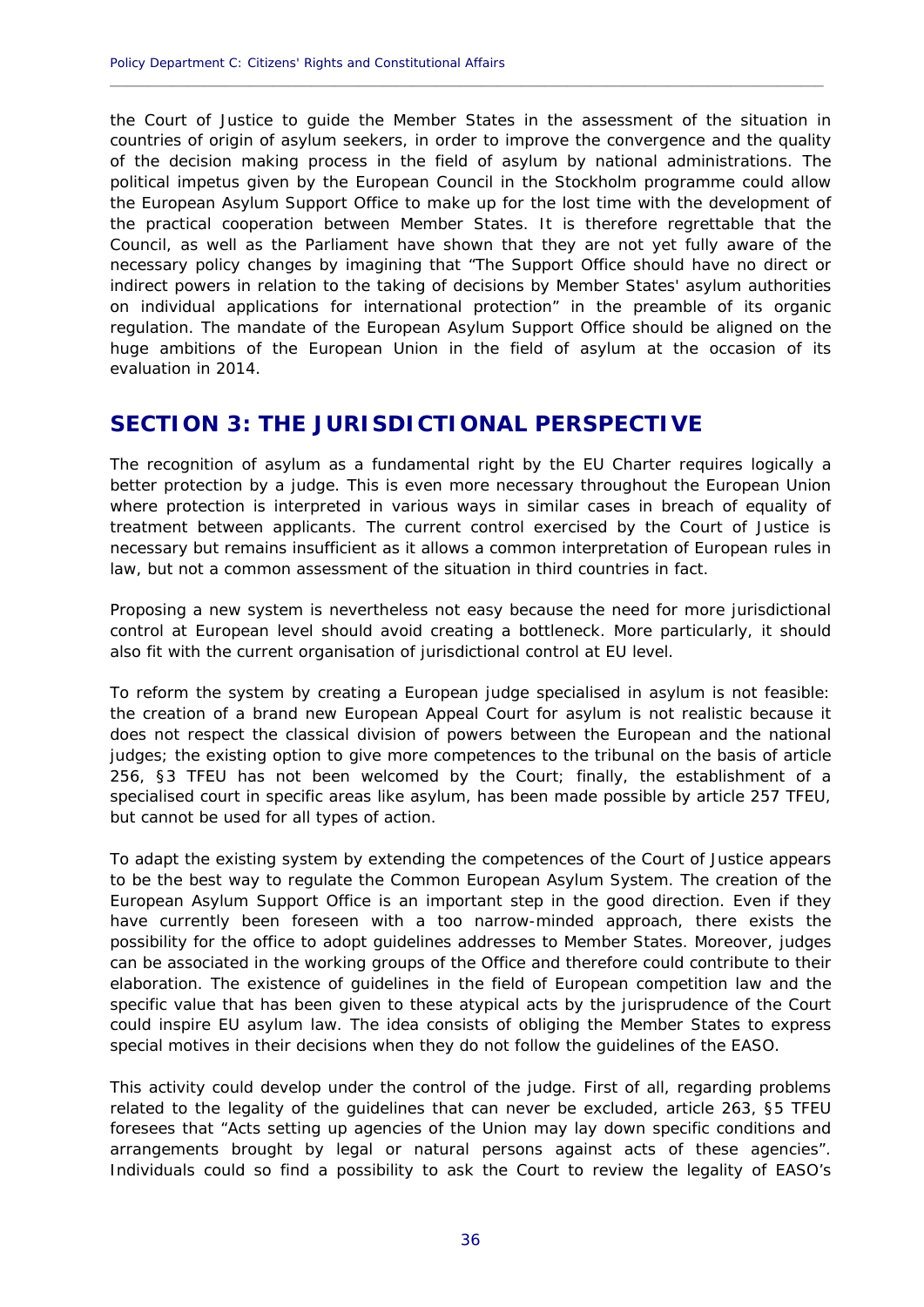guidelines. Secondly, regarding the respect of guidelines by the Member States which would be essential for the coherence of the Common European Asylum System, one could imagine to open a special request to the Court to give a ruling on a question of interpretation of the guidelines. Afterwards, the Commission could in case use the classical infringement procedures against member States and asylum seekers ask the national judge to review the legality of national decisions against the guidelines.

### **SECTION 4: THE SUBSTANTIAL PERSPECTIVE**

### **1. THE PROBLEMATIC OF ENVIRONMENTAL OR CLIMATE "REFUGEES"**

There is currently a large normative gap in international refugee law for persons fleeing their country of origin for environmental or climate reasons. At the European level, subsidiary or temporary protection could only be applicable to certain of those cases. At national level, those persons may only find a temporary protection in Finland and Sweden on the basis of provisions of national law or humanitarian resident permits based on practice in the UK or Denmark.

Knowing that the criteria to define subsidiary protection should be drawn from international obligations under human rights instruments and practices existing in member States, there seems to be enough ground for thinking to integrate environmental or climate "refugees" into subsidiary protection, as the European Parliament envisaged in 2002 to do during the second phase of the building of the CEAS. Due to the fact that the Commission has announced for 2011 a communication about the link between climate change, migration and development, as requested by the European Council in the Stockholm programme, the conditions seems to be met to take this problematic issue into consideration in the recast of the qualification directive.

### **2. FREEDOM OF MOVEMENT FOR PROTECTED PERSONS**

The problematic issue of freedom movement of protected persons in the European Union is not only considered as a question of individual rights, but also as a way to contribute to a better burden sharing between Member States in the field of asylum, in particular since internal "relocation" within the EU of protected persons from Member States facing particular pressures to others is used to implement the principle of solidarity within the EU.

The Commission proposed in 2007 to extend the scope of the directive 2003/109 on long term residents to protected persons. This proposal has been blocked because the five years period of residence requested to acquire this status has been considered too long by certain Member States. Another decisive argument against this proposal is that it can also be considered as insufficient because it does not guarantee freedom of movement to longterm residents as the Member States keep too much discretion on this point within the directive.

Starting from the point that it is mandatory for the EU institutions to guarantee a certain freedom of movement to protected persons following one of the two possible options based either on mutual recognition of protection by another Member State firstly, or the acquisition or residence rights in another Member State secondly, it is proposed to extend to protected persons the freedom to work in the European Union. Conditions regulating this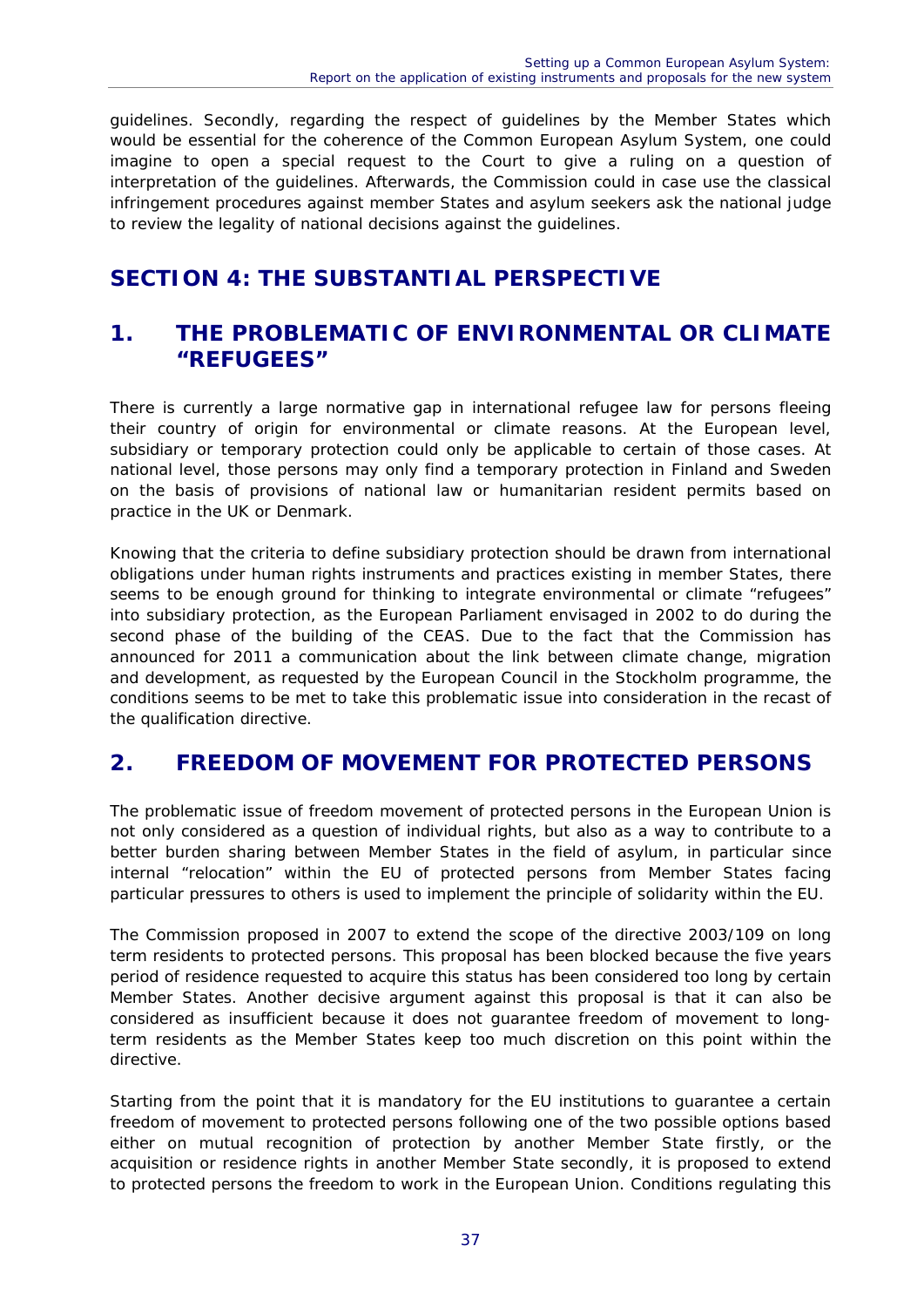freedom should be similar to the provisions of directive 2004/38 on freedom of movement for European citizens, apart from a waiting period of three years corresponding to the renewal of the residence permit for protected persons in the recast proposal of the qualification directive in order to avoid abuse and build trust between Member States.

**\_\_\_\_\_\_\_\_\_\_\_\_\_\_\_\_\_\_\_\_\_\_\_\_\_\_\_\_\_\_\_\_\_\_\_\_\_\_\_\_\_\_\_\_\_\_\_\_\_\_\_\_\_\_\_\_\_\_\_\_\_\_\_\_\_\_\_\_\_\_\_\_\_\_\_\_\_\_\_\_\_\_\_\_\_\_\_\_\_\_\_\_**

The Commission announces in its action plan implementing the Stockholm programme a Communication on a framework for the transfer of protection and mutual recognition of asylum decision for the year 2014. This deadline seems to long for a simple communication with regard to the aim of showing solidarity with Member States facing particular pressures.

### **SECTION 5: THE DISTRIBUTIVE DIMENSION**

As far as the distribution of protection seekers and protected persons is concerned, the Commission has opted for an "improved status quo" in the transition from the first to the second phase of the CEAS. This option is unsustainable in the longer term, and a fundamental reconsideration of existing arrangements will become necessary. In regard of the distribution of protection seekers, experience has shown that the Dublin system is unfair, wasteful, and inefficient – these three shortcoming being closely connected. Two elements of the system – guaranteed access to an asylum procedure, and the "one chance only" principle – are implied in article 78 TFEU and will in all likelihood be retained in their present form. By contrast, the Dublin criteria have proved unworkable in practice, and should in our view be abandoned. For any distribution system to be workable, a higher level of convergence of standards throughout the EU will have to be achieved and, crucially, greater relevance needs to be given to the preferences and interests of asylum seekers. This being the general direction for reform, there are several alternative models to consider.

The UNHCR model, allocating responsibility to the State where the application is first lodged, save where the applicant has close links to another Member State, would enormously simplify the process of responsibility determination, improve cost-effectiveness and be more integration-friendly. More radical, the ECRE model advocates giving protection seekers the choice of the responsible State. While maximising the advantages of the UNHCR model, it would likely be met with stiff resistance from Member States fearing "abuse" and burden-concentration to their detriment. In the alternative, systems based on an agreed "distributive key" could be devised, implying inter alia greater involvement of the EASO. However, in order not to recreate the problems observed under the Dublin system, any such system would still have to ensure that the preferences of asylum seekers are taken into account. It would of course be difficult to secure agreement on any of these models. To avoid political deadlock, they could however be usefully combined.

In particular, the UNHCR or ECRE models could be combined with an indicative distribution key, whereby "above quota" States would automatically receive increased assistance and benefit from relocation programmes. Whatever the system chosen, the "once chance only" principle and the resulting possibility of coercive "take back" transfers will remain. In light of non-refoulement obligations, this will make it necessary to retain also the sovereignty clause and attendant guarantees (e.g. effective remedies against transfers). Concerning the distribution of beneficiaries of international protection, two options are on the agenda: introducing mobility rights (examined in Section 4) and strengthening relocation programmes. Our first observation is that both avenues for reform are promising in their own right. They would usefully complement the reform of the Dublin system – not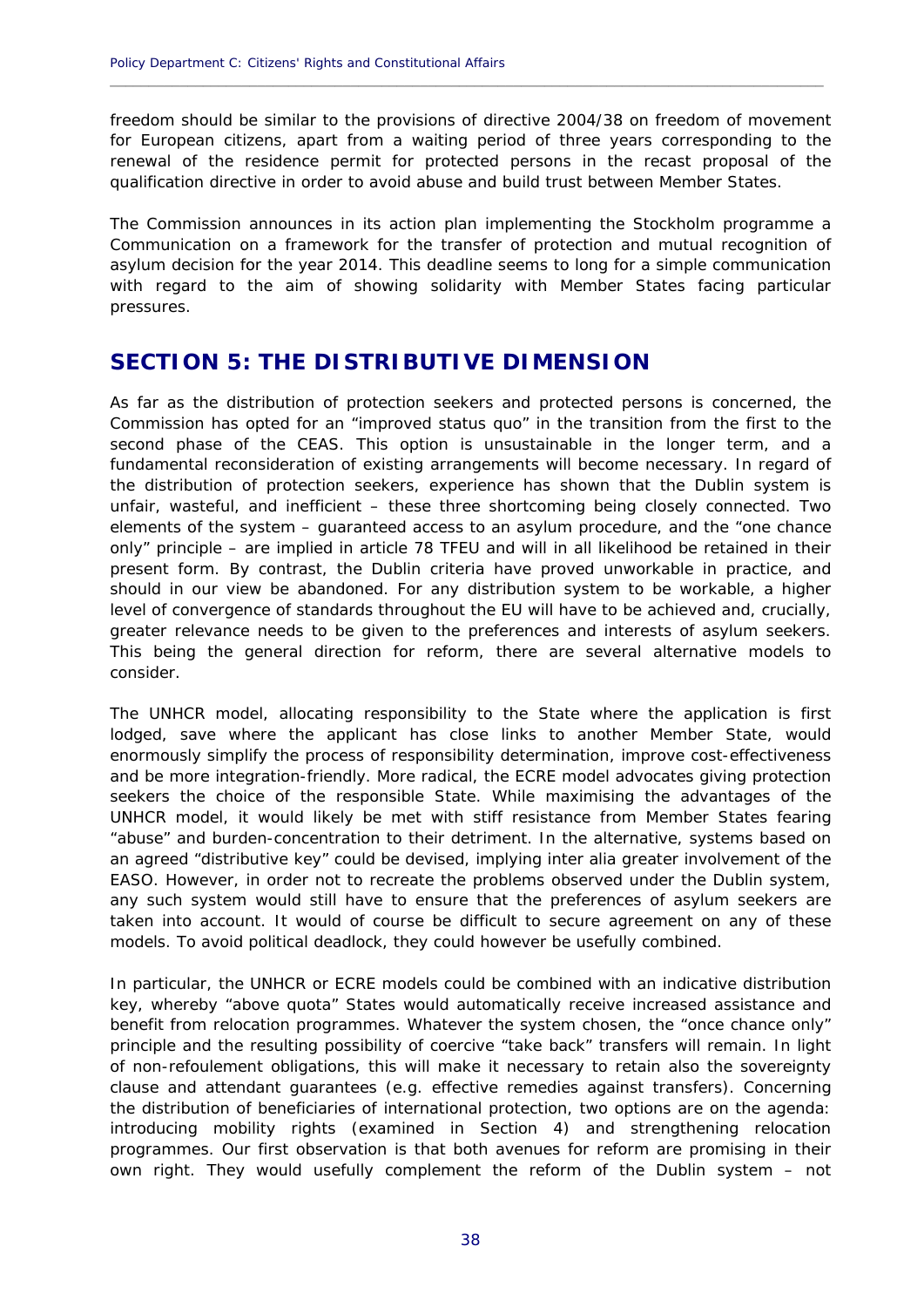constitute an alternative thereto. Our second observation concerns relocation programmes. Currently, such programmes are based on "double voluntarism", and this might be a reason why they have remained largely symbolic to-date. To increase their impact, it might be necessary to render relocation schemes mandatory for the Member States. However, in view of avoiding high human costs and serious legal complications, we consider it crucial to retain the principle whereby relocation is voluntary for the beneficiaries of protection statuses.

### **SECTION 6: EXTERNAL DIMENSION OF ASYLUM**

### **1. GENERAL CONSIDERATIONS**

Attempting to strike the right balance between border control, migration management and access to protection, several proposals have been formulated in the realm of the external dimension of asylum. Some engage directly with the individual refugee and his physical access to international protection in a safe and orderly way. Both protected-entry procedures (PEPs) and offshore processing schemes (Council doc. 13205/09) have been quite comprehensively formulated and reappear periodically for negotiation at EU level. Building upon them, and on account of the findings of Chapter 5, a medium-term proposal for a 'comprehensive approach' to access to international protection is submitted at the end.

### **2. MAIN CONCERNS REGARDING PEPS AND OFFSHORE PROCESSING PLANS PROPOSED AT EU LEVEL**

It is highly uncertain that offshore processing programmes, as the proposed ad hoc protection programme in Libya, can be pursued in practice in accordance with international and EU law standards. The selection of addresses shall neither be discriminatory, nor amount to a penalty, as articles 3 and 31 GC must be observed. Detention must comply with article 5 ECHR levels, both at sea and upon arrival to Libya. Transfers to that country cannot be automatic, since the procedural guarantees attached to protection against refoulement, as established in the ECHR and the EUCFR, must also be fulfilled.

From Article 78(2)(g) TFEU, it appears that some mechanism shall be introduced 'for the purpose of managing inflows of people applying for asylum'. Since international obligations vis-à-vis refugees and asylum seekers can be engaged extraterritorially, in a context of pervading pre-border controls, the codification of a system of protected-entry procedures to ensure access to protection in a safe and legal way may be considered. Excluding full offshore assessments of asylum claims, several arrangements could be envisaged.

### **3. RECOMMENDATIONS**

Considering the overly complex system that would have to be developed to ensure the compliance of an offshore processing scheme with relevant legal obligations, it is improbable that the initiative can be pursued in practice. Its abandonment is highly advised. EU Member States should not create situations in which the fulfilment of their obligations under international and EU law cannot be fully guaranteed.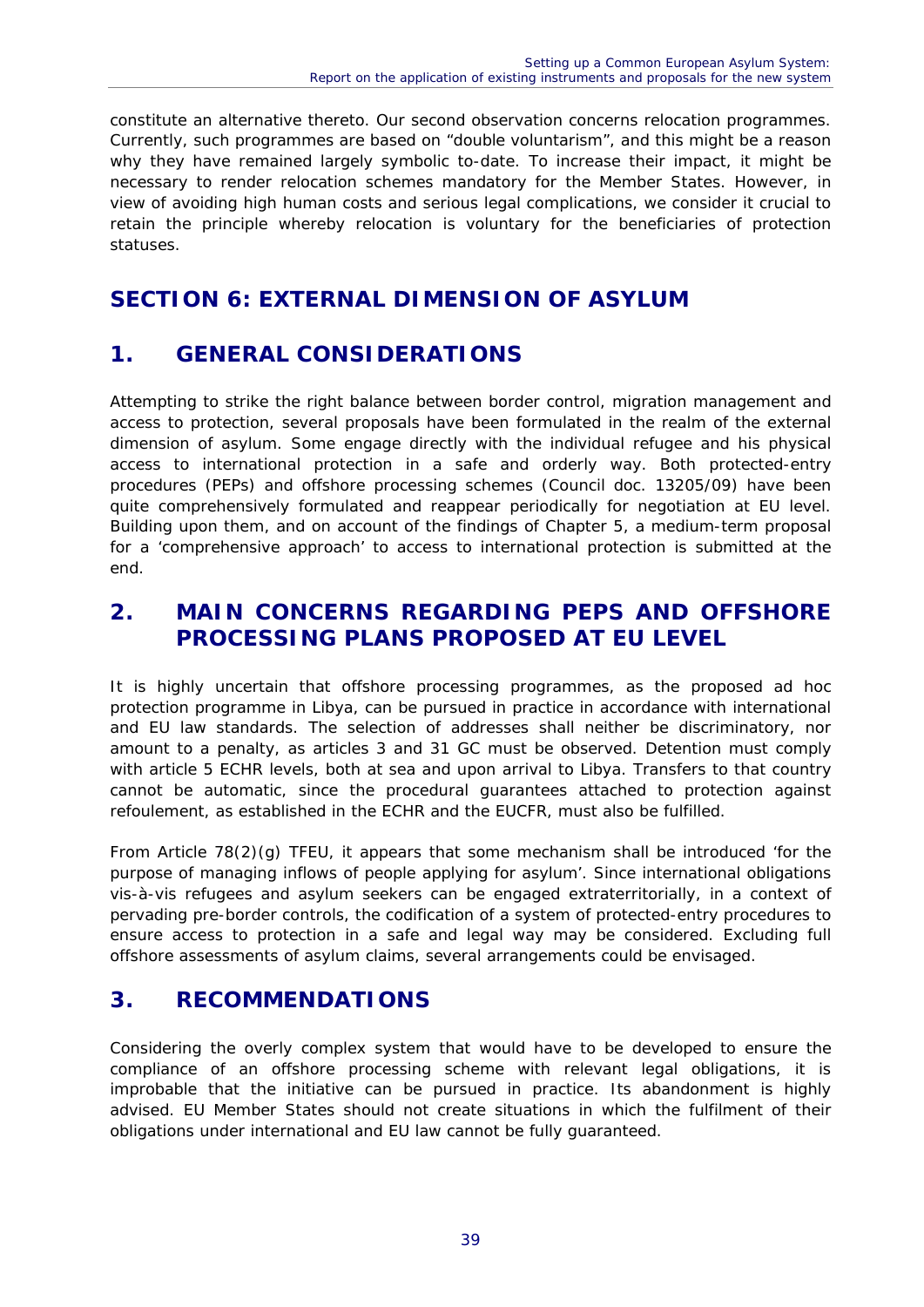With regard to PEPs, we recommend the use of LTVs, on the basis of a differentiated presumption, for the purpose of organising access to protection in a safe and orderly manner. Claims introduced from the country of origin would be presumed arguable, unless the asylum authorities of the Member State concerned disprove it. Conversely, claims submitted from third countries would be presumed unfounded, unless the applicant produces proof of the contrary. In any case, they shall remain complementary to the fulfilment of pre-existing legal obligations.

**\_\_\_\_\_\_\_\_\_\_\_\_\_\_\_\_\_\_\_\_\_\_\_\_\_\_\_\_\_\_\_\_\_\_\_\_\_\_\_\_\_\_\_\_\_\_\_\_\_\_\_\_\_\_\_\_\_\_\_\_\_\_\_\_\_\_\_\_\_\_\_\_\_\_\_\_\_\_\_\_\_\_\_\_\_\_\_\_\_\_\_\_**

In the medium term, the preferred option should be to develop a comprehensive approach to access to international protection in the EU, which incorporates protection-sensitive components into the system of border management and entry control at all its stages, recognising the mixed character of migration flows and the extraterritorial applicability of human rights' obligations. Such an approach requires a multilateral management to be effective, conducted in partnership with the regions and countries of first asylum, the UNHCR and other relevant stakeholders. It is proposed that the institutional framework that The Hague Conference of International Private Law provides be used to for that purpose.